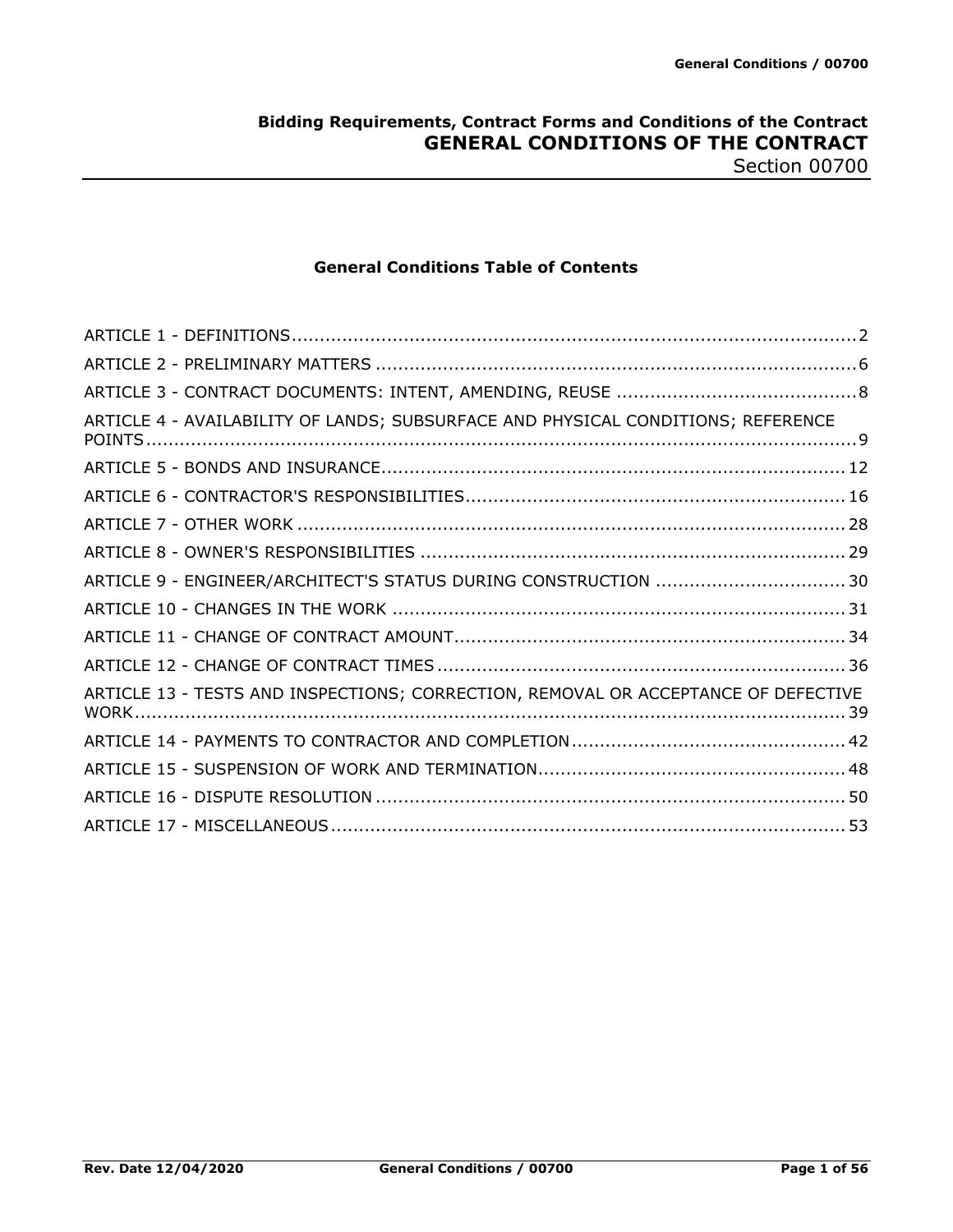# ARTICLE 1 – DEFINITIONS

Whenever used in these General Conditions or in the other Contract Documents the following terms have the meanings indicated which are applicable to both the singular and plural thereof:

- **1.1 Addendum -** Written instruments issued by the Contract Awarding Authority which clarify, correct or change the bidding requirements or the Contract Documents prior to the Due Date. "Addenda" is the plural form of Addendum.
- **1.2 Agreement -** Prescribed form, Section 00500.
- **1.3 Alternative Dispute Resolution -** The process by which a disputed Claim may be settled if the OWNER and the CONTRACTOR cannot reach an agreement between themselves, as an alternative to litigation.
- **1.4 Bid -** A complete, properly signed response to an Invitation for Bid that, if accepted, would bind the Bidder to perform the resultant Contract.
- **1.5 Bidder -** A person, firm, or entity that submits a Bid in response to a Solicitation. Any Bidder may be represented by an agent after submitting evidence demonstrating the agent's authority. The agent cannot certify as to his own agency status.
- **1.6 Bid Documents -** The advertisement or Invitation for Bids, instructions to Bidders, the Bid form, the Contract Documents and Addenda.
- **1.7 Calendar Day -** Any day of the week; no days being excepted. Work on Saturdays, Sundays, and/or Legal Holidays shall be coordinated with OWNER.
- **1.8 Change Directive -** A written directive to CONTRACTOR, signed by OWNER, ordering a change in the Work and stating a proposed basis for adjustment, if any, in the Contract Amount or Contract Time, or both. A Change Directive may be used in the absence of total agreement on the terms of a Change Order. A Change Directive does not change the Contract Amount or Contract Time, but is evidence that the parties expect that the change directed or documented by a Change Directive will be incorporated in a subsequently issued Change Order.
- **1.9 Change Orders -** Written agreements entered into between CONTRACTOR and OWNER authorizing an addition, deletion, or revision to the Contract, issued on or after the Execution Date of the Agreement.
- **1.10 Claim -** A written demand seeking, as a matter of right, adjustment or interpretation of Contract terms, payment of money, extension of time or other relief with respect to the terms of the Contract.
- **1.11 Contract -** The binding legal agreement between the OWNER and the CONTRACTOR. The Contract represents the entire and integrated agreement between OWNER and CONTRACTOR for performance of the Work, as evidenced by the Contract Documents.
- **1.12 Contract Amount -** The moneys payable by OWNER to CONTRACTOR for completion of the Work in accordance with the Contract Documents.
- **1.13 Contract Awarding Authority -** A City department authorized to enter into Contracts on behalf of the City.
- **1.14 Contract Documents -** Project Manual, Drawings, Addenda and Change Orders.
- **1.15 Contract Time -** The number of days allowed for completion of the Work as defined by the Contract. When any period is referred to in days, it will be computed to exclude the first and include the last day of such period. A day of twenty-four hours measured from midnight to the next midnight will constitute a day.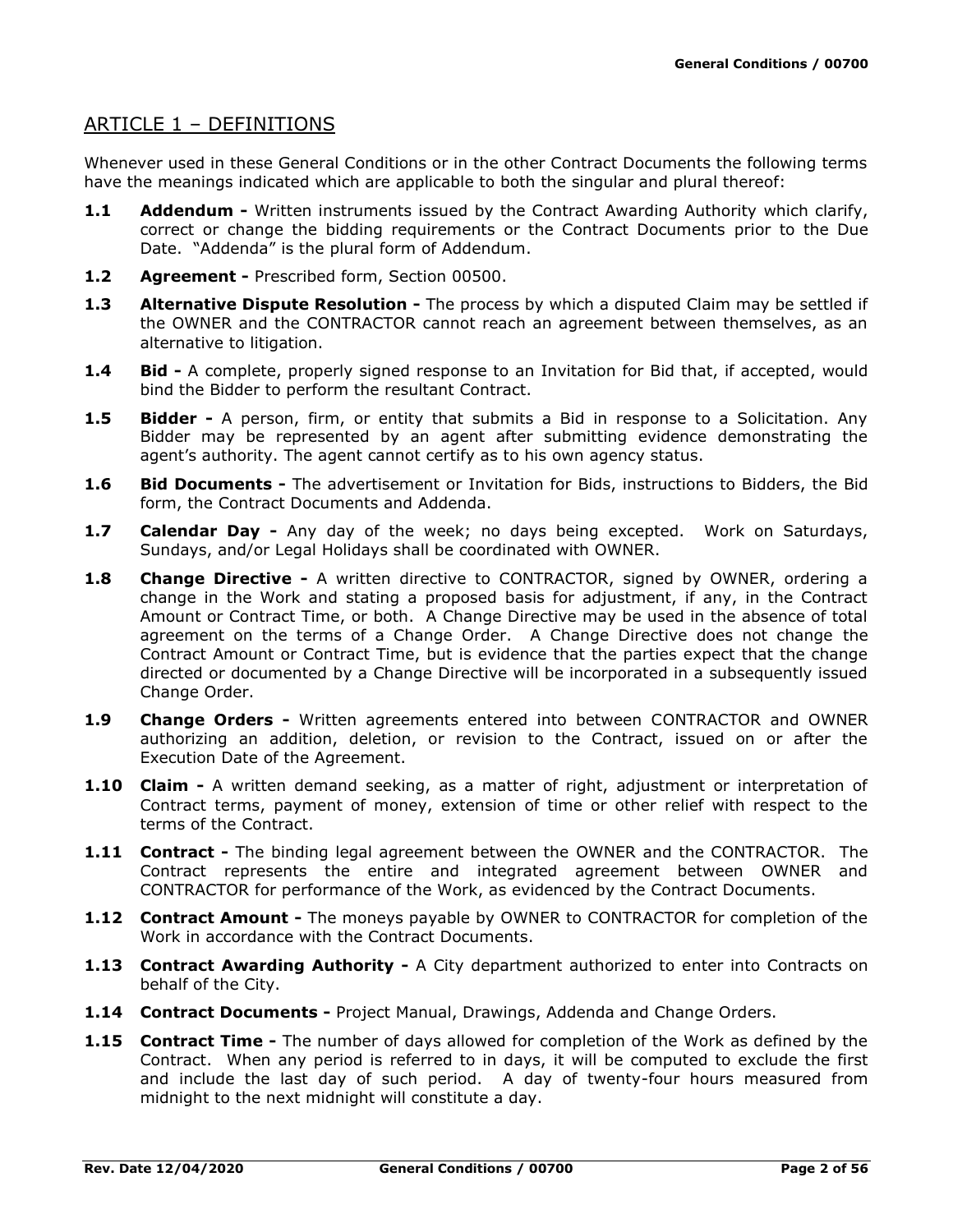- **1.16 CONTRACTOR -** The individual, firm, corporation, or other business entity with whom OWNER has entered into the Contract for performance of the Work.
- **1.17 Critical Path -** The longest series of tasks that runs consecutively from the beginning to the end of the project, as determined by duration and workflow sequence. This longest path sets the managerial standard for how quickly a project can be completed, given appropriate resources.
- **1.18 Drawings -** Those portions of the Contract Documents which are graphic representations of the scope, extent and character of the Work to be furnished and performed by CONTRACTOR and which have been approved by OWNER. Drawings may include plans, elevations, sections, details, schedules and diagrams. Shop Drawings are not Drawings as so defined.
- **1.19 Due Date -** The date and time specified for receipt of Bids.
- **1.20 Engineer/Architect (E/A) -** The OWNER's design professional identified as such in the Contract. The titles of "Architect/Engineer," "Architect" and "Engineer" used in the Contract Documents shall read the same as Engineer/Architect (E/A). Nothing contained in the Contract Documents shall create any contractual or agency relationship between E/A and CONTRACTOR.
- **1.21 Equal -** The terms "equal" or "approved equal" shall have the same meaning.
- **1.22 Execution Date -** Date of last signature of the parties to the Agreement.
- **1.23 Field Order -** A written order issued by Owner's Representative which orders minor changes in the Work and which does not involve a change in the Contract Amount or the Contract Time.
- **1.24 Final Completion -** The point in time when OWNER determines that all Work has been completed and final payment to CONTRACTOR will be made in accordance with the Contract Documents.
- **1.25 Force Account -** a basis of payment for the direct performance of Work with payment based on the actual cost of the labor, equipment and materials furnished and consideration for overhead and profit as set forth in Section 11.5.
- **1.26 Inspector -** The authorized representative of any regulatory agency that has jurisdiction over any portion of the Work.
- **1.27 Invitation for Bid (IFB) -** a Solicitation requesting pricing for a specified Good or Service which has been advertised for Bid in a newspaper and/or the Internet.

#### **1.28 Legal Holidays**

**1.28.1** The following are recognized by the OWNER:

| <b>Holiday</b>                     |
|------------------------------------|
| New Year's Day                     |
| Martin Luther King, Jr.'s Birthday |
| President's Day                    |
| Memorial Day                       |
| Juneteenth                         |
| Independence Day                   |
| Labor Day                          |
| Veteran's Day                      |
| Thanksgiving Day                   |
| Friday after Thanksgiving          |
|                                    |

Date Observed January 1 Third Monday in January Third Monday in February Last Monday in May June 19 July 4 First Monday in September November 11 Fourth Thursday in November Friday after Thanksgiving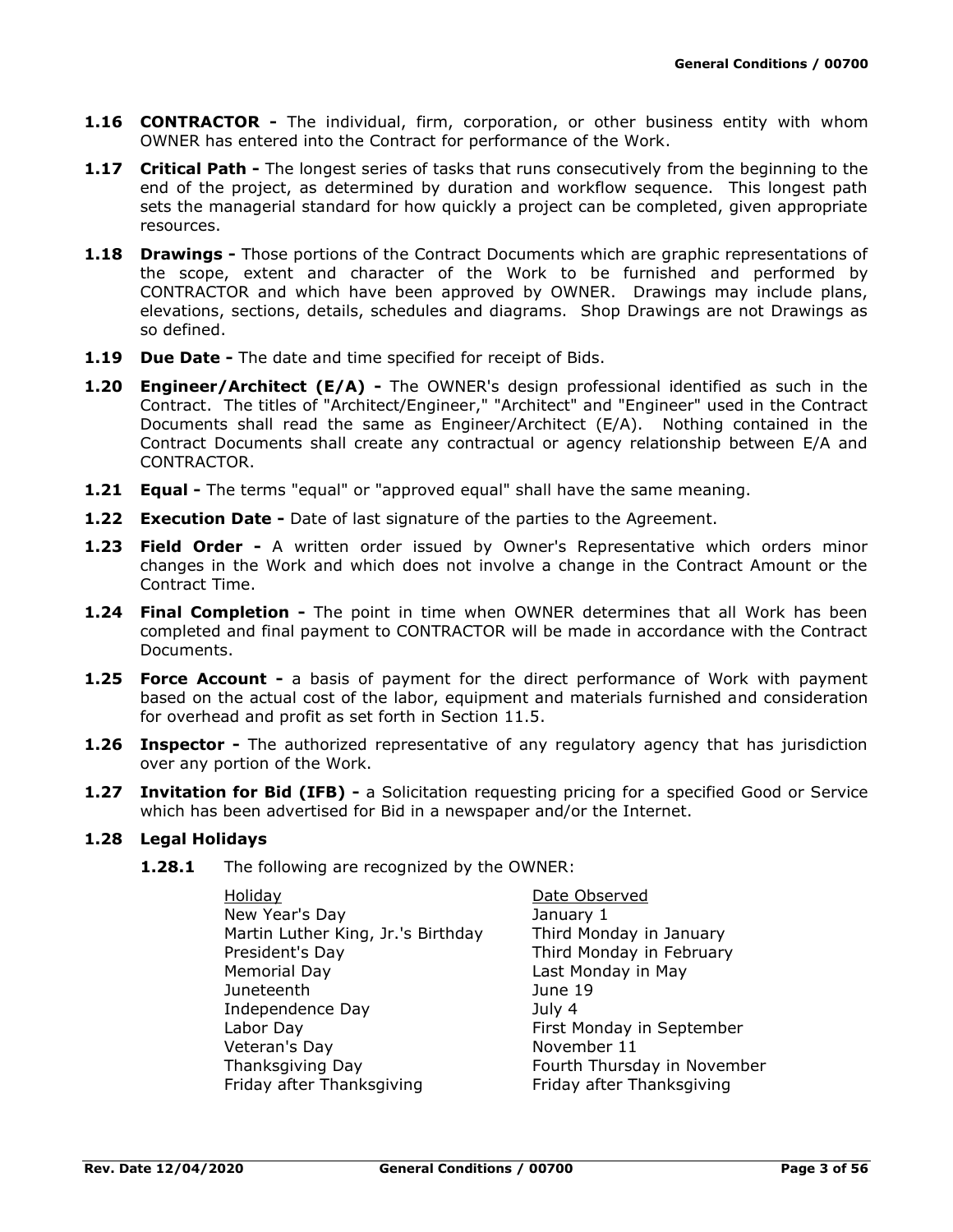| Christmas Eve |  |  | December 24 |  |
|---------------|--|--|-------------|--|
| Christmas Day |  |  | December 25 |  |
| -- -          |  |  |             |  |

- **1.28.2** If a Legal Holiday falls on Saturday, it will be observed on the preceding Friday. If a Legal Holiday falls on Sunday, it will be observed on the following Monday.
- **1.28.3** Christmas Eve is observed only if it falls on a Monday through Thursday. If Christmas Eve falls on a Friday, that day is observed as the Christmas Day holiday.
- **1.29 Milestones -** A significant event specified in the Contract Documents relating to an intermediate completion date or time prior to Substantial Completion of all the Work.
- **1.30 Notice to Proceed -** A Written Notice given by OWNER to CONTRACTOR fixing the date on which the Contract Times will commence to run and on which CONTRACTOR shall start to perform CONTRACTOR's obligations under the Contract Documents.
- **1.31 OWNER -** City of Austin, Texas, a municipal corporation, home rule city and political subdivision organized and existing under the laws of the State of Texas, acting through the City Manager or his/her designee, officers, agents or employees to administer design and construction of the Project.
- **1.32 Owner's Representative -** The designated representative of the OWNER. The Owner's Representative will be identified at the pre-construction conference.
- **1.33 Partial Occupancy or Use -** Use by OWNER of a substantially completed part of the Work for the purpose for which it is intended (or a related purpose) prior to Substantial Completion of all the Work, provided OWNER and CONTRACTOR have accepted in writing the responsibilities assigned to each of them for payments, retainage if any, security, maintenance, utilities, corrective work, insurance and warranties.
- **1.34 Project -** The subject of the Work and its intended result.
- **1.35 Project Manual -** That portion of the Contract Documents which may include the following: introductory information; bidding requirements, Contract forms and General and Supplemental General Conditions; General Requirements; Specifications; Drawings; MBE/WBE or DBE Procurement Program Package; Project Safety Manual; and Addenda.
- **1.36 Resident Project Representative -** The authorized representative of E/A who may be assigned to the site or any part thereof.
- **1.37 Shop Drawings -** All drawings, diagrams, illustrations, schedules and other data or information which are specifically prepared or assembled by or for CONTRACTOR and submitted by CONTRACTOR as required by the Contract Documents.
- **1.38 Specifications -** Those portions of the Contract Documents consisting of written technical descriptions as applied to the Work, which set forth to CONTRACTOR, in detail, the requirements which must be met by all materials, equipment, construction systems, standards, workmanship, equipment and services in order to render a completed and useful project.
- **1.39 Solicitation -** Solicitation means, as applicable, an Invitation for Bid or a Request for Proposal.
- **1.40 Substantial Completion -** The stage in the progress of the Work when the Work, or designated portion thereof, is sufficiently complete in accordance with the Contract Documents so OWNER can occupy or utilize the Work for its intended use, as evidenced by a Certificate of Substantial Completion approved by OWNER.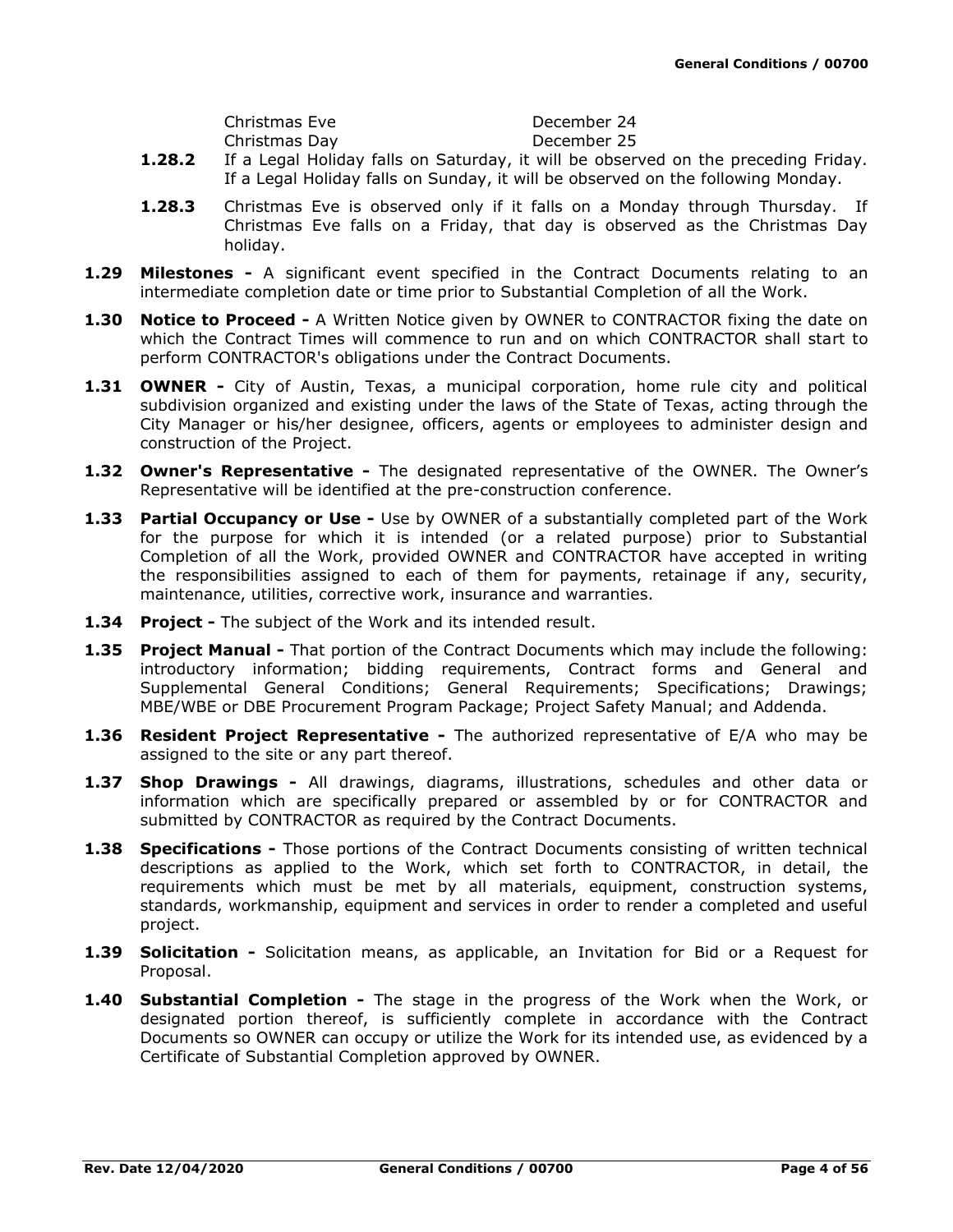- **1.41 Subcontractor -** An individual, firm, corporation, or other business entity having a direct contract with CONTRACTOR for the performance of a portion of the Work under the Contract.
- **1.42 Sub-Subcontractor -** A person or entity who has a direct or indirect contract with a Subcontractor to perform a portion of the work.
- **1.43 Superintendent -** The representative of CONTRACTOR authorized in writing to receive and fulfill instructions from the Owner's Representative, and who shall supervise and direct construction of the Work.
- **1.44 Supplemental General Conditions -** The part of the Contract Documents which amends or supplements the General Conditions. All General Conditions which are not so amended or supplemented remain in full force and effect.
- **1.45 Supplier** An individual or entity having a direct contract with CONTRACTOR or with any Subcontractor to furnish materials or equipment to be incorporated in the Work by CONTRACTOR or any Subcontractor.
- **1.46 Time Extension Request -** An approved request for time extension on a form acceptable to OWNER.
- 1.47 Work The entire completed construction, or the various separately identifiable parts thereof, required to be furnished under the Contract Documents.
- **1.48 Working Day -** Any day of the week, not including Saturdays, Sundays, or Legal Holidays in which conditions under the CONTRACTOR's control will permit work for a continuous period of not less than seven (7) hours between 7:00 a.m. and 6:00 p.m. If other contract documents reduce the continuous period available for work to less than seven (7) hours, those reduced hours shall be considered a Working Day. Upon agreement with Owner's Representative, work on Saturdays, Sundays, and/or Legal Holidays may be allowed and will be considered a Working Day.

### **1.49 Working Hours**

- **1.49.1 Working Day Contract:** All Work shall be done between 7:00 a.m. and 6:00 p.m. unless otherwise authorized by Owner's Representative. However, emergency work may be done without prior permission as indicated in paragraph 6.11.5. If night Work is authorized and conditions under CONTRACTOR's control will permit Work for a continuous period of not less than seven (7) hours between 12:00 a.m. and 11:59 p.m. it will be considered a Working Day. Night Work may be revoked at any time by OWNER if CONTRACTOR fails to maintain adequate equipment and supervision for the prosecution and control of the night Work.
- **1.49.2 Calendar Day Contract:** All Work shall be done between 7:00 a.m. and 6:00 p.m. unless authorized by Owner's Representative. However, emergency work may be done without prior permission as indicated in paragraph 6.11.5. Night Work may be revoked at any time by OWNER if CONTRACTOR fails to maintain adequate equipment and supervision for the prosecution and control of the night Work.
- **1.50 Written Notice -** Written communication between OWNER and CONTRACTOR. Written Notice shall be deemed to have been duly served if delivered in person to Owner's Representative or CONTRACTOR's duly authorized representative, or if delivered at or sent by registered or certified mail to the attention of Owner's Representative or CONTRACTOR's duly authorized representative at the last business address known to the party giving notice.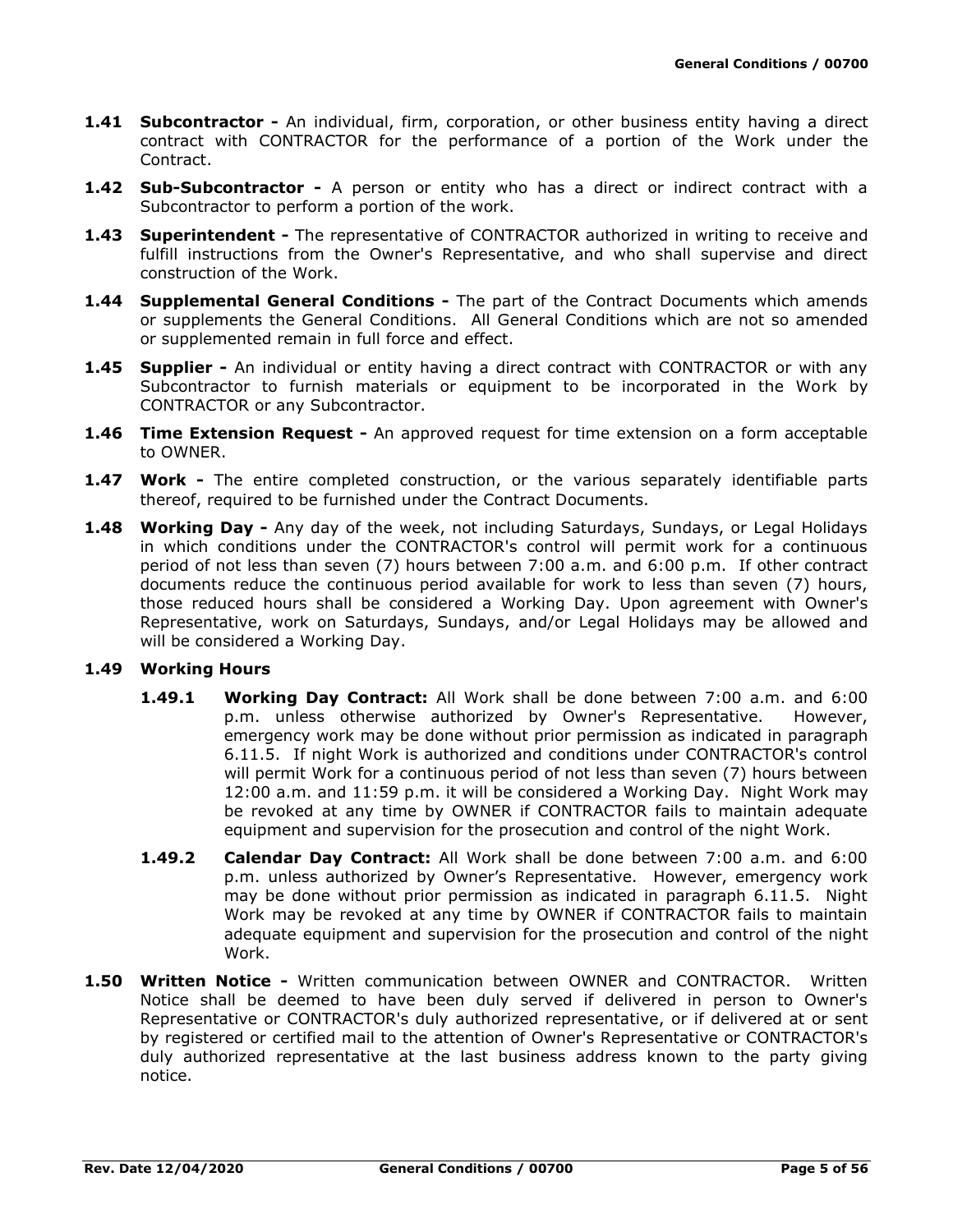# ARTICLE 2 - PRELIMINARY MATTERS

- **2.1 Delivery of Agreement, Bonds, Insurance, etc.:** Within five (5) Working Days after written notification of award of Contract, CONTRACTOR shall deliver to OWNER signed Agreement, Bond(s), Insurance Certificate(s) and other documentation required for execution of Contract.
- **2.2 Copies of Documents:** OWNER shall furnish to CONTRACTOR (1) copy of the executed Project Manual, one (1) set of Drawings and one (1) copy of the Contract Documents in .pdf format. Additional copies will be furnished, upon request, at the cost specified in the Supplemental General Conditions."
- 2.3 **Commencement of Contract Times; Notice to Proceed:** The Contract Time(s) will begin to run on the day indicated in the Notice to Proceed. Notice to Proceed will be given at any time within sixty (60) calendar days after the Execution Date of the Agreement, unless extended by written agreement of the parties.

### **2.4 Before Starting Construction:**

- **2.4.1** No Work shall be done at the site prior to the preconstruction conference without OWNER's approval. Before undertaking each part of the Work, CONTRACTOR shall carefully study the Contract Documents to check and verify pertinent figures shown thereon compare accurately to all applicable field measurements. CONTRACTOR shall promptly report in writing to Owner's Representative any conflict, error, ambiguity or discrepancy which CONTRACTOR may discover and shall obtain a written interpretation or clarification from Owner's Representative before proceeding with any Work affected thereby. CONTRACTOR shall be liable to OWNER for failure to report any conflict, error, ambiguity or discrepancy in the Contract Documents of which CONTRACTOR knew or reasonably should have known.
- **2.4.2** It is mutually agreed between CONTRACTOR and OWNER that successful completion of the Work within the Contract completion date is of primary importance. Therefore, the CONTRACTOR hereby agrees to submit to the Owner's Representative for review and approval, or acceptance, as appropriate, all information requested within this section, including a Baseline Schedule, no later than five working days prior to the preconstruction conference. The Owner's Representative will schedule the preconstruction conference upon the timely submittal of the required documents, unless time is extended by written mutual agreement. CONTRACTOR will submit the following:
	- **.1** A proposed Baseline Schedule developed using Microsoft Project software, unless otherwise approved by Owner's Representative ("Baseline Schedule") to confirm that all Work will be completed within the Contract time. The Baseline Schedule must (i) indicate the times (number of days or dates) for starting and completing the various stages of the Work, including any Milestones specified in the Contract Documents, (ii) identify the Critical Path for completing the Work, (iii) identify when all Subcontractors will be utilized, and (iv) take into consideration any limitations on Working Hours, including baseline Rain Days on Calendar Day Contracts, and (v) be prepared accordance with Section 01310, Schedules and Reports, if applicable; otherwise in accordance with Section 01300, Submittals. This Baseline Schedule, a copy of which shall be made available at the job site(s), must contain sufficient detail to indicate that the CONTRACTOR has properly identified required Work elements and tasks, has provided for a sufficient and proper workforce and integration of Subcontractors, has provided sufficient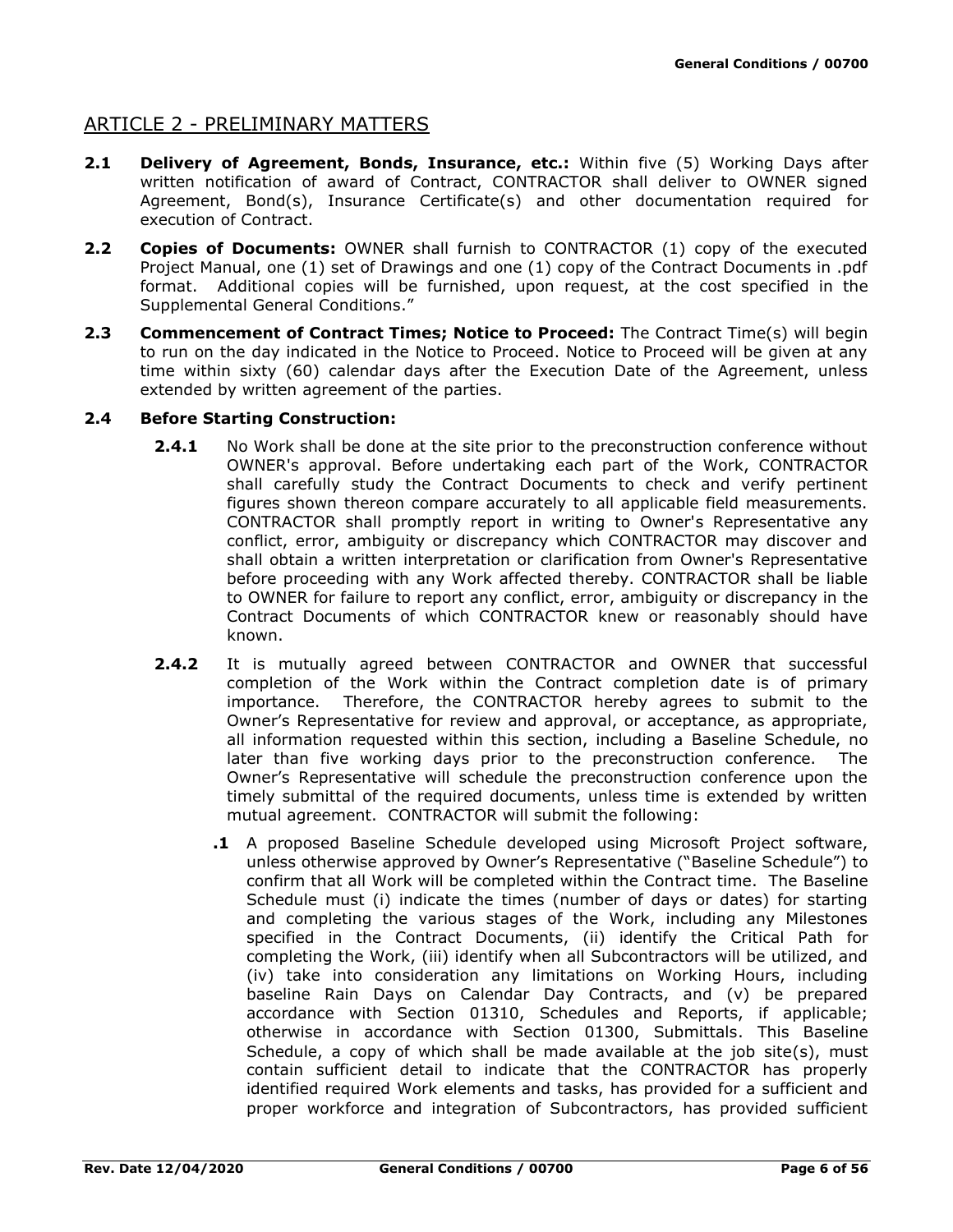resources and has considered the proper sequencing of the Work required to result in a successful Project that can be completed within the Contract time;

- **.2** An organizational chart showing the principals and management personnel who will be involved with the Work, including each one's responsibilities for the Work;
- **.3** To the extent not set forth in the Section 00400 Statement of Contractor's Experience, a complete listing of the CONTRACTOR's employees proposed for the Work. List each one by name and job title, and show length of employment with CONTRACTOR;
- **.4** To the extent not set forth in the Section 00410 Statement of Bidder's Safety Experience, a discussion and confirmation of the CONTRACTOR's commitment to safety by providing a copy of its employee's safety handbook and the safety records for the past three years of CONTRACTOR's proposed project manager and Superintendent;
- **.5** A preliminary schedule of Shop Drawing and sample submittals;
- **.6** A preliminary schedule of values for all of the Work, subdivided into component parts in sufficient detail to serve as the basis for progress payments during construction. Such prices will be deemed to include an appropriate amount of overhead and profit applicable to each item of Work;
- **.7** To the extent not set forth in the Section 00400 Statement of Contractor's Experience, a letter designating CONTRACTOR's Superintendent and project manager, and a confirmation of past project experience for the CONTRACTOR's Superintendent and project manager specifically intended for the Work;
- **.8** A letter from CONTRACTOR and Subcontractor(s) listing salaried specialists. A salaried specialist is anyone except an hourly worker whose wage rate is governed by Section 00830 of this agreement;
- **.9** A letter designating the project's Safety Representative along with a copy of their Department of Labor-issued OSHA card proving completion of the OSHA 30-hour Construction Safety and Health training class in the OSHA Outreach Training Program;
- **.10** If applicable, an excavation safety system plan;
- **.11** If applicable, a plan illustrating proposed locations of temporary facilities;
- **.12** A completed Non-Use of Asbestos Affidavit (Prior to Construction);
- **.13** A letter designating the Texas Registered Professional Land Surveyor for layout of the Work, if the Work requires the services of a surveyor; and
- **.14** Copies of the Department of Labor-issued OSHA cards proving completion of the OSHA 10-hour Construction Safety and Health training class in the OSHA Outreach Training Program for each worker (defined as a person covered by a prevailing wage determination) that will initially be on site. Note that workers must possess other OSHA-required training as the work dictates in accordance with the OSHA Act; and specifically, the contractor must meet the required provisions in 509S Excavation Safety Systems required prior to commencing excavation;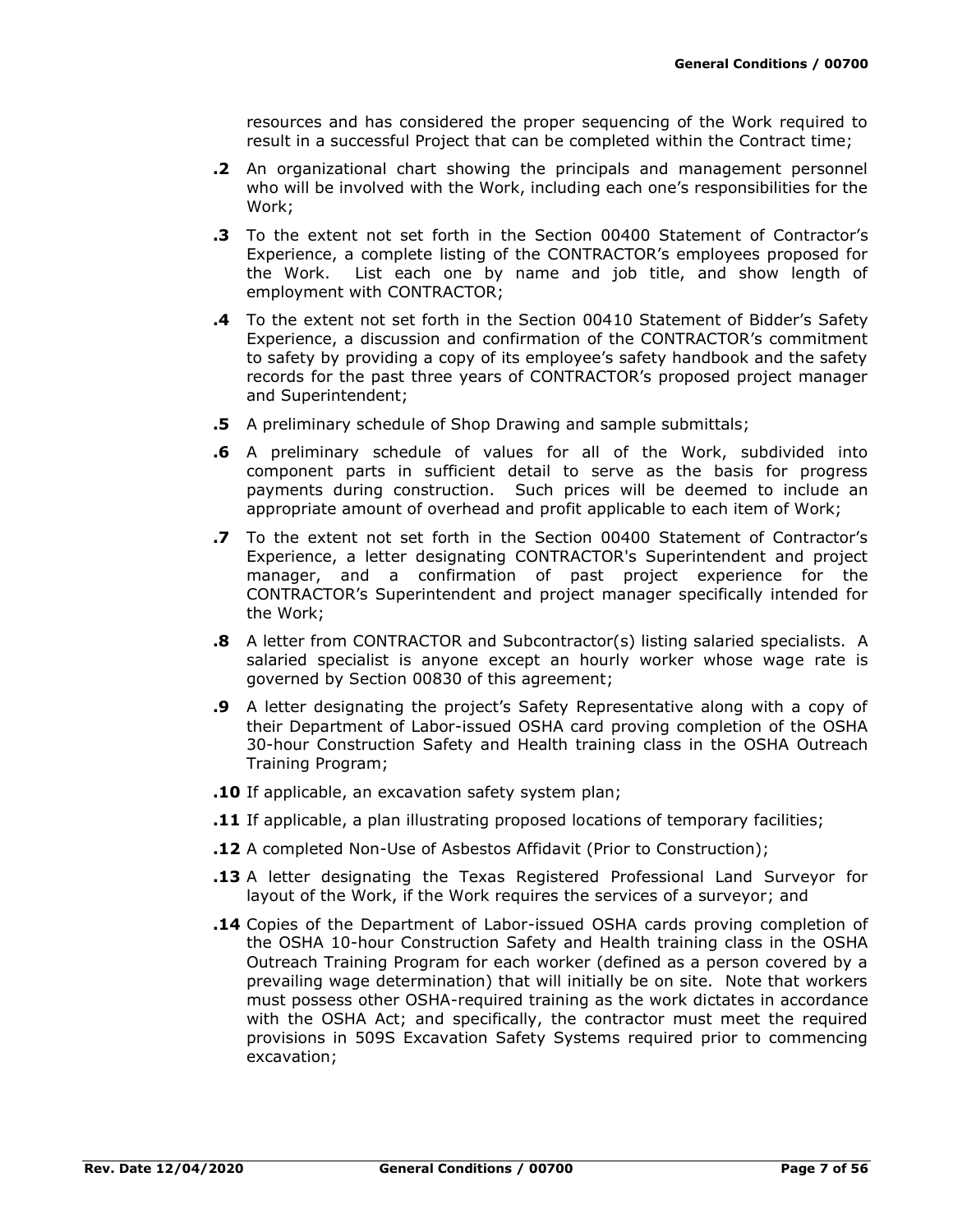- **.15** A certificate of worker's compensation insurance coverage for all persons providing services on the Project (refer to 5.2.1.3 in Section 00700 for definition of persons providing services on the Project);
- **.16** A Construction Equipment Emissions Reduction Plan.
- **2.4.3** Neither the acceptance nor the approval of any of the submittals required in paragraph 2.4.2, above, will constitute the adoption, affirmation, or direction of the CONTRACTOR'S means and methods.
- **2.5 Preconstruction Conference:** Prior to commencement of Work at the site, CONTRACTOR must attend a preconstruction conference with Owner's Representative and others, as set forth in Division 1. Additionally, prior to commencement of work, the CONTRACTOR shall host a preconstruction conference for the Subcontractors identified on the originally approved compliance plan, Owner's Representative and others, as set forth in Division 1. The CONTRACTOR shall notify all Subcontractors five (5) working days prior to the preconstruction conference. If the CONTRACTOR has included Subcontractors in the initial preconstruction conference, the additional Subcontractor preconstruction conference will not be required.
- **2.6 Initially Acceptable Schedules:** Unless otherwise provided in the Contract Documents, CONTRACTOR shall obtain approval of Owner's Representative on the Baseline Schedule submitted in accordance with paragraph 2.4.2.1 and Division 1 before the first progress payment will be made to CONTRACTOR. The Baseline Schedule must provide for an orderly progression of the designated portion of the Work to completion within any specified Milestones and Contract Times. Acceptance of the schedule by Owner's Representative will neither impose on Owner's Representative responsibility or liability for the sequencing, scheduling or progress of the Work nor interfere with or relieve CONTRACTOR from CONTRACTOR's full responsibility for such Work. CONTRACTOR's schedule of Shop Drawings and sample submissions must provide an acceptable basis for reviewing and processing the required submittals. CONTRACTOR's schedule of values must conform to the requirements set forth in Division 1.

## ARTICLE 3 - CONTRACT DOCUMENTS: INTENT, AMENDING, REUSE

### **3.1 Intent:**

**3.1.1** The intent of the Contract Documents is to include all information necessary for the proper execution and timely completion of the Work by CONTRACTOR. The CONTRACTOR will execute the Work described in and reasonably inferable from the Contract Documents as necessary to produce the results indicated by the Contract Documents. The Contract Documents are complementary, and what is required by one shall be as binding as if required by all. In cases of disagreement, the following order of precedence shall generally govern (top item receiving priority of interpretation):

> Signed Agreement Addendum to the Contract Documents, including approved changes Supplemental General Conditions General Conditions Other Bidding Requirements and Contract Forms Special Provisions to the Standard Technical Specifications Special Specifications Standard Technical Specifications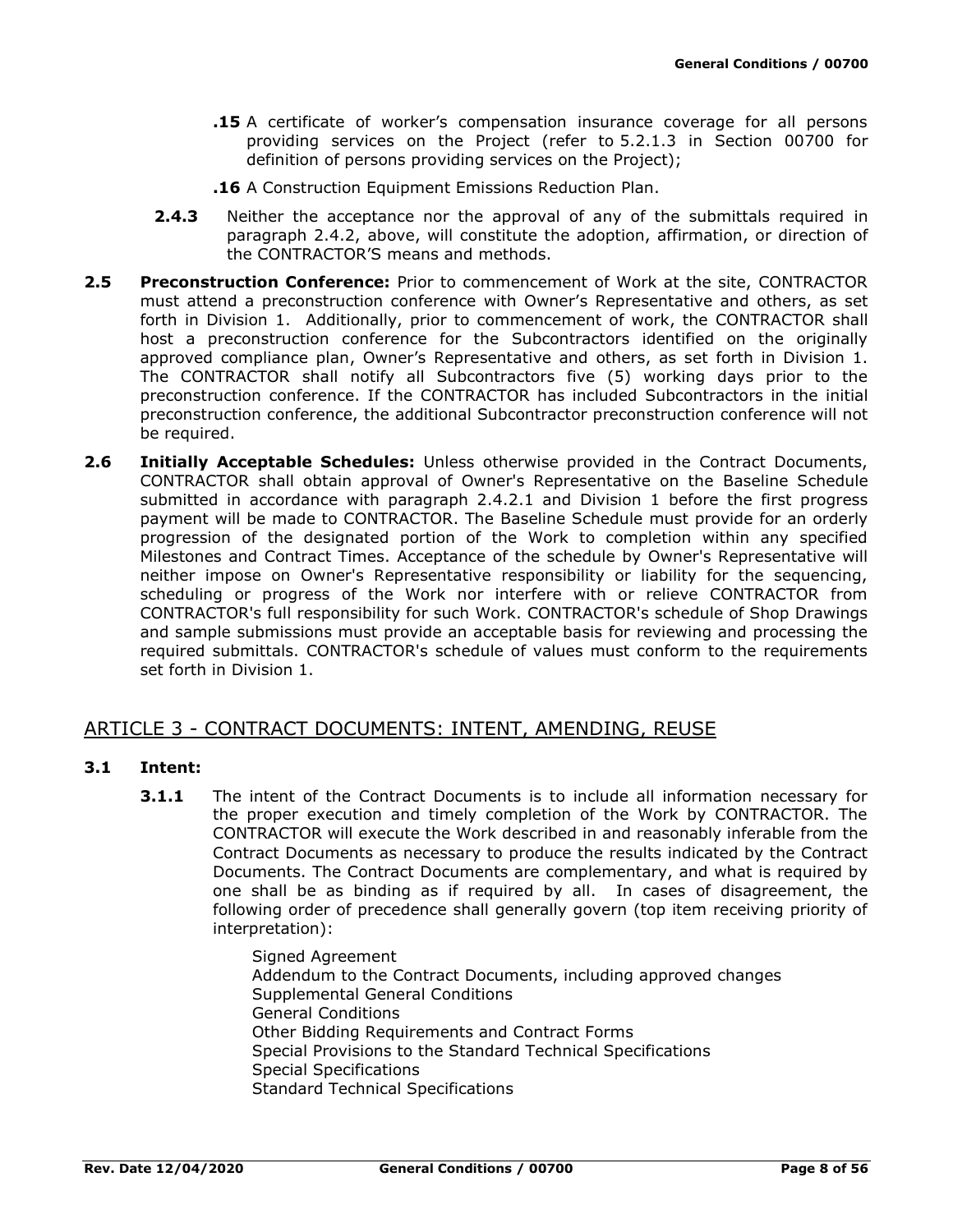Drawings (figured dimensions shall govern over scaled dimensions) Project Safety Manual (if applicable),

with the understanding that a common sense approach will be utilized as necessary so that the Contract Documents produce the intended response.

- **3.1.2** Unless otherwise stated in the Contract Documents, words that have well-known technical or construction industry meanings are used in the Contract Documents in accordance with such recognized meanings.
- **3.2 Reporting and Resolving Discrepancies:** If, during the performance of the Work, CONTRACTOR discovers any conflict, error, ambiguity or discrepancy within the Contract Documents or between the Contract Documents and any provisions of any such law or regulation applicable to the performance of the Work or of any such standard, specification, manual or code or instructions of any Supplier, CONTRACTOR shall report it to Owner's Representative in writing at once, and CONTRACTOR shall not proceed with the Work affected thereby until an amendment or supplement to the Contract Documents has been issued by one of the methods indicated in paragraph 3.3.1 or 3.3.2. CONTRACTOR shall be liable to OWNER for failure to report any such conflict, error, ambiguity or discrepancy of which CONTRACTOR knew or reasonably should have known.

### **3.3 Modifying and Supplementing Contract Documents:**

- **3.3.1** The Contract Documents may be modified to provide for additions, deletions, and revisions in the Work or to modify the terms and conditions by change order or contract amendment.
- **3.3.2** In addition, the requirements of the Contract Documents may be supplemented, and minor variations and deviations in the Work may be authorized, in one or more of the following ways:
	- **.1** Field Order.
	- **.2** Review of a Shop Drawing or sample.
	- **.3** Written interpretation or clarification.
- **3.4** Reuse of Documents Prohibited: CONTRACTOR and any Subcontractor or Supplier or other person or organization performing or furnishing any of the Work under a direct or indirect contract with OWNER: (i) shall not have or acquire any title to or ownership rights in any of the Drawings, Specifications or other documents (or copies of any thereof) prepared by or bearing the seal of E/A or E/A's consultant, and (ii) shall not reuse any of such Drawings, Specifications, other documents or copies on extensions of the Project or any other project without written consent of OWNER and E/A.
- **3.5** In the event of the breach by the OWNER or CONTRACTOR of any of its obligations under the Contract, so as to support a claim by the other party, the provisions of this Contract will be equitably construed to allow the resolution of such a claim and all of the other provisions of this Contract shall continue in full force and effect as to the rights, responsibilities, and remedies of the OWNER and CONTRACTOR.

# ARTICLE 4 - AVAILABILITY OF LANDS; SUBSURFACE AND PHYSICAL CONDITIONS; REFERENCE POINTS

**4.1 Availability of Lands:** The OWNER will provide access to all land and interests in land required for the Work and will notify CONTRACTOR of any restrictions in such access. CONTRACTOR may make a claim if OWNER fails to provide timely access to the Work.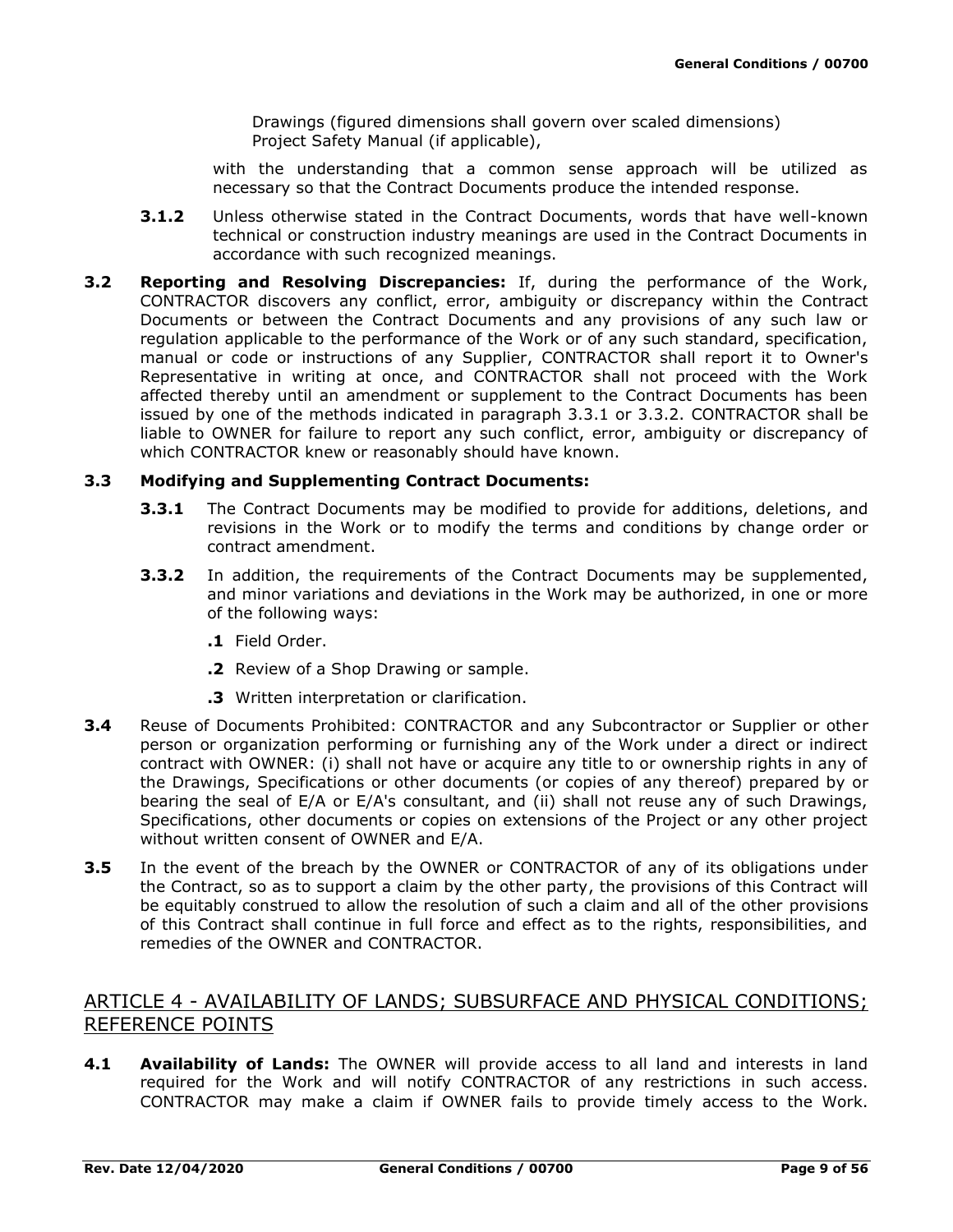CONTRACTOR must obtain any additional temporary construction facilities, stockpiling or storage sites not otherwise provided.

### **4.2 Subsurface and Physical Conditions:**

- **4.2.1** CONTRACTOR specifically represents that it has carefully examined the plans, the geotechnical report, if any, and the site of the proposed Work and is thoroughly familiar with all of the conditions surrounding construction of the Project, having had the opportunity to conduct any and all additional inquiry, tests and investigation that he/she deems necessary and proper. CONTRACTOR acknowledges the receipt of the geotechnical report, if any, and agrees that the report, while it is an accurate record of the geotechnical conditions at the boring locations, is not a guarantee of specific site conditions which may vary between boring locations.
- **4.2.2** CONTRACTOR must notify OWNER in writing as soon as reasonably possible, but no later than three (3) calendar days, if unforeseen conditions are encountered at the site which are (i) subsurface or otherwise concealed physical conditions that differ materially from those indicated in the Contract Documents or (ii) unknown physical conditions of an unusual nature, that differ materially from those normally encountered in the type of work being performed under this Contract. CONTRACTOR may not disturb the conditions until OWNER conducts an investigation. Owner's Representative and E/A will promptly investigate such conditions with E/A. If it is determined that such conditions differ materially and cause an increase or decrease in the CONTRACTOR's cost of or time required for performance of any part of the Work, Owner's Representative will recommend an equitable adjustment in the Contract Amount or Contract Time, or both. If it is determined that such conditions are not materially different from those indicated in the Contract Documents, Owner's Representative will notify CONTRACTOR in writing of such findings and the Contract will not be adjusted. CONTRACTOR may dispute such a determination in accordance with Article 16.
- **4.2.3** Notwithstanding any other provision of this Contract, CONTRACTOR is solely responsible for the location and protection of any and all public utility lines and utility customer service lines in the Work area. "Public utility lines" means the utility distribution and supply system, and "utility customer service lines" means the utility lines connecting customers to the utility distribution and collection system. Generally, existing utility customer service line connections are not shown on the Drawings. CONTRACTOR shall notify "One Call" and exercise due care to locate, mark, uncover and otherwise protect all such lines in the construction zone and any of CONTRACTOR's work or storage areas. CONTRACTOR's responsibility for the location and protection of utilities is primary and nondelegable. **CONTRACTOR shall indemnify or reimburse such expenses or costs (including fines that may be levied against OWNER) that may result from unauthorized or accidental damage to all public lines and utility customer service lines in the work area. OWNER reserves the right to repair any damage CONTRACTOR causes to such utilities at CONTRACTOR's expense. If a public line and/or customer service line is damaged by CONTRACTOR, CONTRACTOR shall give verbal notice within one (1) hour and written notice within twentyfour (24) hours to the Owner's Representative.**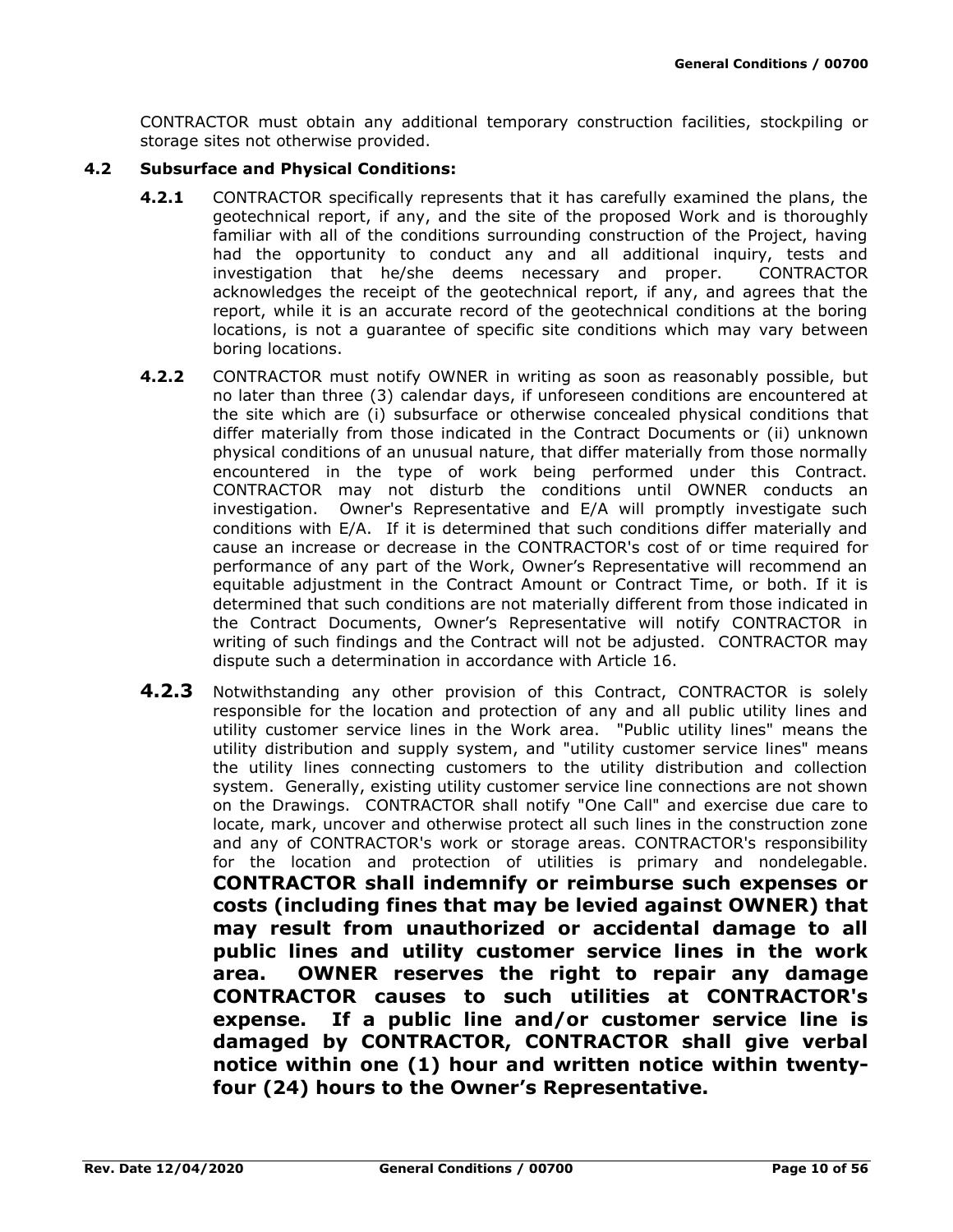- **4.2.4** CONTRACTOR shall take reasonable precaution to avoid disturbing primitive records and antiquities of archaeological, paleontological or historical significance. No objects of this nature shall be disturbed without written permission of OWNER and Texas Historical Commission. When such objects are uncovered unexpectedly, CONTRACTOR shall stop all Work in close proximity and notify Owner's Representative and Texas Historical Commission of their presence and shall not disturb them until written permission and permit to do so is granted. All primitive rights and antiquities uncovered on OWNER's property shall remain property of State of Texas, Texas Historical Commission conforming to Texas Natural Resources Code. If it is determined by OWNER, in consultation with Texas Historical Commission, that exploration or excavation of primitive records or antiquities on Project site is necessary to avoid loss, CONTRACTOR shall cooperate in salvage work attendant to preservation. If the Work stoppage or salvage work causes an increase in CONTRACTOR's cost of, or time required for, performance of the Work, the Contract Amount and/or Contract Time will be equitably adjusted.
- **4.3 Reference Points:** Unless otherwise specified, all control lines and bench marks suitable for use in layout will be furnished by OWNER. Lay out of the Work shall be performed in accordance with Division 1. Controls, bench marks and property boundary markers shall be carefully preserved by CONTRACTOR by use of flags, staffs or other visible devices and in case of destruction or removal by CONTRACTOR or its employees, such controls and bench marks shall be replaced by a Registered Professional Land Surveyor at CONTRACTOR's expense. City of Austin survey monuments damaged by CONTRACTOR will be reestablished by OWNER at CONTRACTOR's expense.

### **4.4 Hazardous Materials:**

- **4.4.1** To the extent provided by applicable law, OWNER shall be responsible for any hazardous material uncovered or revealed at the site which was not shown, indicated or identified in the Contract Documents to be within the scope of the Work and which may present a substantial danger to persons or property exposed thereto in connection with the Work at the site. CONTRACTOR shall immediately notify Owner's Representative of any suspected hazardous materials encountered before or during performance of the Work and shall take all necessary precautions to avoid further disturbance of the materials.
- **4.4.2** CONTRACTOR shall be responsible for any hazardous materials brought to the site by CONTRACTOR, Subcontractor, Suppliers or anyone else for whom CONTRACTOR is responsible.
- **4.4.3** No asbestos-containing materials shall be incorporated into the Work or brought on Project site without prior approval of OWNER. The CONTRACTOR shall not knowingly use, specify, request or approve for use any asbestos containing materials or lead-based paint without the OWNER'S written approval. When a specific product is specified, the CONTRACTOR shall endeavor to verify that the product does not include asbestos containing material.
- **4.4.4** Refer to Division 1 for hazardous material definitions and procedures.
	- **.1** Unless otherwise expressly provided in the Contract Documents to be part of the Work, CONTRACTOR is not responsible for any unexpected Hazardous Materials encountered at the site. Upon encountering any Hazardous Conditions, CONTRACTOR must stop Work immediately in the affected area and duly notify OWNER and, if required by applicable law or regulations, all government or quasi-government entities with jurisdiction over the Project or site.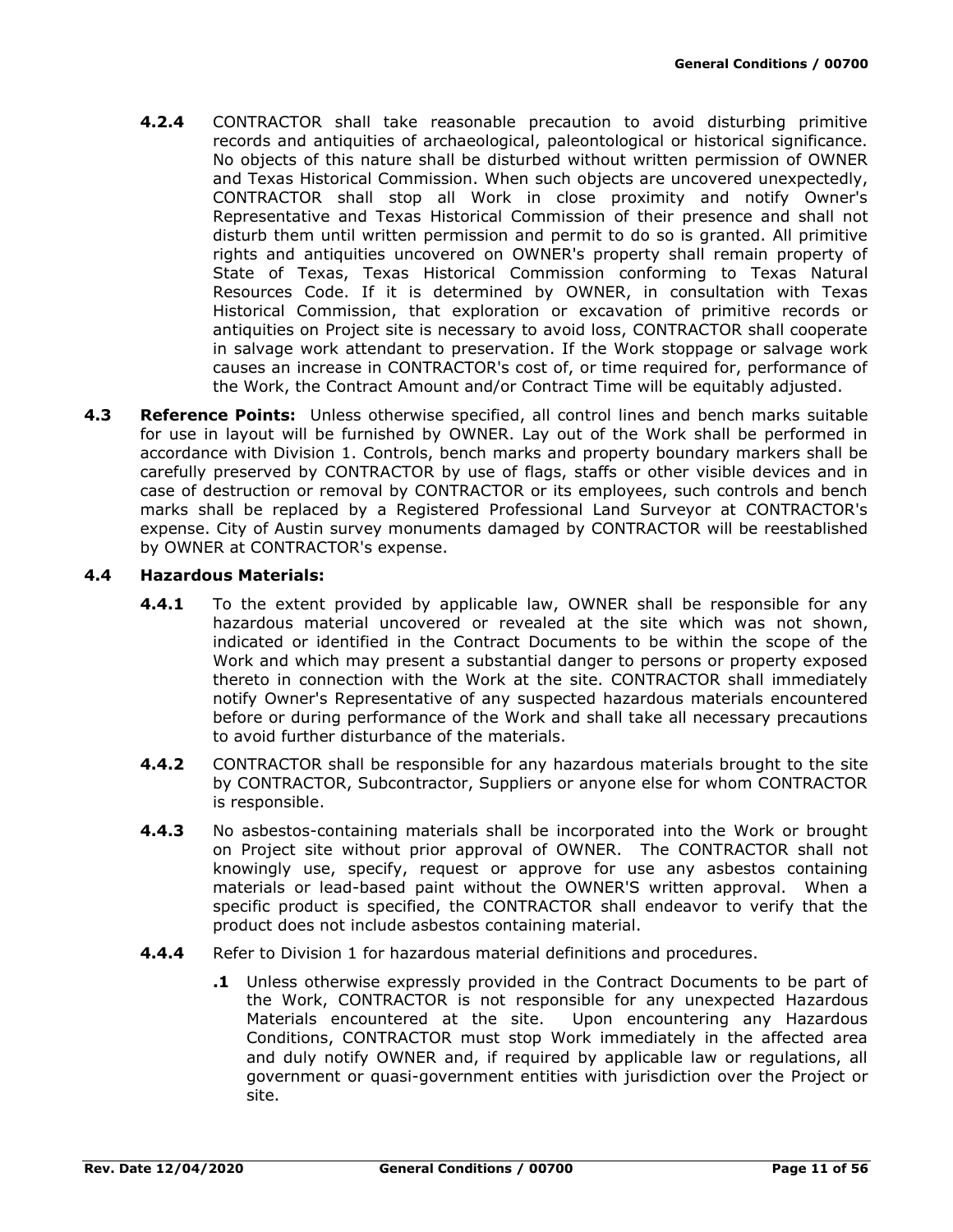- **.2** Upon receiving notice of the presence of suspected Hazardous Materials, OWNER shall take the necessary measures required to ensure that the Hazardous Materials are remediated or rendered harmless. Such necessary measures shall include OWNER retaining qualified independent experts to (i) ascertain whether Hazardous Materials have actually been encountered, and, if they have been encountered, (ii) prescribe the remedial measures that OWNER must take either to remove the Hazardous Materials or render the Hazardous Materials harmless.
- **.3** CONTRACTOR shall be obligated to resume Work at the affected area of the Project only after OWNER's Representative provides written certification that (i) the Hazardous Materials have been removed or rendered harmless and (ii) all necessary approvals have been obtained from all government and quasigovernment entities having jurisdiction over the Project or site. The CONTRACTOR shall be responsible for continuing the Work in the unaffected portion of the Project and site.
- **.4** CONTRACTOR will be entitled, in accordance with these General Conditions, to an adjustment in its Contract Amount and/or Contract Time(s) to the extent CONTRACTOR's cost and/or time of performance have been adversely impacted by the presence of Hazardous Materials.
- **.5** Notwithstanding the preceding provisions of this Section 4.1, OWNER is not responsible for Hazardous Materials introduced to the Site by CONTRACTOR, Subcontractors or anyone for whose acts they may be liable. **CONTRACTOR shall indemnify, defend and hold harmless OWNER and OWNER's officers, directors, employees and agents from and against all claims, losses, damages, liabilities and expenses, including attorneys' fees and expenses, arising out of or resulting from those hazardous materials introduced to the site by CONTRACTOR, Subcontractors or anyone for whose acts they may be liable.**
- **4.4.5** CONTRACTOR shall be responsible for use, storage and remediation of any hazardous materials brought to the Site by CONTRACTOR, Subcontractors, Suppliers or anyone else for whom CONTRACTOR is responsible.

# ARTICLE 5 - BONDS AND INSURANCE

**5.1 Surety and Insurance Companies:** All bonds and insurance required by the Contract Documents shall be obtained from solvent surety or insurance companies that are duly licensed by the State of Texas and authorized to issue bonds or insurance policies for the limits and coverages required by the Contract Documents. The bonds shall be in a form acceptable to OWNER and shall be issued by a surety which complies with the requirements of Texas Insurance Code, Title 12, Chapter 3503. The surety must obtain reinsurance for any portion of the risk that exceeds 10% of the surety's capital and surplus. For bonds exceeding \$100,000, the surety must also hold a certificate of authority from the U.S. Secretary of the Treasury or have obtained reinsurance for any liability in excess of \$1,000,000 from a reinsurer that is authorized as a reinsurer in Texas or holds a certificate of authority from the U.S. Secretary of the Treasury. In the event that the proposed surety for a contract award in excess of \$100,000 does not hold a certificate of authority from the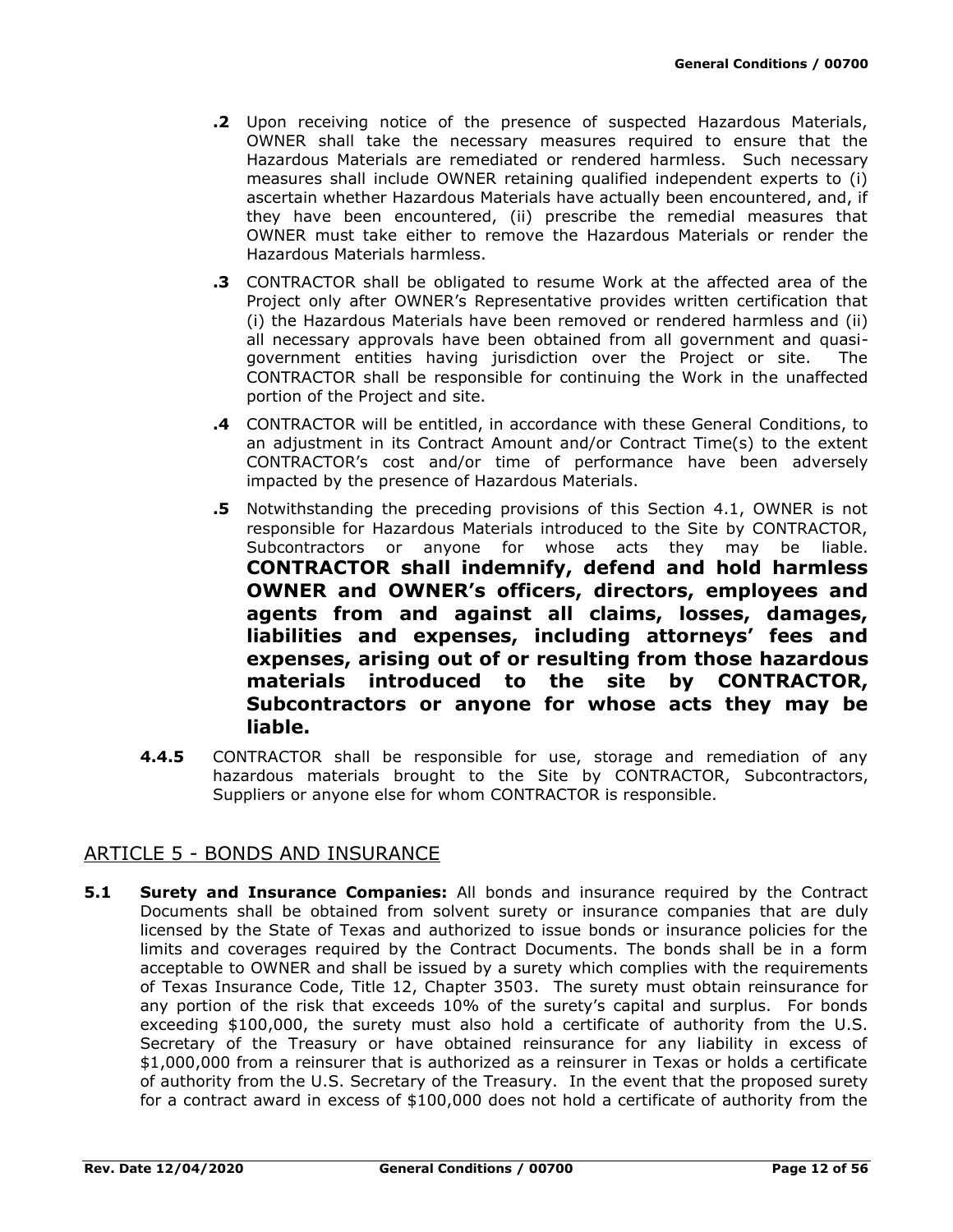U.S. Secretary of the Treasury and/or its proposed reinsurer does not hold a certificate of authority from the U.S. Secretary of the Treasury, the OWNER may require additional financial solvency information from the Bidder/Contractor and the proposed surety company and/or reinsurer as part of the 00400 Statement of Bidders Experience and determination of bidder responsibility in the award of the Contract.

### **5.2 Workers' Compensation Insurance Coverage:**

- **5.2.1** Definitions:
	- **.1** Certificate of coverage ("certificate") A copy of a certificate of insurance, a certificate of authority to self-insure issued by the commission, or a coverage agreement (DWC-81, DCW-82, DCW-83, or DCW84), showing statutory workers' compensation insurance coverage for the person's or entity's employees providing services on the Project, for the duration of the Project.
	- **.2** Duration of the Project includes the time from the beginning of the Work on the Project until the CONTRACTOR's/ person's Work on the Project has been completed and accepted by OWNER.
	- **.3** Persons providing services on the Project ("subcontractor" in Texas Labor Code, Section 406.096) - includes all persons or entities performing all or part of the services the CONTRACTOR has undertaken to perform on the Project, regardless of whether that person contracted directly with the CONTRACTOR and regardless of whether that person has employees. This includes, without limitation, independent contractors, Subcontractors, leasing companies, motor carriers, owner-operators, employees of any such entity, or employees of any entity which furnishes persons to provide services on the Project. "Services" include, without limitation, providing, hauling, or delivering equipment or materials, or providing labor, transportation, or other service related to a project. "Services" does not include activities unrelated to the Project, such as food/beverage vendors, office supply deliveries, and delivery of portable toilets.
- **5.2.2** CONTRACTOR shall provide coverage, based on proper reporting of classification codes and payroll amounts and filing of any coverage agreements, which meets the statutory requirements of Texas Labor Code, Section 401.011(44) for all employees of the CONTRACTOR providing services on the Project, for the duration of the Project.
- **5.2.3** CONTRACTOR must provide a certificate of coverage to OWNER prior to being awarded the Contract.
- **5.2.4** If the coverage period shown on the CONTRACTOR's current certificate of coverage ends during the duration of the Project, the CONTRACTOR must, prior to the end of the coverage period, file a new certificate of coverage with OWNER showing that coverage has been extended.
- **5.2.5** CONTRACTOR shall obtain from each person providing services on the Project, and provide to OWNER:
	- **.1** A certificate of coverage, prior to that person beginning Work on the Project, so OWNER will have on file certificates of coverage showing coverage for all persons providing services on the Project; and
	- **.2** No later than seven (7) days after receipt by CONTRACTOR, a new certificate of coverage showing extension of coverage, if the coverage period shown on the current certificate of coverage ends during the duration of the Project.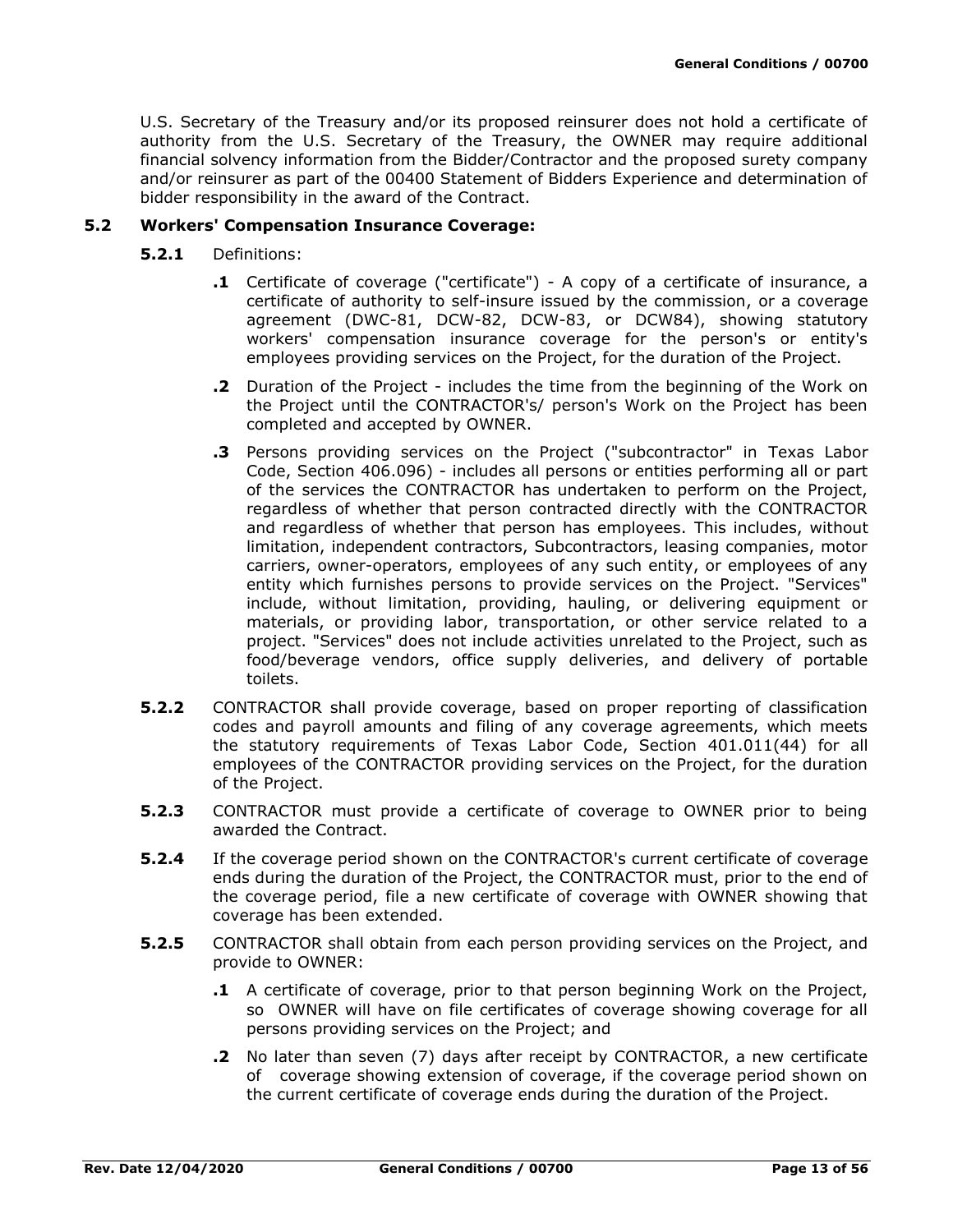- **5.2.6** CONTRACTOR shall retain all required certificates of coverage for the duration of the Project and for one (1) year thereafter.
- **5.2.7** CONTRACTOR shall notify OWNER in writing by certified mail or personal delivery, within ten (10) days after CONTRACTOR knew or should have known, of any change that materially affects the provision of coverage of any person providing services on the Project.
- **5.2.8** CONTRACTOR shall post on each Project site a notice, in the text, form and manner prescribed by the Texas Workers' Compensation Commission, informing all persons providing services on the Project that they are required to be covered, and stating how a person may verify coverage and report lack of coverage.
- **5.2.9** CONTRACTOR shall contractually require each person with whom it contracts to provide services on a Project, to:
	- **.1** Provide coverage, based on proper reporting of classification codes and payroll amounts and filing of any coverage agreements, which meets the statutory requirements of Texas Labor Code, Section 401.011(44) for all of its employees providing services on the Project, for the duration of the Project;
	- **.2** Provide to CONTRACTOR, prior to that person beginning Work on the Project, a certificate of coverage showing that coverage is being provided for all employees of the person providing services on the Project, for the duration of the Project;
	- **.3** Provide CONTRACTOR, prior to the end of the coverage period, a new certificate of coverage showing extension of coverage, if the coverage period shown on the current certificate of coverage ends during the duration of the Project;
	- **.4** Obtain from each other person with whom it contracts, and provide to CONTRACTOR: a) a certificate of coverage, prior to the other person beginning Work on the Project; and b) a new certificate of coverage showing extension of coverage, prior to the end of the coverage period, if the coverage period shown on the current certificate of coverage ends during the duration of the Project;
	- **.5** Retain all required certificates of coverage on file for the duration of the Project and for one (1) year thereafter;
	- **.6** Notify OWNER in writing by certified mail or personal delivery, within ten (10) days after the person knew or should have known, of any change that materially affects the provision of coverage of any person providing services on the Project; and
	- **.7** Contractually require each person with whom it contracts, to perform as required by paragraphs 5.2.9.1 - 5.2.9.7, with the certificates of coverage to be provided to the person for whom they are providing services.
- **5.2.10** By signing this Contract or providing or causing to be provided a certificate of coverage, CONTRACTOR is representing to OWNER that all employees of the CONTRACTOR who will provide services on the Project will be covered by workers' compensation coverage for the duration of the Project, that the coverage will be based on proper reporting of classification codes and payroll amounts, and that all coverage agreements will be filed with the appropriate insurance carrier or, in the case of a self-insured, with the Texas Worker's Compensation Commission's Division of Self- Insurance Regulation. Providing false or misleading information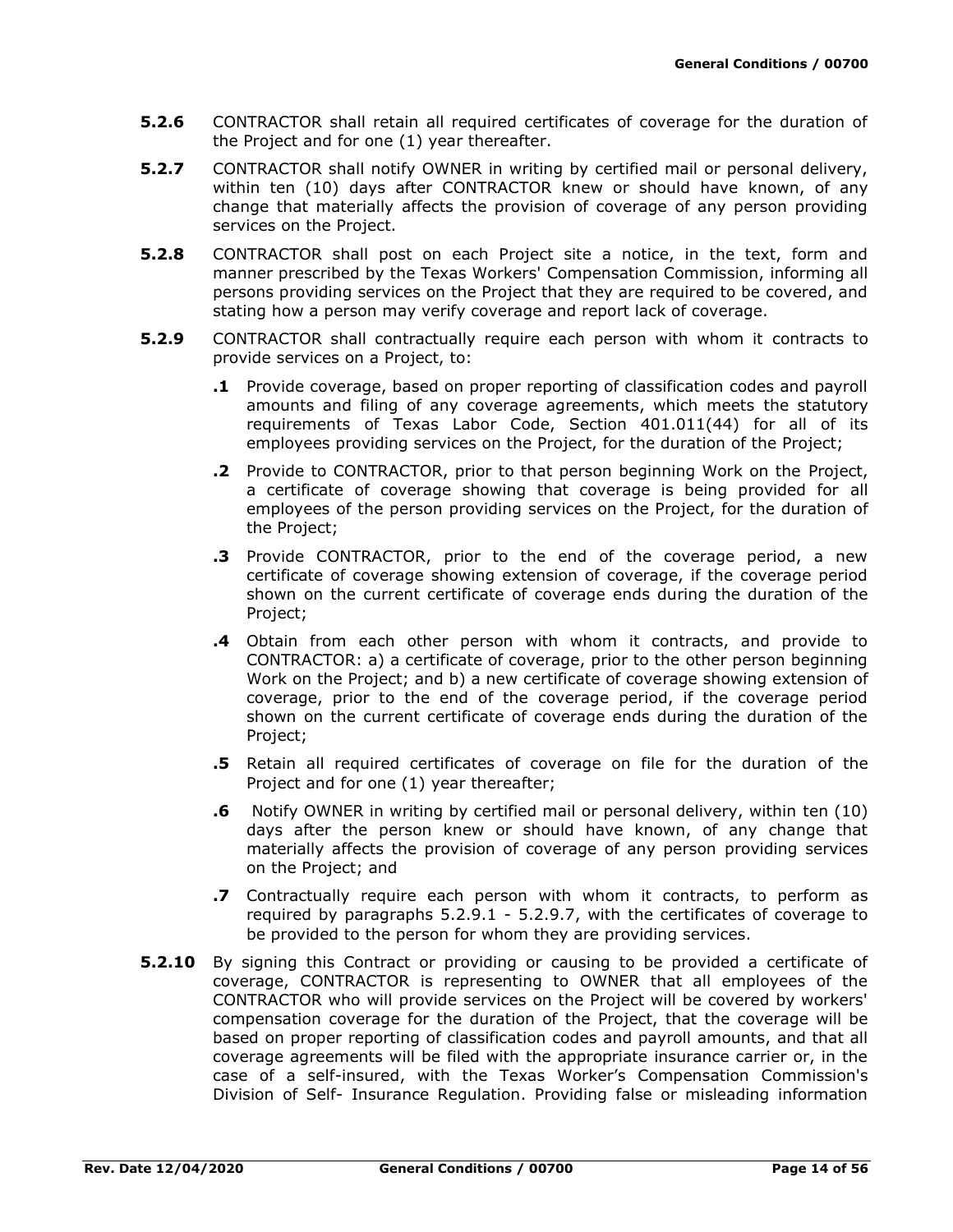may subject CONTRACTOR to administrative penalties, criminal penalties, civil penalties, or other civil actions.

- **5.2.11** CONTRACTOR's failure to comply with any of these provisions is a breach of Contract by CONTRACTOR which entitles OWNER to declare the Contract void if CONTRACTOR does not remedy the breach within ten (10) days after receipt of notice of breach from OWNER.
- **5.3 Other Bond and Insurance Requirements:** For additional insurance requirements, refer to the Supplemental General Conditions.

#### **5.4 Bonds:**

- **5.4.1** General.
	- **.1** Bonds, when required, shall be executed on forms furnished by or acceptable to OWNER. All bonds signed by an agent must be accompanied by a certified copy of such agent's authority to act.
	- **.2** If the surety on any bond furnished by CONTRACTOR is declared bankrupt or becomes insolvent or its right to do business is terminated in the State of Texas or it ceases to meet the requirements of the preceding paragraph, CONTRACTOR shall within ten (10) days thereafter substitute another bond and surety, both of which must be acceptable to OWNER.
	- **.3** When Performance Bonds and/or Payment Bonds are required, each shall be issued in an amount of one hundred percent (100%) of the Contract Amount as security for the faithful performance and/or payment of all CONTRACTOR's obligations under the Contract Documents. Performance Bonds and Payment Bonds shall be issued by a solvent surety company authorized to do business in the State of Texas, and shall meet any other requirements established by law or by OWNER pursuant to applicable law. Any surety duly authorized to do business in Texas may write Performance and Payment Bonds on a project without reinsurance to the limit of ten percent (10%) of its capital and surplus. Such a surety must reinsure any obligations over ten percent (10%).
- **5.4.2** Performance Bond.
	- **.1** If the Contract Amount exceeds \$100,000, CONTRACTOR shall furnish OWNER with a Performance Bond in the form set out in Section 00610.
	- **.2** If the Contract Amount exceeds \$25,000 but is less than or equal to \$100,000, CONTRACTOR shall furnish OWNER with a Performance Bond in the form set out in Section 00610, unless the original Contract Time is 60 Calendar Days/40 Working Days or less, in which case CONTRACTOR can agree to the following terms and conditions for payment in lieu of providing a Performance Bond: no moneys will be paid to CONTRACTOR until completion and acceptance of the Work by OWNER; CONTRACTOR shall be entitled to receive 95% of the Contract Amount following Final Completion, and the remaining 5% of the Contract Amount following the one (1) year warranty period.
	- **.3** If the Contract Amount is less than or equal to \$25,000, CONTRACTOR will not be required to furnish a Performance Bond; provided that no moneys will be paid to CONTRACTOR until completion and acceptance of the Work by OWNER under the following terms and conditions: CONTRACTOR shall be entitled to receive 95% of the Contract Amount following Final Completion, and the remaining 5% of the Contract Amount following the one (1) year warranty period.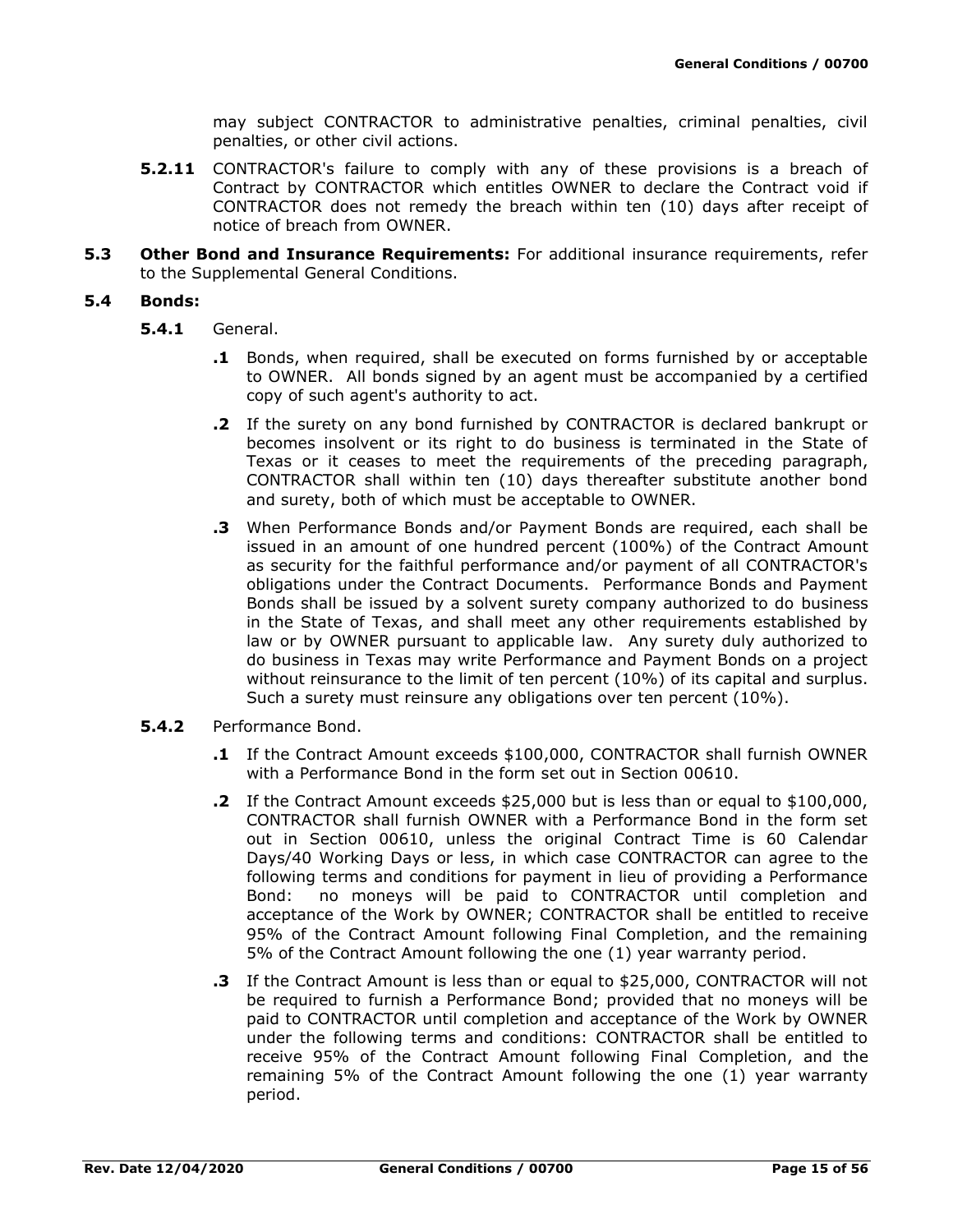- **.4** If a Performance Bond is required to be furnished, it shall extend for the one (1) year warranty period.
- **5.4.3** Payment Bond.
	- **.1** If the Contract Amount exceeds \$50,000, CONTRACTOR shall furnish OWNER with a Payment Bond in the form set out in Section 00620.
	- **.2** If the Contract Amount is less than or equal to \$50,000, CONTRACTOR will not be required to furnish a Payment Bond; provided that no moneys will be paid to CONTRACTOR until completion and acceptance of the Work by OWNER under the terms and conditions specified in paragraph 5.4.2.3.
- **5.4.4 Maintenance Bond:** If the Contract Documents contemplate a period of maintenance beyond the one (1) year contractual warranty period, OWNER agrees that any bond to be required for such maintenance work will be in the amount of the maintenance work during any extended maintenance period.

# ARTICLE 6 - CONTRACTOR'S RESPONSIBILITIES

### **6.1 Supervision and Superintendence:**

- **6.1.1** CONTRACTOR shall supervise, inspect and direct the Work competently and efficiently, devoting such attention thereto and applying such skills and expertise as may be necessary to perform the Work in accordance with the Contract Documents. CONTRACTOR shall be solely responsible for the means, methods, techniques, sequences and procedures of construction. CONTRACTOR shall be responsible to see that the completed Work complies accurately with the Contract Documents.
- **6.1.2** CONTRACTOR shall have a competent, qualified Superintendent on the Work at all times that work is in progress. To be qualified, at a minimum, the Superintendent must be effective at (a) communicating both verbally and in writing with the OWNER's representative; (b) receiving and fulfilling instructions from the Owner's Representative; (c) supervising and directing the construction of the Work; (d) reading and interpreting the plans and specifications; (e) writing, preparing and submitting necessary paperwork; and (f) understanding work sequencing and scheduling. The Superintendent will be CONTRACTOR's representative on the Work and shall have the authority to act on the behalf of CONTRACTOR. All communications given to the Superintendent shall be as binding as if given to CONTRACTOR. Either CONTRACTOR or the Superintendent shall provide a cellular telephone number and an emergency and home telephone number at which one or the other may be reached if necessary when work is not in progress. The Superintendent must be an employee of the CONTRACTOR, unless such requirement is waived in writing by the Owner's Representative. If the CONTRACTOR proposes a management structure with a Project Manager supervising, directing, and managing construction of the work in addition to or in substitution of a Superintendent, the requirements of these Construction Documents with respect to the Superintendent shall likewise apply to any such Project Manager.
	- **.1** CONTRACTOR shall present the resume of the proposed Superintendent to the Owner's Representative showing evidence of experience and successful superintendence and direction of work of a similar scale and complexity. If, in the opinion of the Owner's Representative, the proposed Superintendent does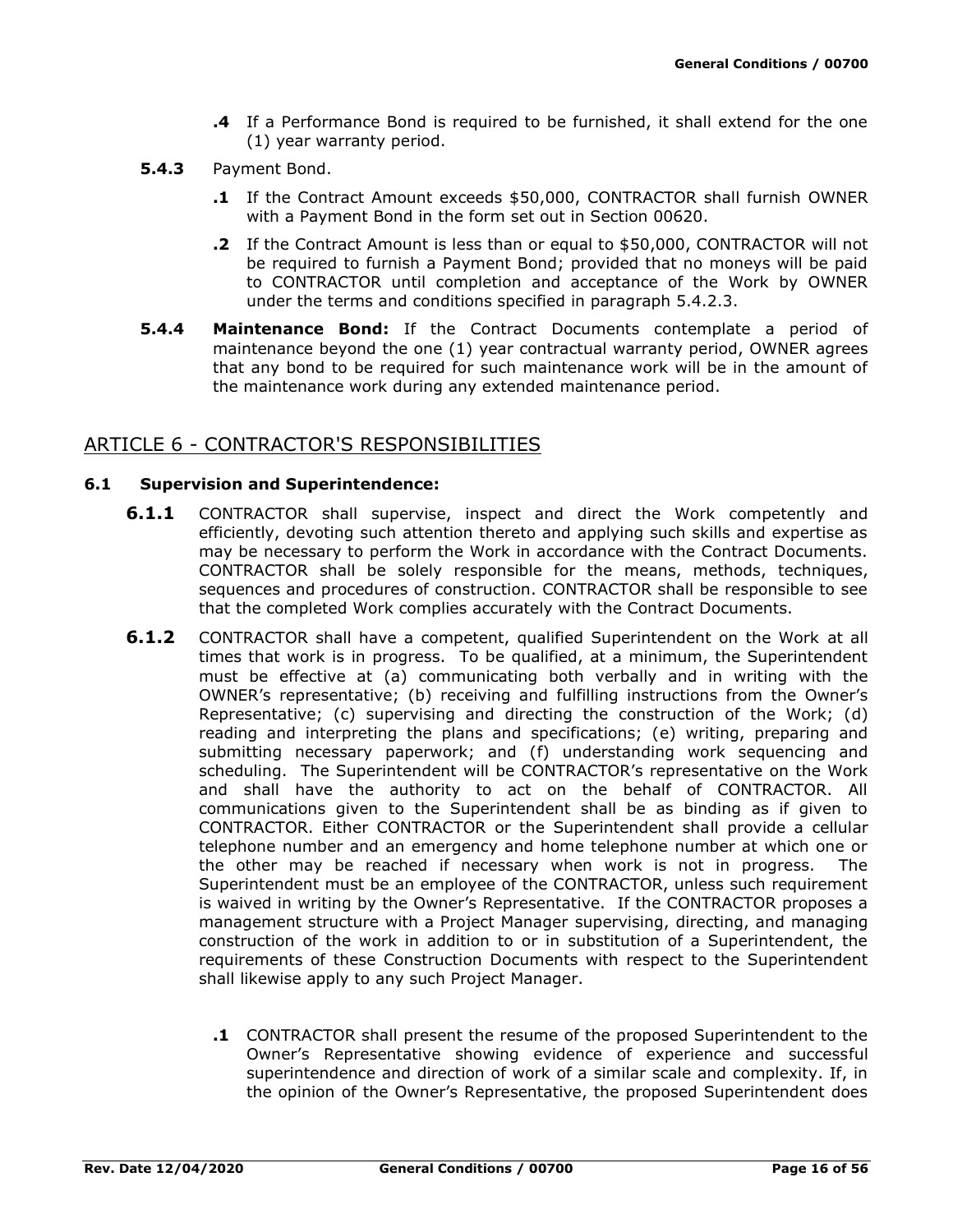not indicate sufficient experience in line with the Work, he/she will not be allowed to be the designated Superintendent for the Work.

- **.2** The Superintendent shall not be replaced without Written Notice to Owner's Representative. If CONTRACTOR deems it necessary to replace the Superintendent, CONTRACTOR shall provide the necessary information for approval, as stated above, on the proposed new Superintendent.
- **.3** A qualified substitute Superintendent may be designated in the event that the designated Superintendent is temporarily away from the Work, but not to exceed a time limit acceptable to the Owner's Representative. CONTRACTOR shall replace the Superintendent upon OWNER's request in the event the Superintendent is unable to perform to OWNER's satisfaction.

### **6.2 Labor, Materials and Equipment:**

- **6.2.1** CONTRACTOR shall maintain a work force adequate to accomplish the Work within the Contract Time. CONTRACTOR agrees to employ only orderly and competent workers, skillful in performance of the type of Work required under this Contract. CONTRACTOR, Subcontractors, Sub-subcontractors, and their employees may not use or possess any alcoholic or other intoxicating beverages, illegal drugs or controlled substances while on the job or on OWNER's property, nor may such workers be intoxicated, or under the influence of alcohol or drugs, on the job. Subject to the applicable provisions of Texas law, CONTRACTOR, Subcontractors, Sub-subcontractors, and their employees may not use or possess any firearms or other weapons while on the job or on OWNER'S property. If OWNER or Owner's Representative notifies CONTRACTOR that any worker or representative of Contractor is incompetent, disorderly, abusive, or disobedient, has knowingly or repeatedly violated safety regulations, has possessed any firearms in contravention of the applicable provisions of Texas law, or has possessed or was under the influence of alcohol or drugs on the job, CONTRACTOR shall immediately remove such worker or representative, including an officer or owner of CONTRACTOR, from performing Contract Work, and may not employ such worker or representative again on Contract Work without OWNER's prior written consent. CONTRACTOR shall at all times maintain good discipline and order on or off the site in all matters pertaining to the Project. Workers on Project shall be paid not less than wage rates, including fringe benefits, as published by the Department of Labor (DOL) for Building Construction and Heavy and Highway Trades "AS APPLICABLE" and/or the minimum wage required by City of Austin Ordinance No. 20160324-015, whichever is higher. The Total Minimum Wage required can be met using any combination of cash and non-cash qualified fringe benefits provided the cash component meets or exceeds the minimum wage required.
- **6.2.2** Unless otherwise specified in Division 1, CONTRACTOR shall provide and pay for all materials, equipment, labor, transportation, construction equipment and machinery, tools, appliances, fuel, power, light, heat, telephone, water, sanitary facilities, temporary facilities and all other facilities and incidentals necessary for the furnishing, performance, testing, start-up and completion of the Work.
- **6.2.3** All materials and equipment shall be of good quality and new (including new products made of recycled materials, pursuant to Section 361.426 of the Texas Health & Safety Code), except as otherwise provided in the Contract Documents. If required by Owner's Representative, CONTRACTOR shall furnish satisfactory evidence (reports of required tests, manufacturer's certificates of compliance with material requirements, mill reports, etc.) as to the kind and quality of materials and equipment. All materials and equipment shall be applied, installed, connected,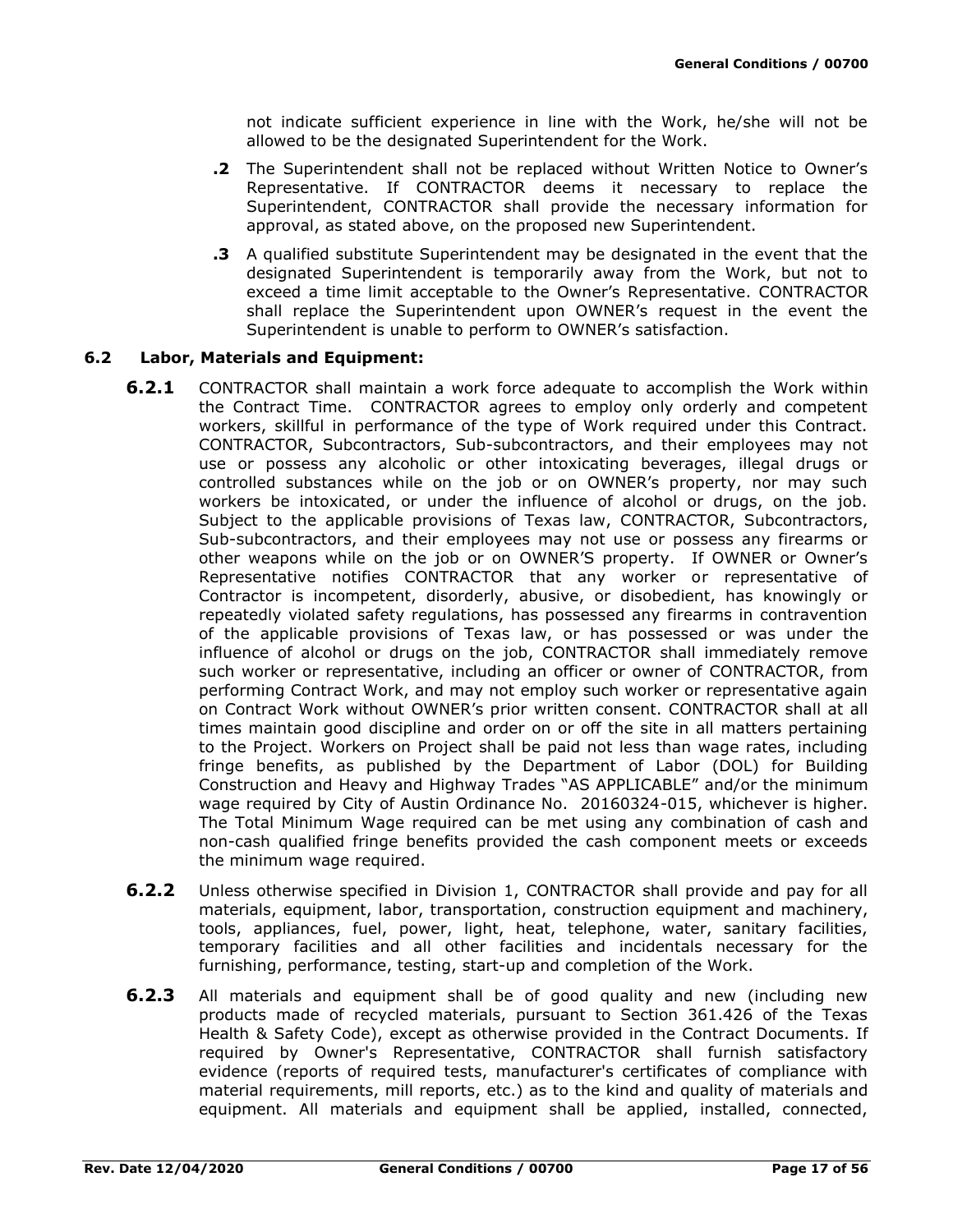erected, used, cleaned and conditioned in accordance with instructions of the applicable Supplier, except as otherwise provided in the Contract Documents.

- **6.2.4** Substitutes and "Approved Equal" Items:
	- **.1** Whenever an item of material or equipment is specified or described in the Contract Documents by using the name of a proprietary item or the name of a particular Supplier, the specification or description is intended to establish the type, function and quality required. Unless the specification or description contains words reading that no like, equivalent or "approved equal" item or no substitution is permitted, other items of material or equipment of other Suppliers may be submitted by CONTRACTOR, at CONTRACTOR'S sole risk, including disruptions to the Critical Path of the Progress Schedule, to E/A through Owner's Representative under the following circumstances:
		- **.1.1** "Approved Equal": If in E/A's sole discretion an item of material or equipment proposed by CONTRACTOR is functionally equal to that named and sufficiently similar so that no change in related Work will be required, it may be considered by E/A as an "approved equal" item, in which case review of the proposed item may, in E/A's sole discretion, be accomplished without compliance with some or all of the requirements for evaluation of proposed substitute items. CONTRACTOR shall provide E/A with the documentation required for E/A to make its determination.
		- **.1.2** Substitute Items: If in E/A's sole discretion an item of material or equipment proposed by CONTRACTOR does not qualify as an "approved equal" item under subparagraph 6.2.4.1.1, it will be considered a proposed substitute item. CONTRACTOR shall submit sufficient information as provided in Division 1 to allow E/A to determine that the item of material or equipment proposed is essentially equivalent to that named and a substitute therefor.
	- **.2** Substitute Construction Methods and Procedures: If a specific means, method, technique, sequence or procedure of construction is shown or indicated in and expressly required by the Contract Documents, CONTRACTOR may, at CONTRACTOR'S sole risk, including disruptions to the Critical Path of the Progress Schedule, with prior approval of E/A furnish or utilize a substitute means, method, technique, sequence, or procedure of construction. CONTRACTOR shall submit sufficient information to Owner's Representative to allow E/A, in E/A's sole discretion, to determine that the substitute proposed is equivalent to that expressly called for by the Contract Documents. The procedure for review by E/A will be same as that provided for substitute items in Division 1.
	- **.3** E/A's Evaluation: E/A will be allowed a reasonable time within which to evaluate each proposal or submittal made pursuant to subparagraphs 6.2.4.1.1 and 6.2.4.1.2. E/A will be the sole judge of acceptability. No "approved equal" or substitute shall be ordered, installed, or utilized until E/A's review is complete, which will be evidenced by either a Change Order or completion of the Shop Drawing review procedure. OWNER may require CONTRACTOR to furnish at CONTRACTOR's expense a special performance guarantee or other surety bond with respect to any "approved equal" or substitute or for any other delay or disruption to the Critical Path of the Project Schedule attributable to any such substitution. OWNER shall not be responsible for any delay due to review time for any "approved equal" or substitute.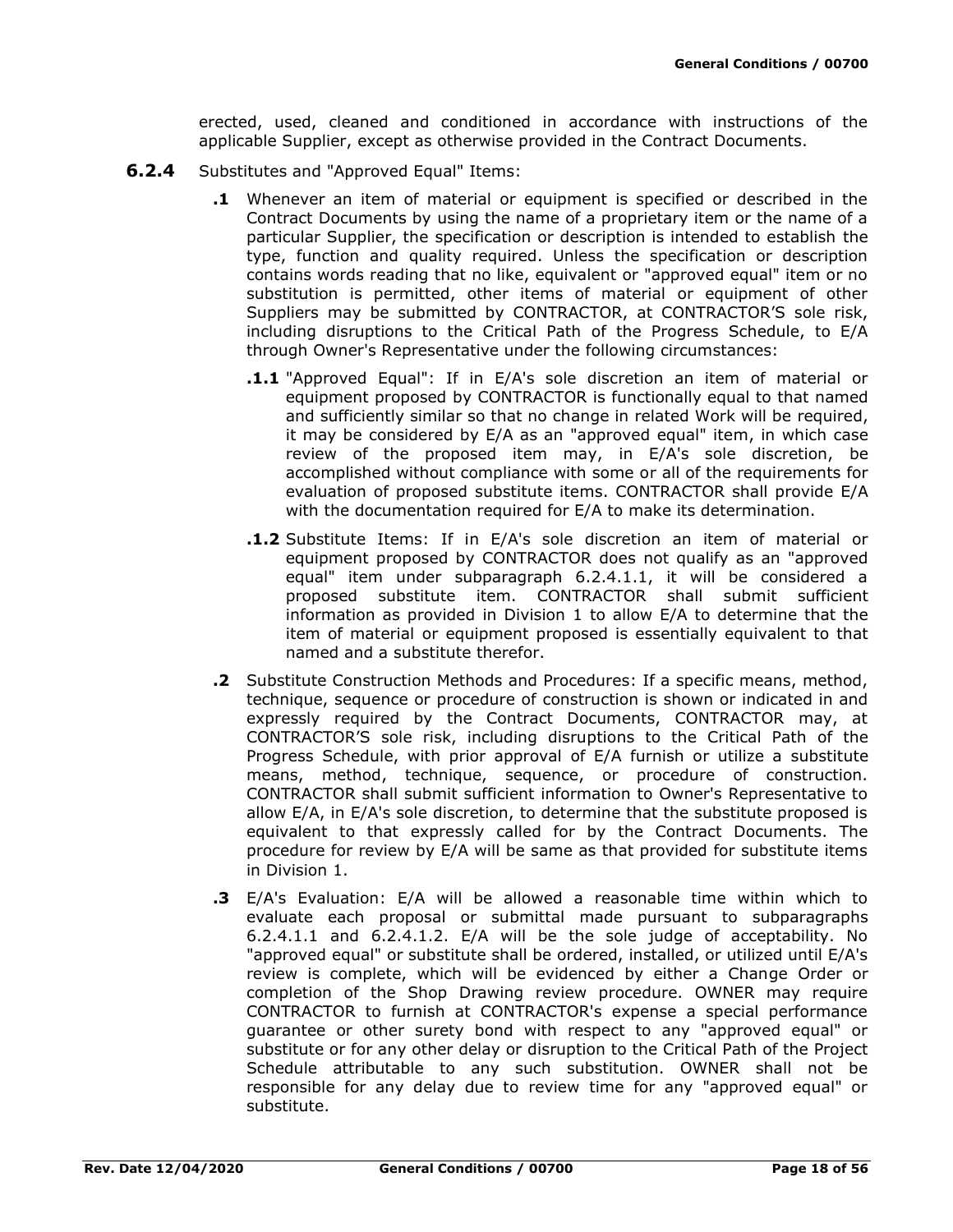- **.4** CONTRACTOR's Expense: All data and documentation to be provided by CONTRACTOR in support of any proposed "approved equal" or substitute item will be at CONTRACTOR's expense.
- **.5** The approval of the E/A will not relieve the CONTRACTOR from primary responsibility and liability for the suitability and performance of any proposed substitute item, method or procedure and will not relieve CONTRACTOR from its primary responsibility and liability for curing defective Work and performing warranty work, which the CONTRACTOR shall cure and perform, regardless of any claim the CONTRACTOR may choose to advance against the E/A or manufacturer.
- **6.2.5** CONTRACTOR agrees to assign to OWNER any rights it may have to bring antitrust suits against its Suppliers for overcharges on materials incorporated in the Project growing out of illegal price fixing agreements. CONTRACTOR further agrees to cooperate with OWNER should OWNER wish to prosecute suits against Suppliers for illegal price fixing.
- **6.3 Progress Schedule:** Unless otherwise provided in Division 1, CONTRACTOR shall adhere to the Baseline Schedule established in accordance with paragraph 2.6 as it may be adjusted from time to time as provided below:
	- **6.3.1** CONTRACTOR shall submit to Owner's Representative for review and approval any proposed adjustments in the Progress Schedule that will not change the Contract Times or Milestones on a monthly basis. Any such proposed adjustments must be substantiated with documentation of any changes to the underlying logic of the Progress Schedule. CONTRACTOR's Progress Schedule must show how the CONTRACTOR will consistently advance the progress of the Work in accordance with the Critical Path of the Work and the Contract Time or Milestones. Such adjustments will conform generally to the Progress Schedule then in effect and additionally will comply with any provisions of Division 1 applicable thereto.
	- **6.3.2** Proposed adjustments in the Progress Schedule that will change the Contract Times or Milestones shall be submitted in accordance with the requirements of Article 12. Any such proposed adjustments must be substantiated with documentation of any changes to the underlying logic of the Progress Schedule. Such adjustments may only be made by a Change Order or Time Extension Request in accordance with Article 12.

### **6.4 Concerning Subcontractors, Suppliers and Others:**

- **6.4.1** Assignment: CONTRACTOR agrees to retain direct control of and give direct attention to the fulfillment of this Contract. CONTRACTOR agrees not to, by Power of Attorney, or otherwise, assign said Contract without the prior written consent of OWNER. In addition, without OWNER'S written consent, the CONTRACTOR will not subcontract the performance of the entire Work or the supervision and direction of the Work.
- **6.4.2** Award of Subcontracts for Portions of the Work: CONTRACTOR shall not employ any Subcontractor, Supplier or other person or organization, whether initially or as a substitute, against whom OWNER may have reasonable objection. OWNER will communicate such objections by Written Notice. If OWNER requires a change without good cause of any Subcontractor, person or organization previously accepted by OWNER, the Contract Amount shall be increased or decreased by the difference in the cost occasioned by any such change, and appropriate Change Order shall be issued. CONTRACTOR shall not substitute any Subcontractor, person or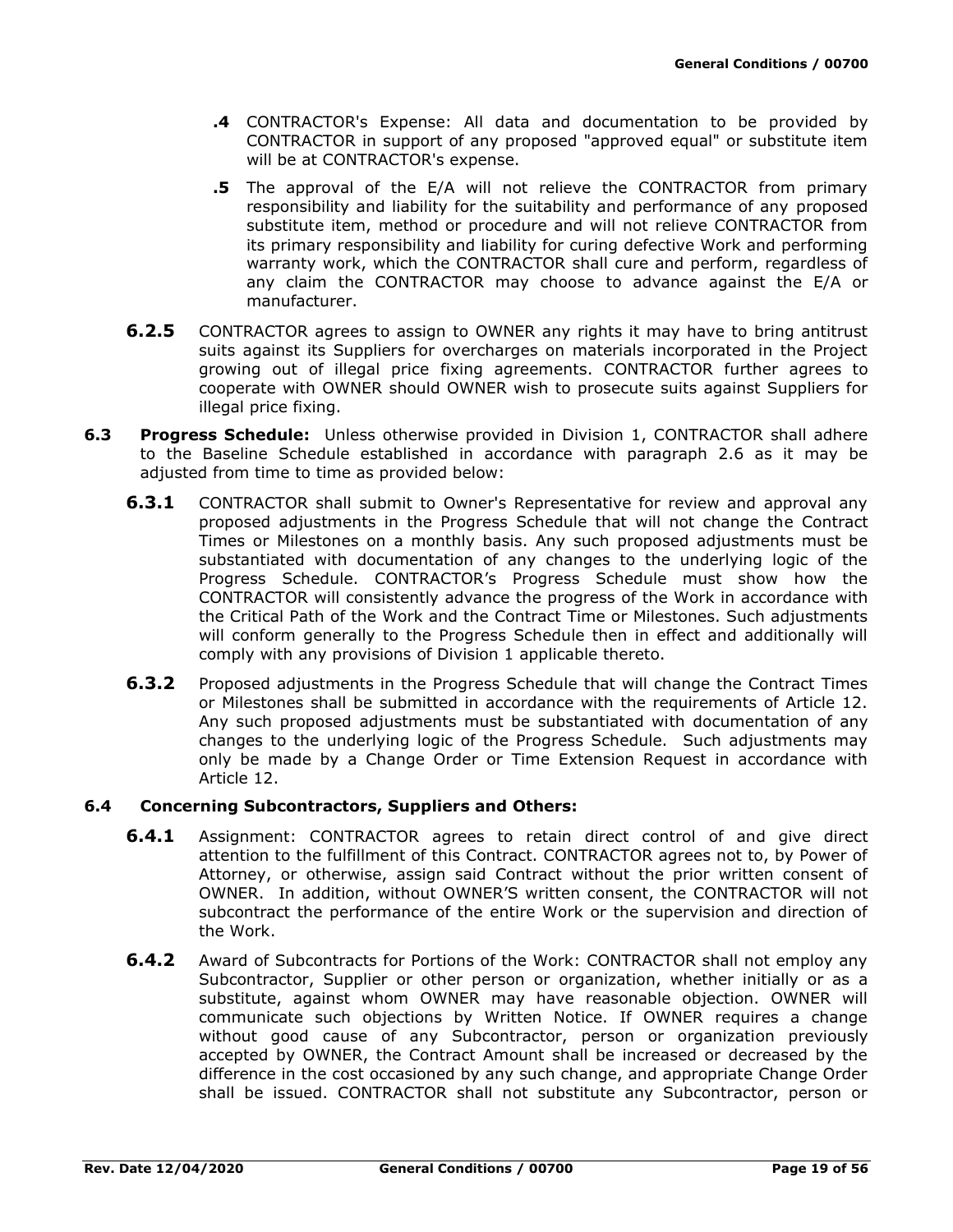organization that has been accepted by OWNER, unless the substitute has been accepted in writing by OWNER. No acceptance by OWNER of any Subcontractor, Supplier or other person or organization shall constitute a waiver of any right of OWNER to reject defective Work.

- **6.4.3** CONTRACTOR shall enter into written agreements with all Subcontractors and Suppliers which specifically binds the Subcontractors or Suppliers to the applicable terms and conditions of the Contract Documents for the benefit of OWNER and E/A. The OWNER reserves the right to specify that certain requirements shall be adhered to by all Subcontractors and Sub-subcontractors as indicated in other portions of the Contract Documents and these requirements shall be made a part of the agreement between CONTRACTOR and Subcontractor or Supplier. Subject to and in accordance with the above requirements, the CONTRACTOR must provide and will be deemed for all purposes to have provided in its contracts with major Subcontractors or Suppliers on the Project (those contracts of more than \$10,000) the following specific provision: alternative dispute resolution (paragraphs 16.2 and 16.3), which shall be mandatory in the event of a subcontractor or supplier claim and a prerequisite for the submission of any derivative claim. The CONTRACTOR's standard subcontract form is subject to the OWNER's review and approval. The OWNER may request and the CONTRACTOR will provide within five (5) working days a copy of any subcontract requested by the OWNER.
- **6.4.4** CONTRACTOR shall be fully responsible to OWNER for all acts and omissions of the Subcontractors, Suppliers and other persons and organizations performing or furnishing any of the Work under a direct or indirect contract with CONTRACTOR just as CONTRACTOR is responsible for CONTRACTOR's own acts and omissions. Nothing in the Contract Documents shall create for the benefit of any such Subcontractor, Supplier or other person or organization any contractual relationship between OWNER and any such Subcontractor, Supplier or other person or organization, nor shall it create any obligation on the part of OWNER or E/A to pay or to see to the payment of any moneys due any such Subcontractor, Supplier or other person or organization except as may otherwise be required by laws and regulations.
- **6.4.5** CONTRACTOR shall be solely responsible for efficiently scheduling and coordinating the Work of Subcontractors, Suppliers and other persons and organizations performing or furnishing any of the Work under a direct or indirect contract with CONTRACTOR in order to avoid any delays or inefficiencies in the prosecution of the Work. CONTRACTOR shall require all Subcontractors, Suppliers and such other persons and organizations performing or furnishing any of the Work to communicate with Owner's Representative through CONTRACTOR.
- **6.4.6** The divisions and sections of the Specifications and the identifications of any Drawings shall not control CONTRACTOR in dividing or delineating the Work to be performed by any specific trade.
- **6.4.7** CONTRACTOR shall pay each Subcontractor and Supplier their appropriate share of payments made to CONTRACTOR not later than ten (10) Calendar Days of CONTRACTOR's receipt of payment from OWNER. Upon request from Owner, the CONTRACTOR has two (2) Working Days to provide documentation verifying Payment to Subcontractor(s). The CONTRACTOR is required to notify the Subcontractor(s) in writing of rejection of Application for Payment within two (2) Working Days following notification by Owner. Failure of CONTRACTOR to make payments to Subcontractors or for labor, materials or equipment in accordance to this contract, may be cause to reject future Bids by the CONTRACTOR in accordance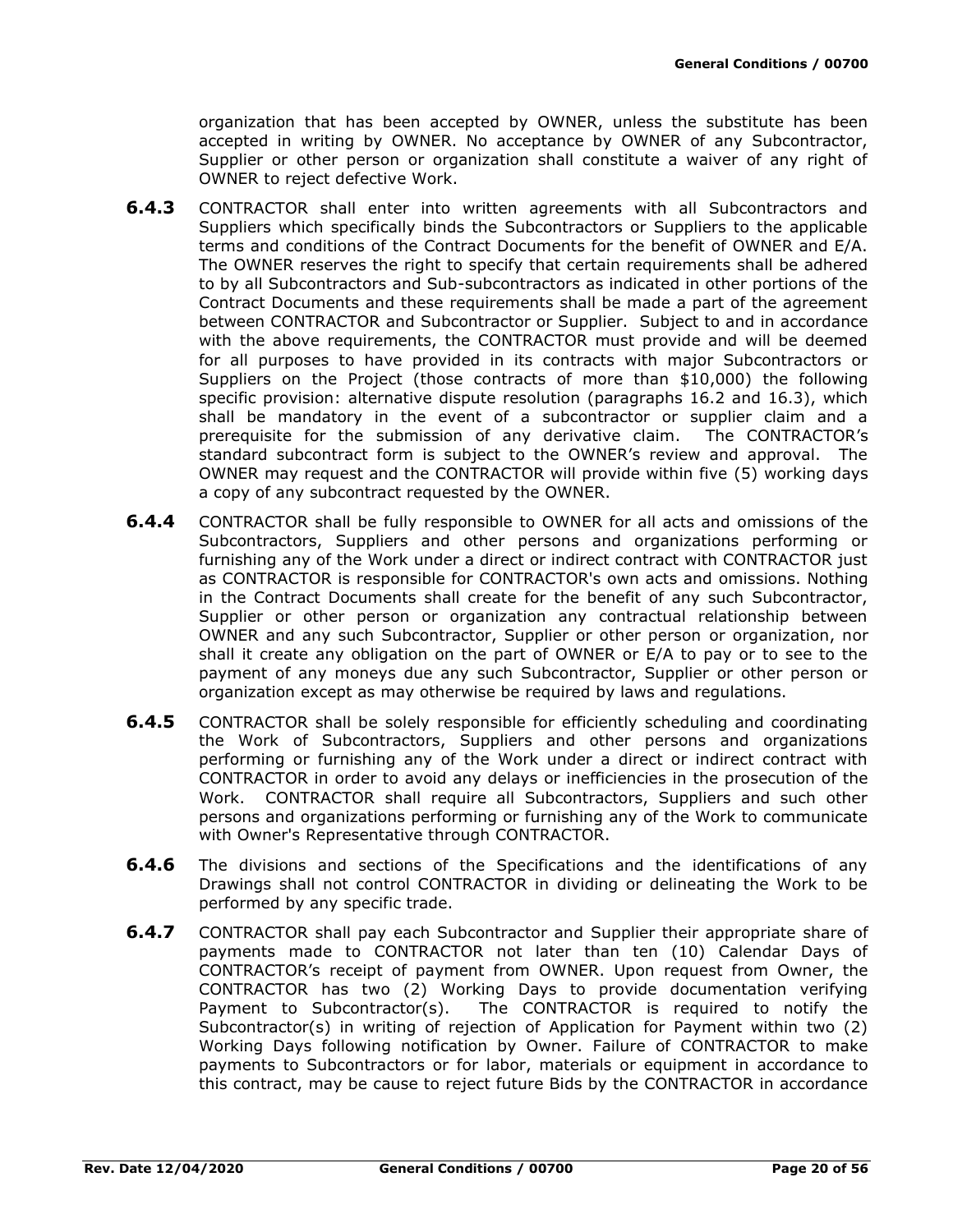with Section 00100 9.2.4 and may be cause to reject payment in accordance with 00700 14.4.1.3.

**6.4.8** To the extent allowed by Texas law, the OWNER shall be deemed to be a third party beneficiary to each subcontract and may, if OWNER elects, following a termination of the CONTRACTOR, require that the Subcontractor(s) perform all or a portion of unperformed duties and obligations under its subcontract(s) for the benefit of the OWNER, rather than the CONTRACTOR; however, if the OWNER requires any such performance by a Subcontractor for the OWNER's direct benefit, then the OWNER shall be bound and obligated to pay such Subcontractor the reasonable value for all Work performed by such Subcontractor to the date of the termination of the CONTRACTOR, less previous payments, and for all Work performed thereafter. In the event that the OWNER elects to invoke its right under this section, OWNER will provide notice of such election to the CONTRACTOR and the affected Subcontractor(s).

#### **6.5 Patent Fees and Royalties:**

- **6.5.1** CONTRACTOR shall be responsible at all times for compliance with applicable patents or copyrights encompassing, in whole or in part, any design, device, material, or process utilized, directly or indirectly, in the performance of the Work or the formulation or presentation of its Bid.
- **6.5.2** CONTRACTOR shall pay all royalties and license fees and shall provide, prior to commencement of Work hereunder and at all times during the performance of same, for lawful use of any design, device, material or process covered by letters, patent or copyright by suitable legal agreement with the patentee, copyright holder, or their duly authorized representative whether or not a particular design, device, material, or process is specified by OWNER.
- **6.5.3 CONTRACTOR shall defend all suits or claims for infringement of any patent or copyright and shall save OWNER harmless from any loss or liability, direct or indirect, arising with respect to CONTRACTOR's process in the formulation of its Bid or the performance of the Work or otherwise arising in connection therewith. OWNER reserves the right to provide its own defense to any suit or claim of infringement of any patent or copyright in which event CONTRACTOR shall indemnify and save harmless OWNER from all costs and expenses of such defense as well as satisfaction of all judgments entered against OWNER.**
- **6.5.4** OWNER shall have the right to stop the Work and/or terminate this Agreement at any time in the event CONTRACTOR fails to disclose to OWNER that CONTRACTOR's work methodology includes the use of any infringing design, device, material or process.
- **6.6 Permits, Fees:** Unless otherwise provided in the Supplemental General Conditions, CONTRACTOR shall obtain and pay for all construction permits, licenses and fees required for prosecution of the Work.

#### **6.7 Laws and Regulations:**

**6.7.1** CONTRACTOR shall give all notices and comply with all laws and regulations applicable to furnishing and performing the Work, including arranging for and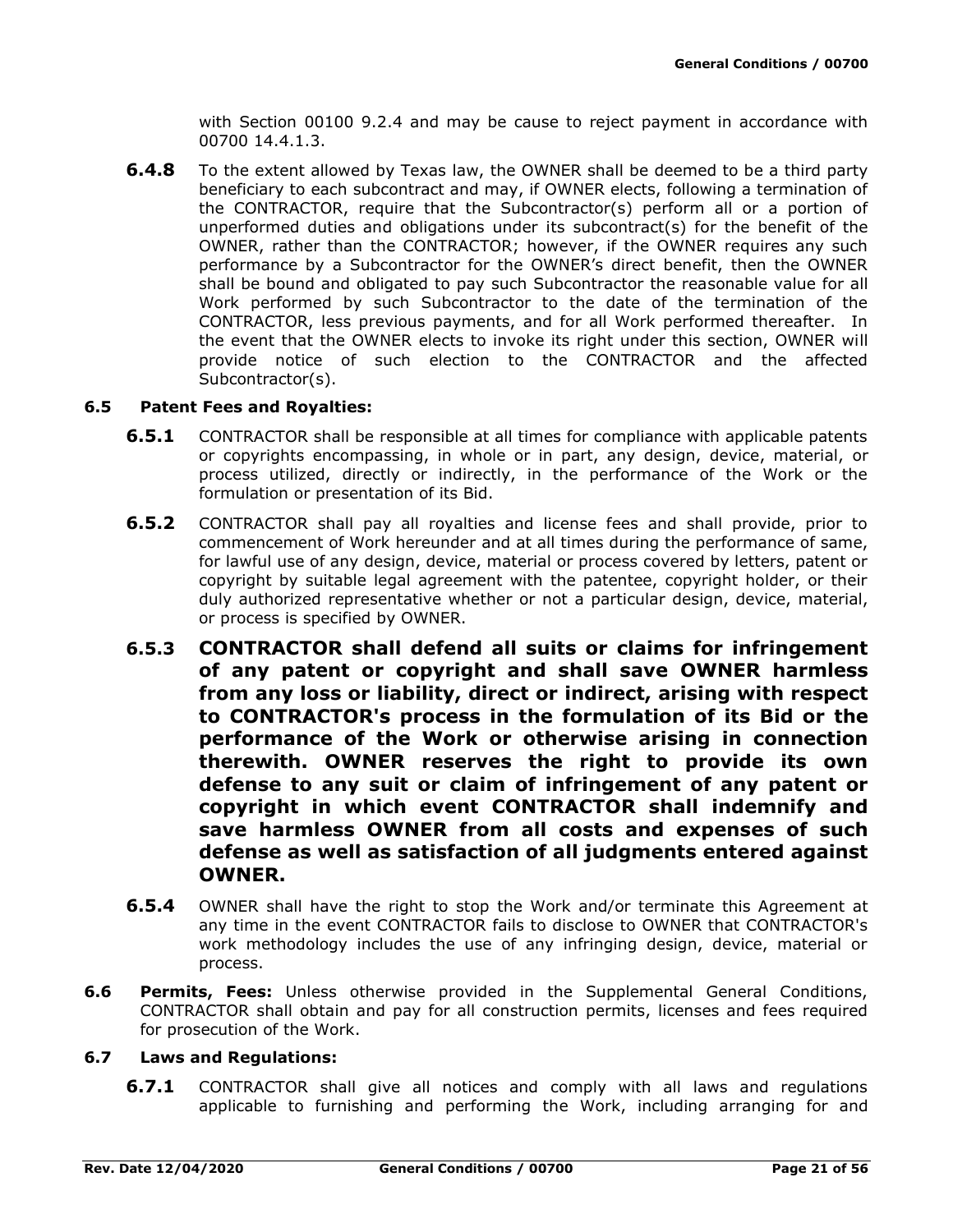obtaining any required inspections, tests, approvals or certifications from any public body having jurisdiction over the Work or any part thereof. Except where otherwise expressly required by applicable laws and regulations, neither OWNER nor E/A shall be responsible for monitoring CONTRACTOR's compliance with any laws and regulations.

- **6.7.2** Maintaining clean water, air and earth or improving thereon shall be regarded as of prime importance. CONTRACTOR shall plan and execute its operations in compliance with all applicable Federal, State and local laws and regulations concerning control and abatement of water pollution and prevention and control of air pollution.
- **6.7.3** If CONTRACTOR performs any Work knowing or having reason to know that it is contrary to laws or regulations, CONTRACTOR shall bear all claims, costs, losses and damages arising therefrom; however, it shall not be CONTRACTOR's primary responsibility to make certain that the Specifications and Drawings are in accordance with laws and regulations, but this does not relieve CONTRACTOR of CONTRACTOR's obligations under Article 3.

### **6.8 Taxes:**

- **6.8.1** CONTRACTOR shall pay only those sales, consumer, use and other similar taxes required to be paid by CONTRACTOR in accordance with the laws and regulations of the State of Texas in the performance of this public works contract.
- **6.8.2** OWNER is an exempt organization as defined by Chapter 11 of the Property Tax Code of Texas and is thereby exempt from payment of Sales Tax under Chapter 151, Limited Use Sales, Excise and Use Tax, Texas Tax Code, and Article 1066 (C), Local Sales and Use Tax Act, Revised Civil Statutes of Texas.

#### **6.9 Use of Premises:**

**6.9.1** CONTRACTOR shall confine construction equipment, the storage of materials and equipment and the operations of workers to the site and land and areas identified in and permitted by the Contract Documents and other land and areas permitted by laws and regulations, right-of-way, permits and easements, and shall not unreasonably encumber the premises with construction equipment or other materials or equipment. CONTRACTOR shall assume full responsibility for any damage to any such land or area, or to the owner or occupant thereof or of any adjacent land or areas, resulting from the performance of the Work. Should any claim be made by any such owner or occupant because of or in connection with the performance of the Work, CONTRACTOR shall promptly settle with such other party by negotiation or otherwise resolve the claim by arbitration or other dispute resolution proceeding or at law. **CONTRACTOR shall indemnify, defend and hold harmless OWNER, E/A, E/A'S Consultants and anyone directly or indirectly employed by any of them from and against all claims, costs, losses and damages (including court costs and reasonable attorney's fees) arising out of or resulting from any claim or action, legal or equitable, brought by any such owner or occupant against OWNER, E/A or any other party indemnified hereunder to the extent caused by or based upon performance of the work or failure to perform the Work.**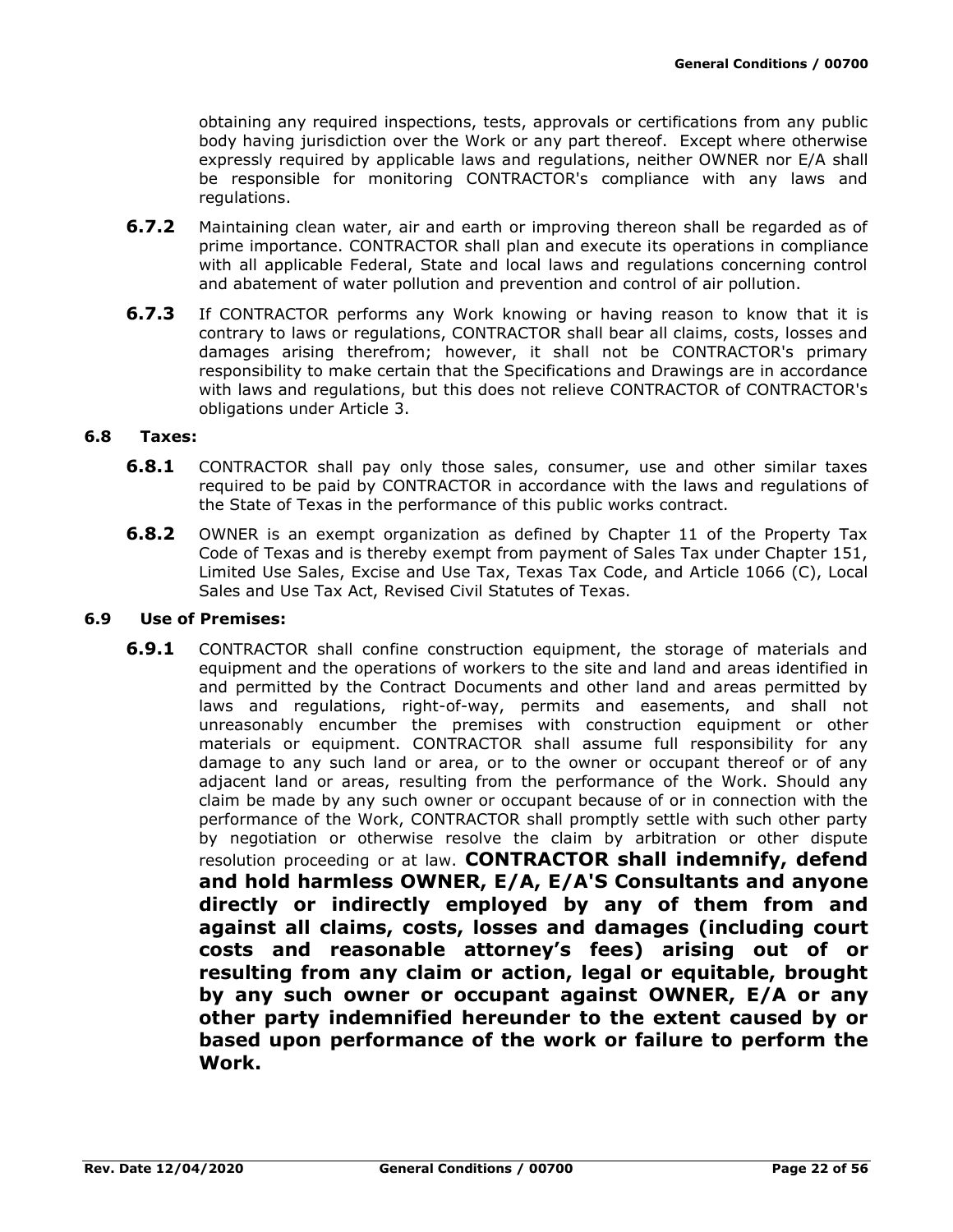- **6.9.2** During the progress of the Work and on a daily basis, CONTRACTOR shall keep the premises free from accumulations of waste materials, rubbish and other debris resulting from the Work. At the completion of the Work, CONTRACTOR shall remove all waste materials, rubbish and debris from and about the premises as well as all tools, appliances, construction equipment and machinery and surplus materials. CONTRACTOR shall leave the site clean and ready for occupancy by OWNER at Substantial Completion of the Work. CONTRACTOR shall, at a minimum, restore to original condition all property not designated for alteration by the Contract Documents. If the CONTRACTOR fails to clean up at the completion of the Work, OWNER may do so and the cost thereof will be charged against the CONTRACTOR.
- **6.9.3** CONTRACTOR shall not load nor permit any part of any structure to be loaded in any manner that will endanger the structure, nor shall CONTRACTOR subject any part of the Work or adjacent property to stresses or pressures that will endanger it.
- **6.10 Record Documents:** CONTRACTOR shall maintain in a safe place at the site, or other location acceptable to OWNER, one (1) record copy of all Drawings, Specifications, Addenda, Change Orders, Change Directives, Field Orders and written interpretations and clarifications (issued pursuant to paragraph 9.5) in good order and annotated to show all changes made during construction. These record documents together with all final samples and all final Shop Drawings will be available to OWNER and E/A for reference during performance of the Work. Upon Substantial Completion of the Work, these record documents, samples and Shop Drawings shall be promptly delivered to Owner's Representative.

### **6.11 Safety and Protection:**

- **6.11.1** CONTRACTOR shall be responsible for initiating, maintaining and supervising all safety precautions and programs in connection with the Work. Upon request, and prior to installation of measures, CONTRACTOR shall submit a site security plan for approval by OWNER. By reviewing the plan or making recommendations or comments, OWNER will not assume liability nor will CONTRACTOR be relieved of liability for damage, injury or loss. CONTRACTOR shall take all necessary precautions for the safety of and shall provide the necessary protection to prevent damage, injury or loss to:
	- **.1** all persons on the Work site or who may be affected by the Work;
	- **.2** all the Work and materials and equipment to be incorporated therein, whether in storage on or off the site; and
	- **.3** other property at the site or adjacent thereto, including, but not limited to, trees, shrubs, lawns, walks, pavements, roadways, structures, utilities and underground facilities not designated for removal, relocation or replacement in the course of construction.
- **6.11.2** CONTRACTOR shall comply with all applicable laws and regulations of any public body having jurisdiction for safety of persons or property or to protect them from damage, injury or loss; and shall erect and maintain all necessary safeguards for such safety and protection. CONTRACTOR shall notify owners of adjacent property and of underground facilities, and utility owners when prosecution of the Work may affect them, and shall cooperate with them in the protection, removal, relocation and replacement of their property. All damage, injury or loss to any property referred to in paragraph 6.11.1.2 and 6.11.1.3 caused, directly or indirectly, in whole or in part, by CONTRACTOR, Subcontractor, Supplier or any person or organization directly or indirectly employed by any of them to perform or furnish any of the Work or anyone for whose acts any of them may be liable, shall be remedied by CONTRACTOR (except damage or loss attributable to the fault of Drawings or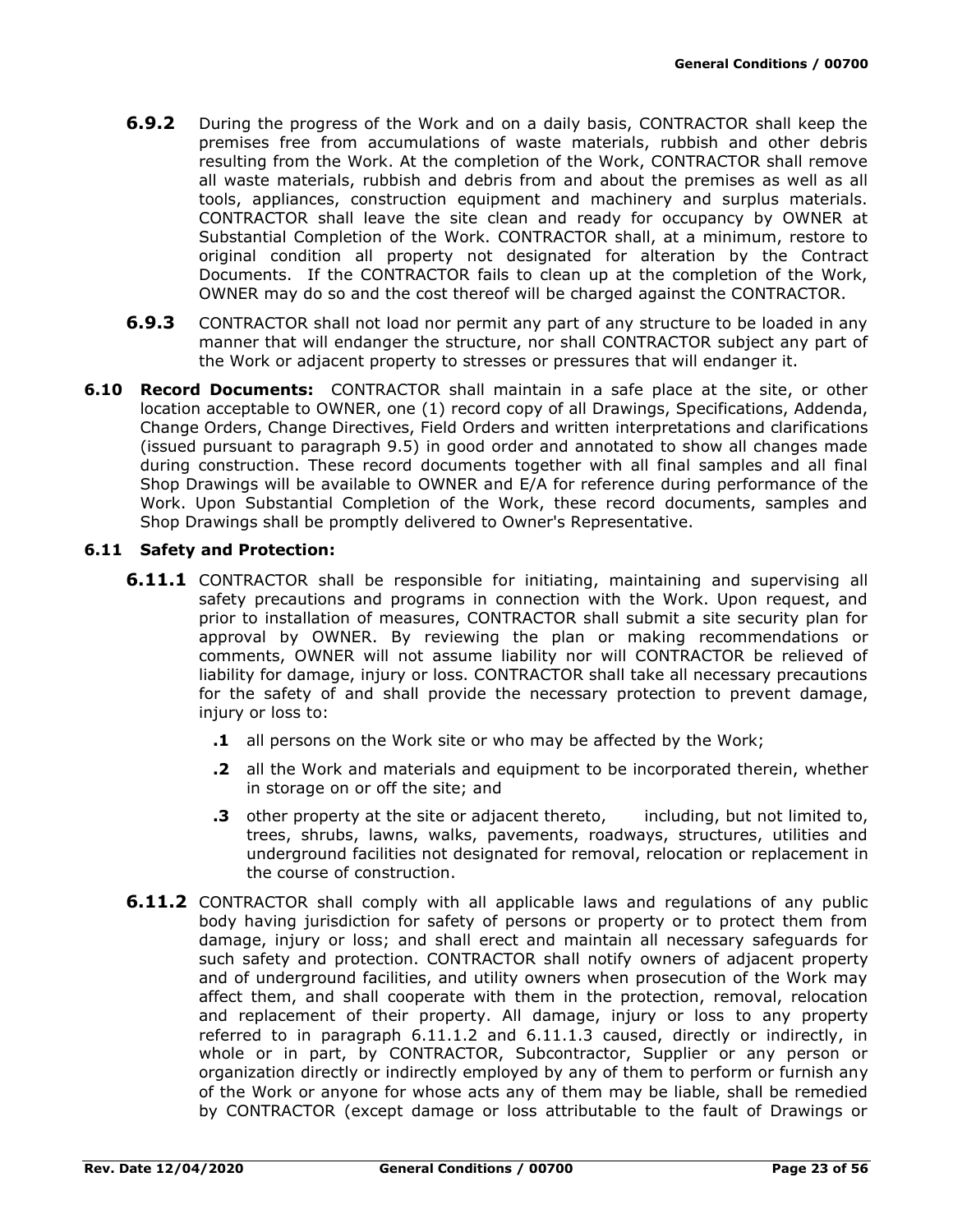Specifications or to the acts or omissions of OWNER, or E/A, or E/A's consultant or anyone employed by any of them or anyone for whose acts any of them may be liable, and not attributable, directly or indirectly, in whole or in part, to the faults or negligence of CONTRACTOR or any Subcontractor, Supplier or other person or organization directly or indirectly employed by any of them). CONTRACTOR's duties and responsibilities for safety and protection of the Work shall continue until such time as all the Work is completed and Owner's Representative has issued a notice to OWNER and CONTRACTOR in accordance with Article 14 that the Work is acceptable (except as otherwise expressly provided in connection with Substantial Completion). Without limitation, CONTRACTOR shall comply with the following specific provisions:

It shall be the duty and responsibility of CONTRACTOR and all of its subcontractors to be familiar with and comply with 29 USC Section 651, et seq., the Occupational Safety and Health Act of 1970, as amended ("OSHA") and to enforce and comply with all provisions of this Act.

The CONTRACTOR and all of its subcontractors shall comply with all applicable requirements of Subpart P of Part 1926 of 29 C.F.R, OSHA Safety and Health Standards, Texas Health and Safety Code Section 756.023, as amended, and shall submit a unit price for the particular excavation safety systems to be utilized by the Contractor for all excavations which exceed a depth of five feet (5').

Before commencing any excavation which will exceed a depth of five feet (5'), the CONTRACTOR shall provide the Owner with detailed plans and specifications regarding the safety systems to be utilized. Said plans and specifications shall include a certification from a Texas licensed professional engineer indicating full compliance with the OSHA provisions cited above.

- **6.11.3** Safety Representative: CONTRACTOR shall designate in writing a qualified and experienced safety representative (the "Safety Representative") at the site whose duties and responsibilities shall include safety training; identifying and mitigating hazardous conditions and unsafe work practices; and developing, maintaining and supervising the implementation of safe work practices and safety programs as deemed necessary and appropriate for the Project. The term "Safety Representative" includes any designated Safety Supervisor, Superintendent or Safety Manager. The Safety Representative shall exercise due diligence in the execution of all Project related safety duties. Upon request of OWNER, CONTRACTOR shall provide certifications or other acceptable documentation of the Safety Representative's qualifications. The following requirements will be effective as of September 1, 2010:
	- **.1** The Safety Representative shall present certification of completion of the OSHA 30-hour Construction Industry Training Outreach Program described at: [http://www.osha.gov/dte/outreach/construction\\_generalindustry/construction.html](http://www.osha.gov/dte/outreach/construction_generalindustry/construction.html)
	- **.2** The Safety Representative shall verify that all construction workers (defined as persons covered by a prevailing wage determination) on the job site, whether employed by the CONTRACTOR or subcontractors, have completed the OSHA 10-hour Construction Industry Training Outreach Program described at: [http://www.osha.gov/dte/outreach/construction\\_generalindustry/construction.html.](http://www.osha.gov/dte/outreach/construction_generalindustry/construction.html) The Safety Representative must receive a certificate of training completion before allowing a worker on site and shall have all such certificates available for inspection by the OWNER.
	- **.3** The Safety Representative shall ensure that workers, including designated competent persons, have completed all applicable OSHA specific or other training needed to perform their job assignments. Training topics applicable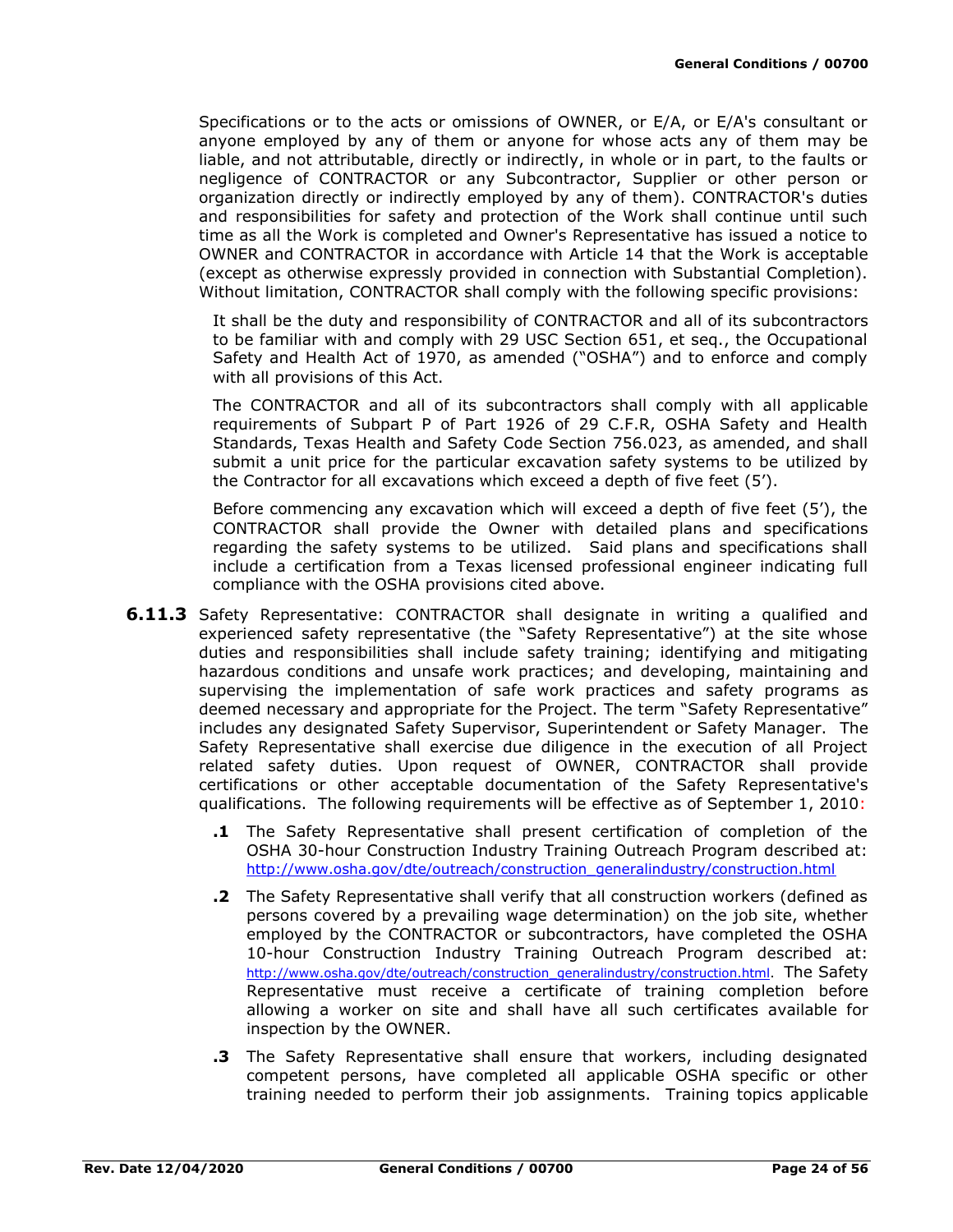to the scope of the current Project may include, but are not limited to, scaffolds, fall protection, cranes, excavations, electrical safety, tools, concrete and masonry construction, steel erection, operation of motor vehicles and mechanized equipment.

- **.4** The Safety Representative shall post notice on the site of the Work stating that all workers shall have completed OSHA Construction Industry Training. The Owner may require, and the Safety Representative should consider providing a means of readily identifying workers who have completed the required training to monitor compliance with these requirements.
- **.5** The Safety Representative shall ensure that all required OSHA and Workers Compensation notices to workers are posted in English and Spanish at one or more conspicuous locations on the work site.
- **6.11.4** Hazard Communication Programs: CONTRACTOR shall be responsible for coordinating any exchange of material safety data sheets or other hazard communication information required to be made available to or exchanged between or among employers at the site in accordance with laws and regulations.
- **6.11.5** Emergencies:
	- **.1** In emergencies affecting the safety or protection of persons or the Work at the site or adjacent thereto, CONTRACTOR, without special instruction or authorization from OWNER or E/A, is obligated to act reasonably to prevent threatened damage, injury or loss and to mitigate damage or loss to the Work. CONTRACTOR shall give Owner's Representative telephone notification as soon as reasonably practical and a prompt written notice if CONTRACTOR believes that any significant changes in the Work or variations from the Contract Documents have been caused thereby. If Owner's Representative determines that a change in the Contract Documents is required because of the action taken by CONTRACTOR in response to such an emergency, a Change Directive or Change Order will be issued to document the consequences of such action; otherwise OWNER will not be responsible for CONTRACTOR's emergency action.
	- **.2** Authorized agents of CONTRACTOR shall respond immediately to call-out at any time of any day or night when circumstances warrant the presence on Project site of CONTRACTOR or his agent to protect the Work or adjacent property from damage, restriction or limitation or to take such action or measures pertaining to the Work as may be necessary to provide for the safety of the public. Should CONTRACTOR and/or their agent fail to respond and take action to alleviate such an emergency situation, OWNER may direct other forces to take action as necessary to remedy the emergency condition, and OWNER will deduct any cost of such remedial action from the funds due CONTRACTOR under this Contract.
	- **.3** In the event there is an accident involving injury to any individual or damage to any property on or near the Work, CONTRACTOR shall provide to Owner's Representative verbal notification within one (1) hour and written notification within twenty-four (24) hours of the event and shall be responsible for recording the location of the event and the circumstances surrounding the event through photographs, interviewing witnesses, obtaining medical reports, police accident reports and other documentation that describes the event. Copies of such documentation shall be provided to Owner's Representative, for OWNER's and E/A's records, within forty-eight (48) hours of the event.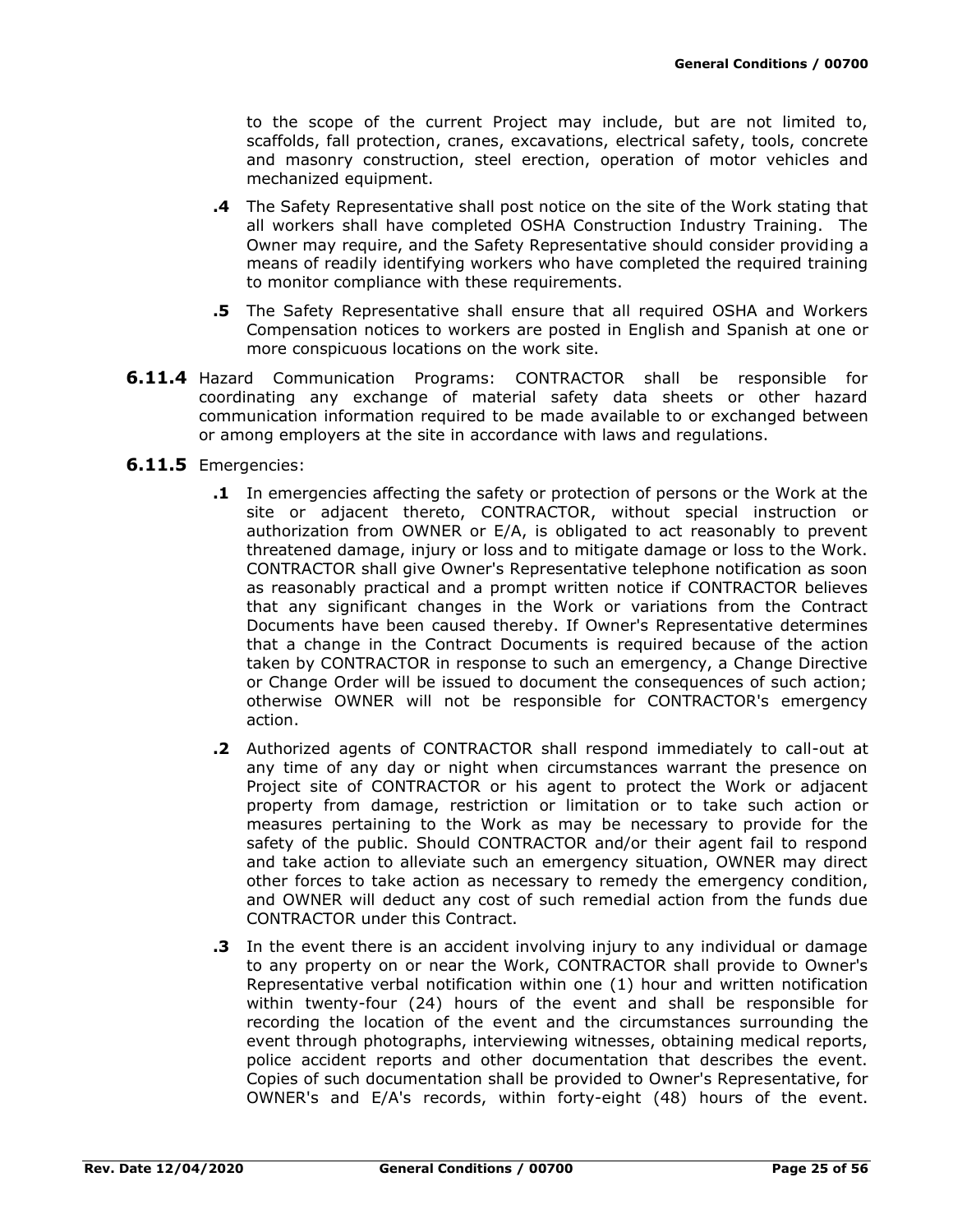Contractor shall cooperate with OWNER on any OWNER investigation of any such incident.

- **6.11.6** Rest Breaks:
	- **.1** Except as provided in subsection 6.11.6.2 below, an employee performing construction activity at a construction site is entitled to a rest break of not less than ten (10) minutes for every four (4) hours worked. No employee may be required to work more than 3.5 hours without a rest break. A rest break means a break from work within working hours, excluding meal breaks, during which an employee may not work. A rest break shall be scheduled as near as possible to the midpoint of the work period.
	- **.2** An employee is not entitled to a rest break under subsection 6.11.6.1 on any day the employee works less than 3.5 hours or spends more than half of his or her work time engaged in non-strenuous labor in a climate controlled environment.
	- **.3** A sign describing the requirements of this Section 6.11.6 in English and Spanish shall be posted by the employer in each establishment subject to the requirement of a rest break in a conspicuous place or places where notices to employees are customarily posted, in accordance with the OWNER's then current rules for size, content, and location of such signage.
	- **.4** The violation of Ordinance No. 20100729-047, enacted July 29, 2010, which establishes the rest break requirements set forth above, may be enforced with criminal penalties and civil remedies, as set forth in the Ordinance.
- **6.11.7** If the Contractor fails to carry out the Work in accordance with the Contract Documents so that a safety violation has occurred, the Owner may order the Contractor to stop the Work or any portion thereof, until the cause for such order has been eliminated. However, the right of the Owner to stop the Work under this paragraph shall not give rise to a duty on the part of the Owner to supervise the Contractor's Work or to control the Contractor's means and methods or to exercise this right for the benefit of the Contractor or any other person or entity. All time lost due to Project shut down will be the Contractor's sole responsibility, will be charged against the Contract Time, and the Contractor will be responsible for any and all expenses incurred. This provision is in addition to and supplemental to the applicable provisions of the Project's ROCIP Safety Manual.
- **6.11.8** Confined Space Program
	- **.1** Contractor acknowledges and agrees that the Owner is temporarily transferring management and control of the site of the Work to the Contractor for the purpose of constructing the Project. The Contractor's responsibilities to manage the Work includes the responsibility to manage the property for purposes of compliance with 29 CFR 1926 subpart AA. To the best of Owner's knowledge and belief, Owner has provided the following information in the plans and specifications and other Contract Documents: (i) the location of each known permit space, (ii) the hazards or potential hazards in each space or the reason it is a permit space; and (iii) any precautions that the Owner or any previous contractor has implemented for the protection of employees in the permit space. This transfer will result in the Contractor being both the host employer and the controlling contractor for this portion of the Work.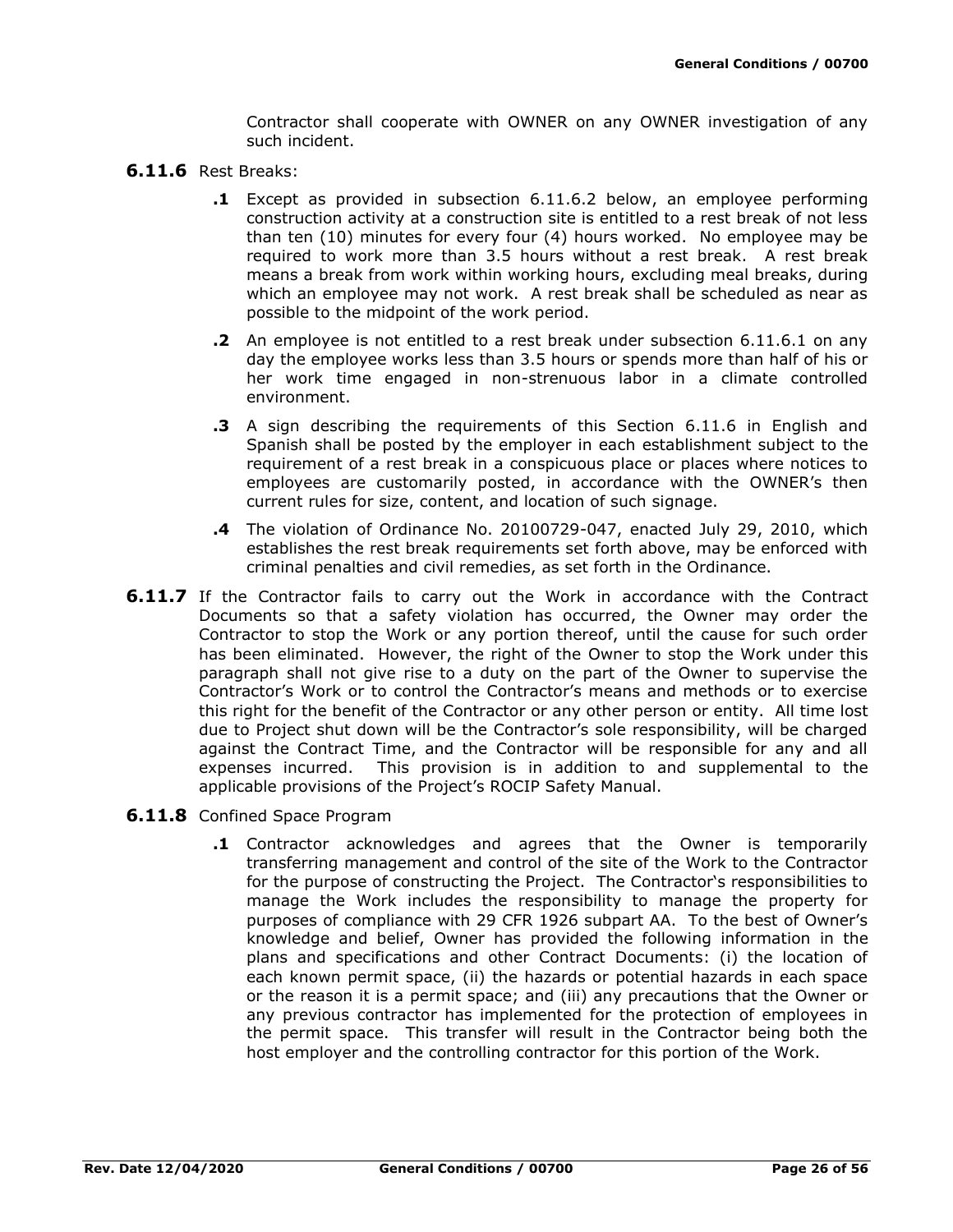**6.12 Continuing the Work:** CONTRACTOR shall carry on the Work and adhere to the Progress Schedule during all disputes or disagreements with OWNER. No Work shall be delayed or postponed pending resolution of any disputes or disagreements, except as OWNER and CONTRACTOR may otherwise agree in writing.

### **6.13 CONTRACTOR's General Warranty and Guarantee:**

- **6.13.1** CONTRACTOR warrants and guarantees to OWNER that all Work will conform to the plans and specifications, be performed in a good and workmanlike manner in accordance with the Contract Documents and will not be defective. This warranty will survive the termination or expiration of the Contract. CONTRACTOR's warranty and guarantee hereunder excludes defects or damage caused by:
	- **.1** abuse, modification or improper maintenance or operation by persons other than CONTRACTOR, Subcontractors or Suppliers; or
	- **.2** normal wear and tear under normal usage.
- **6.13.2** CONTRACTOR's obligation to perform and complete the Work in a good and workmanlike manner in accordance with the Contract Documents shall be absolute. None of the following will constitute an acceptance of Work that is not in accordance with the Contract Documents or a release of CONTRACTOR's obligation to perform the Work in accordance with the Contract Documents:
	- **.1** observations by Owner's Representative and/or E/A;
	- **.2** recommendation of any progress or final payment by Owner's Representative;
	- **.3** the issuance of a certificate of Substantial Completion or any payment by OWNER to CONTRACTOR under the Contract Documents;
	- **.4** use or occupancy of the Work or any part thereof by OWNER;
	- **.5** any acceptance by OWNER or any failure to do so;
	- **.6** any review of a Shop Drawing or sample submittal;
	- **.7** any inspection, test or approval by others; or
	- **.8** any correction of defective Work by OWNER.

### **6.14 INDEMNIFICATION:**

- **6.14.1 CONTRACTOR shall defend, indemnify and hold harmless OWNER, E/A, E/A'S Consultants and Sub consultants and their respective officers, directors, partners, employees, agents and other Consultants and any of them (the "INDEMNIFIED PARTIES") from and against all claims, costs, losses and damages (including but not limited to all fees and charges of engineers, architects, attorneys and other professionals and all court or arbitration or other dispute resolution costs) arising out of or resulting from the performance of the Work, provided that any such claim, cost, loss or damage:**
	- **.1 Is attributable to bodily injury, sickness, disease or death, or to injury to or destruction of tangible property (other than the work itself), including the loss of use resulting therefrom, and**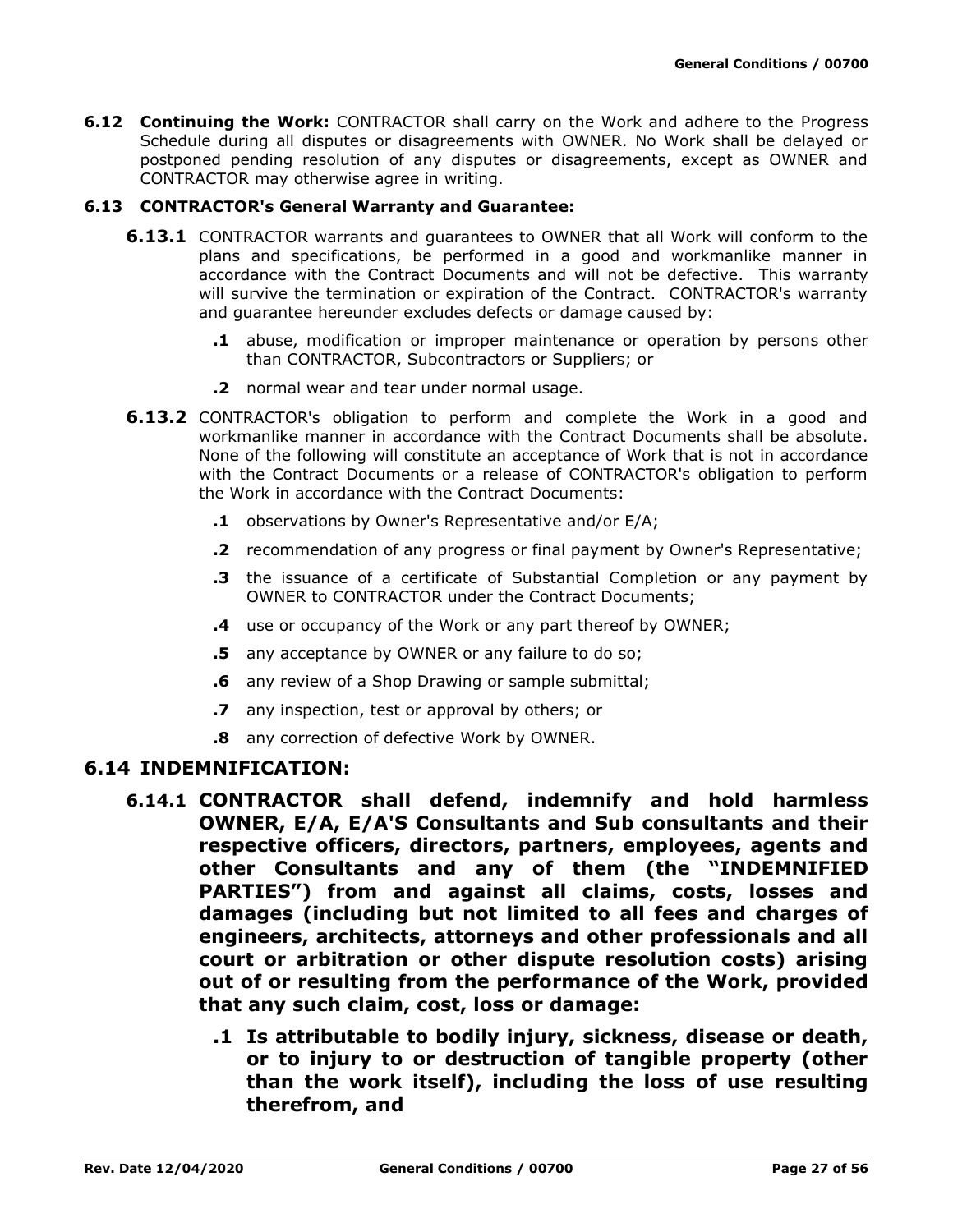**.2 Is caused in whole or in part by any negligent act or omission of CONTRACTOR, any Subcontractor, any Supplier, any person or organization directly or indirectly employed by any of them to perform or furnish any of the work or anyone for whose acts any of them may be liable, regardless of whether or not caused in part by any negligence or omission of the INDEMNIFIED PARTIES hereunder or whether liability is imposed upon such INDEMNIFIED PARTY by laws and regulations regardless of the negligence of any such person or entity.**

**In the event that indemnification of the INDEMNIFIED PARTIES is prohibited by law, CONTRACTOR shall nonetheless be solely responsible for any liability arising out of or resulting from the performance of the Work, subject to the limitations set forth above, and shall indemnify and hold harmless the remaining INDEMNIFIED PARTIES, who may be legally indemnified, from such liability of the CONTRACTOR and the associated costs described above***.*

- **6.14.2 The indemnification obligation under paragraph 6.14.1 shall not be limited in any way by any limitation on the amount or type of damages, or compensation or benefits payable by or for CONTRACTOR or any such Subcontractor, Supplier or other person or organization under workers' compensation acts, disability benefit acts or other employee benefit acts***.*
- **6.14.3 The obligations of CONTRACTOR under paragraph 6.14.1 shall not extend to the liability of OWNER, E/A, E/A's consultants, and their officers, directors, partners, employees or agents caused primarily by negligent preparation of maps, drawings, surveys, designs or specifications upon which is placed the applicable state-authorized design professional seal of OWNER's, E/A's or E/A's consultant's officers, directors, partners, employees or agents.**
- **6.14.4 In the event CONTRACTOR fails to follow OWNER's directives concerning use of the site, scheduling or course of construction, or engages in other conduct which proximately causes damage to property based on inverse condemnation or otherwise, then and in that event, CONTRACTOR shall indemnify OWNER against all costs resulting from such claims.**
- **6.14.5 In the event CONTRACTOR unreasonably delays progress of the work being done by others on the site so as to cause loss for**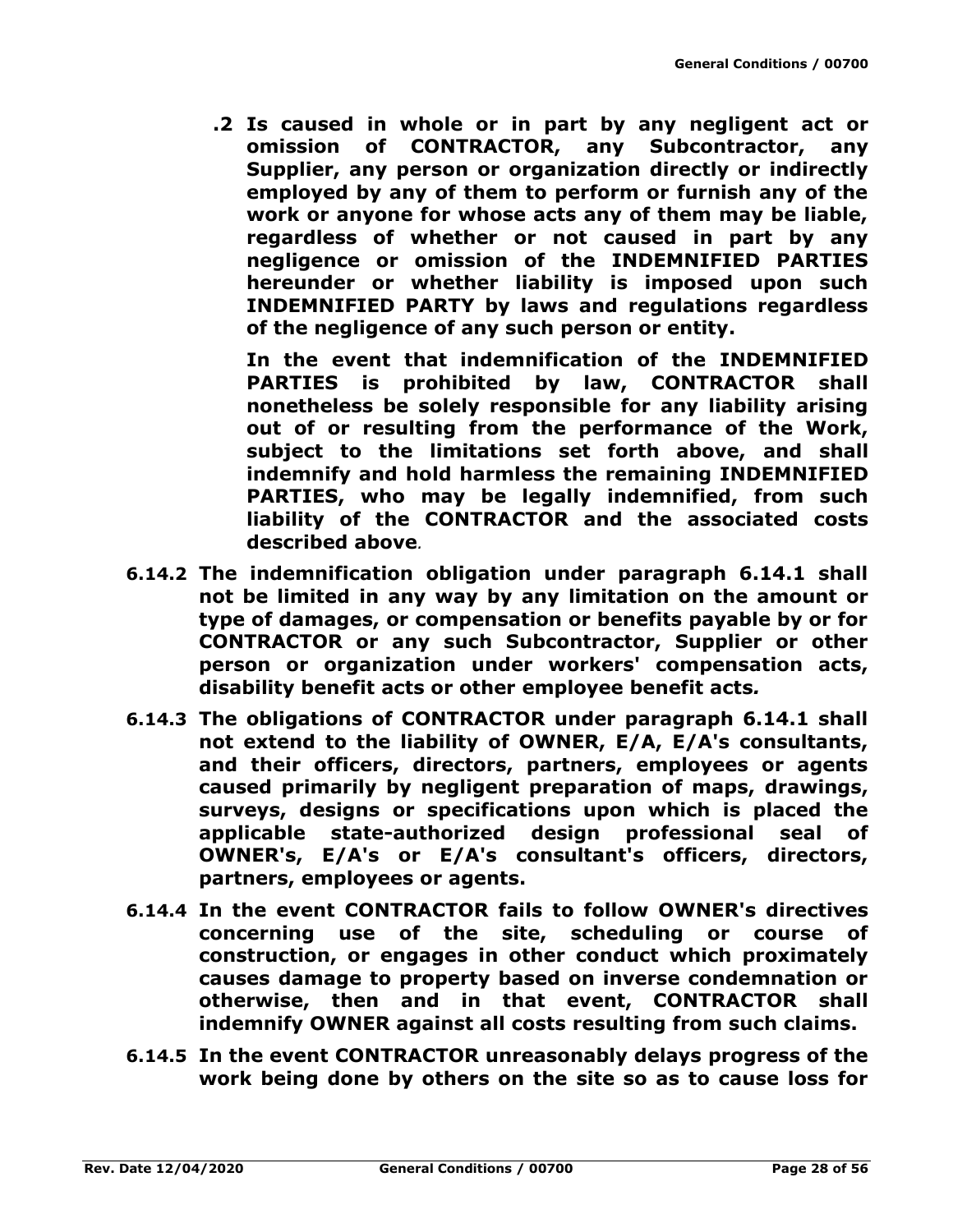# **which OWNER becomes liable, then CONTRACTOR shall indemnify OWNER from and reimburse OWNER for such loss.**

- **6.15** Survival of Obligations: All representations, indemnifications, warranties and guarantees made in, required by or given in accordance with the Contract Documents, as well as all continuing obligations indicated in the Contract Documents, will survive final payment, completion and acceptance of the Work and termination or completion of the Agreement.
- **6.16 Losses from Natural Causes:** Unless otherwise specified, all loss or damage to CONTRACTOR arising out of the nature of the Work to be done or from action of the elements, floods or from unforeseeable circumstances in prosecution of the Work or from unusual obstructions or difficulties which may be encountered in prosecution of the Work, shall be sustained and borne by CONTRACTOR at its own cost and expense.
- **6.17 Notice of Claim:** Should CONTRACTOR suffer injury or damage to person or property because of any error, omission or act of OWNER or of any of OWNER's employees or agents or others for whose acts OWNER is liable, a Claim must be made to the other party within thirty (30) calendar days of the event giving rise to such injury or damage. The provisions of this paragraph 6.17 shall not be construed as a substitute for or a waiver of the provisions of any applicable statute of limitations or statute of repose.
- **6.18 Liquidated Damages:** CONTRACTOR or its Surety shall be liable for liquidated damages for the failure of the CONTRACTOR to timely complete the Work or any portion thereof within the Contract Time.

# ARTICLE 7 - OTHER WORK

- **7.1** OWNER may perform other work related to the Project at the site by OWNER's own forces, or let other contracts therefor, or have other work performed by utility owners. CONTRACTOR and OWNER agree to and shall use best efforts to cooperate and coordinate the Work with others performing work and other work related to the Project in order to avoid conflicts and delays in the Work. If CONTRACTOR believes that delay or additional cost is involved because of such action by OWNER, CONTRACTOR may make a Claim as provided in Article 11 or 12.
- **7.2** CONTRACTOR shall afford other contractors who are in a contract with OWNER and each utility owner (and OWNER, if OWNER is performing the additional work with OWNER's employees) proper and safe access to the site and a reasonable opportunity for the introduction and storage of materials and equipment and the execution of such other work and shall properly connect and coordinate the Work with theirs. Unless otherwise provided in the Contract Documents, CONTRACTOR shall do all cutting, fitting and patching of the Work that may be required to make its several parts come together properly and integrate with such other work. CONTRACTOR shall not endanger any work of others by cutting, excavating or otherwise altering their work and will only cut or alter their work with the written consent of Owner's Representative and the other contractors whose work will be affected. CONTRACTOR shall promptly remedy damage wrongfully caused by CONTRACTOR to completed or partially completed construction or to property of the OWNER or separate contractors.
- **7.3** If the proper execution or results of any part of CONTRACTOR's Work depends upon work performed by others under this Article 7, CONTRACTOR shall inspect such other work and promptly report to Owner's Representative in writing any delays, defects or deficiencies in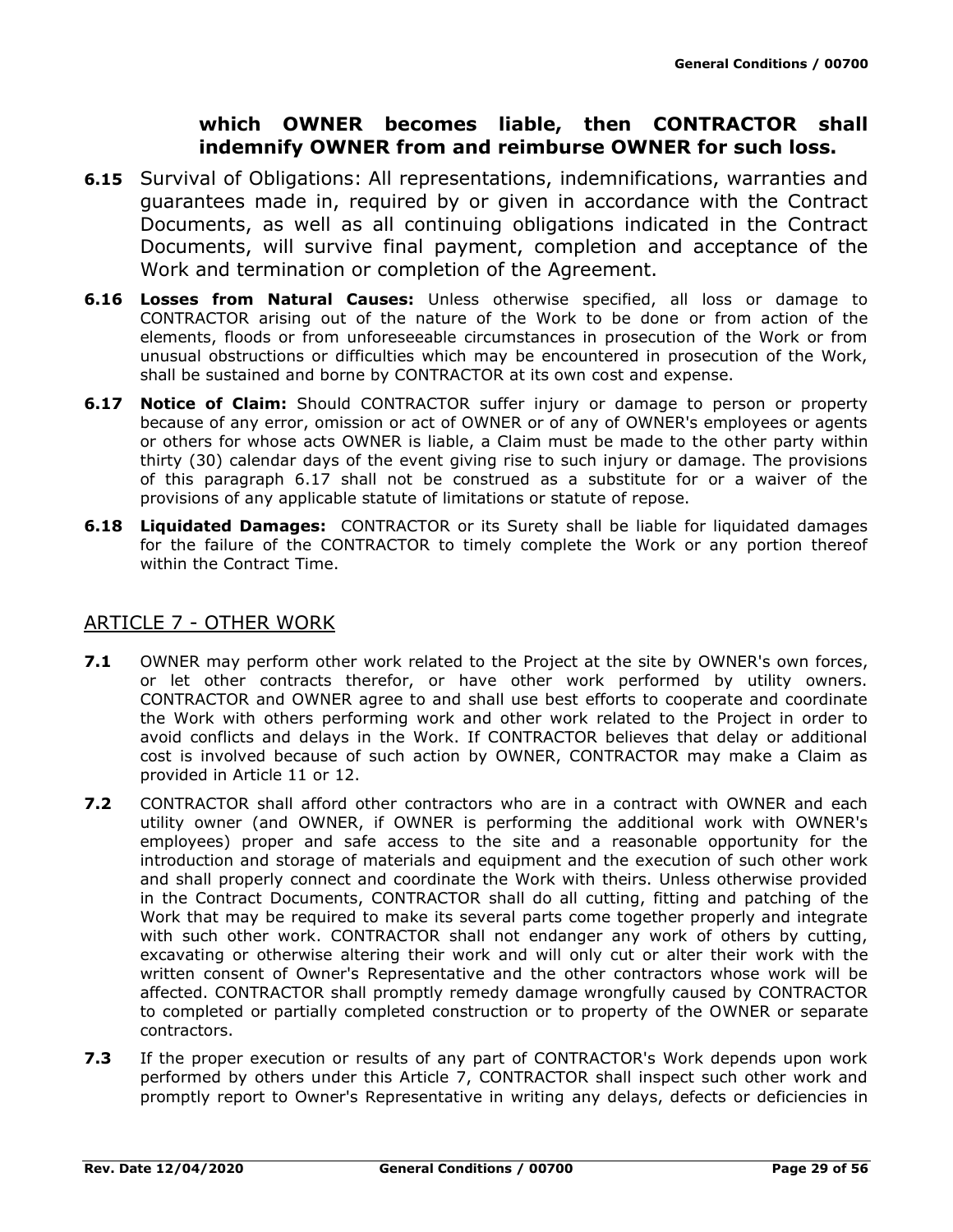such other work that render it unavailable or unsuitable for the proper execution and results of CONTRACTOR's Work. CONTRACTOR's failure to report will constitute an acceptance of such other work as fit and proper for integration with CONTRACTOR's Work except for latent or non-apparent defects and deficiencies in such other work.

- **7.4** OWNER shall provide for coordination of the activities of the OWNER's own forces and of each separate contractor with the Work of CONTRACTOR, who shall cooperate with them. CONTRACTOR shall participate with other separate contractors and Owner's Representative in reviewing their construction Progress Schedules when directed to do so. On the basis of such review, CONTRACTOR shall make any revisions to the construction Progress Schedule deemed necessary after a joint review and mutual agreement. The agreed upon construction Progress Schedules shall then constitute the Progress Schedules to be used by CONTRACTOR, separate contractors and OWNER until subsequently revised.
- **7.5** Costs caused by delays or by improperly timed activities or defective construction shall be borne by the party responsible therefor.

# ARTICLE 8 - OWNER'S RESPONSIBILITIES

- **8.1** Prior to the start of construction, OWNER will designate in writing a person or entity to act as Owner's Representative during construction. Except as otherwise provided in these General Conditions, OWNER shall issue all communications to CONTRACTOR through Owner's Representative.
- **8.2** OWNER will not supervise, direct, control or have authority over or be responsible for CONTRACTOR's means, methods, techniques, sequences or procedures of construction or the safety precautions and programs incident thereto. OWNER is not responsible for any failure of CONTRACTOR to comply with laws and regulations applicable to furnishing or performing the Work. OWNER is not responsible for CONTRACTOR's failure to perform or furnish the Work in accordance with the Contract Documents. Failure or omission of OWNER to discover, or object to or condemn any defective Work or material shall not release CONTRACTOR from the obligation to properly and fully perform the Contract.
- **8.3** OWNER is not responsible for the acts or omissions of CONTRACTOR, or of any Subcontractor, any Supplier, or of any other person or organization performing or furnishing any of the Work. CONTRACTOR acknowledges and agrees that OWNER'S direction to perform Work in accordance with the approved Progress Schedule is not a demand for acceleration or a dictation of CONTRACTOR'S means or methods.
- **8.4** Information or services under the OWNER's control shall be furnished by the OWNER with reasonable promptness to avoid delay in orderly progress of the Work. The OWNER shall have a reasonable amount of time to investigate site conditions, review submittals, analyze requests for changes, and to make other decisions in the orderly administration of the Contract. CONTRACTOR must notify the OWNER in writing, if the time for the investigation, review, analysis of any submittals, required for changes or otherwise required for OWNER'S decision, impacts in any way the Critical Path of the approved Progress Schedule.
- **8.5** The foregoing are in addition to other duties and responsibilities of the OWNER enumerated herein and especially those in respect to Article 4 (Availability of Lands; Subsurface and Physical Conditions; Reference Points), Article 7 (Other Work) and Article 14 (Payments to CONTRACTOR and Completion).
- **8.6 Notice of Claim:** Should OWNER suffer injury or damage to person or property because of any error, omission or act of CONTRACTOR or of any of CONTRACTOR's employees or agents or others for whose acts CONTRACTOR is liable, a Claim will be made to the other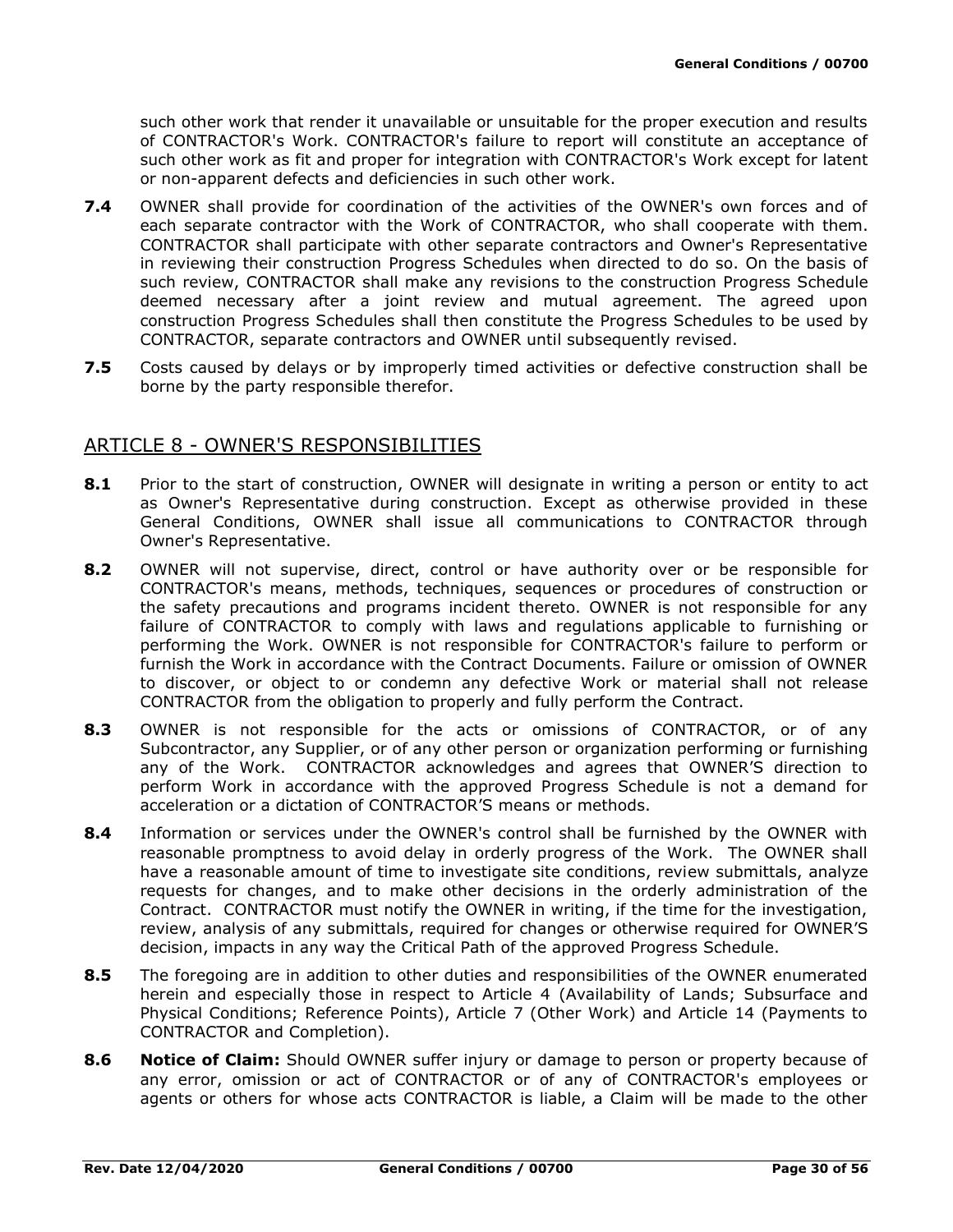party within thirty (30) calendar days of receipt of actual or constructive notice of the event giving rise to such injury or damage. The provisions of this paragraph 8.6 shall not be construed as a substitute for or a waiver of the provisions of any applicable statute of limitations or statute of repose.

## ARTICLE 9 - ENGINEER/ARCHITECT'S STATUS DURING CONSTRUCTION

### **9.1 E/A's Authority and Responsibilities:**

- **9.1.1** The duties and responsibilities and the limitations of authority of E/A during construction, as set forth in the Contract Documents, may be assigned or assumed by the OWNER, but shall not be extended without written consent of OWNER and/or E/A. The assignment of any authority, duties or responsibilities to E/A under the Contract Documents, or under any agreement between OWNER and E/A, or any undertaking, exercise or performance thereof by E/A, is intended to be for the sole and exclusive benefit of OWNER and not for the benefit of CONTRACTOR, Subcontractor, Supplier, or any other person or organization, or for any surety or employee or agent of any of them.
- **9.1.2** E/A will not supervise, direct, control or have authority over or be responsible for CONTRACTOR's means, methods, techniques, sequences or procedures of construction, or the safety precautions and programs incident thereto. E/A is not responsible for any failure of CONTRACTOR to comply with laws and regulations applicable to the furnishing or performing the Work. E/A is not responsible for CONTRACTOR's failure to perform or furnish the Work in accordance with the Contract Documents. Failure or omission of E/A to discover, or object to or condemn any defective Work or material shall not release CONTRACTOR from the obligation to properly and fully perform the Contract.
- **9.1.3** E/A is not responsible for the acts or omissions of CONTRACTOR, or of any Subcontractor, any Supplier, or of any other person or organization performing or furnishing any of the Work.
- **9.1.4** If OWNER and E/A agree, E/A will review the final Application for Payment and accompanying documentation and all maintenance and operating instructions, schedules, guarantees, bonds and certificates of inspection, tests and approvals and other documentation required to be delivered by Article 14, but only to determine generally that their content complies with the requirements of, and in the case of certificates of inspections, tests and approvals that the results certified indicate compliance with, the Contract Documents.
- **9.1.5** The limitations upon authority and responsibility set forth in this paragraph 9.1 shall also apply to E/A's Consultants, Resident Project Representative and assistants.
- **9.2 E/A as Owner's Representative:** E/A may be designated as the Owner's Representative under paragraph 8.1.
- **9.3 Visits to Site:** If OWNER and E/A agree, E/A will make visits to the site at intervals appropriate to the various stages of construction as E/A deems necessary in order to observe as an experienced and qualified design professional the progress that has been made and the quality of the various aspects of CONTRACTOR's executed Work. Based on information obtained during such visits and observations, E/A will endeavor for the benefit of OWNER to determine, in general, if the Work is proceeding in accordance with the Contract Documents. E/A will not be required to make exhaustive or continuous on-site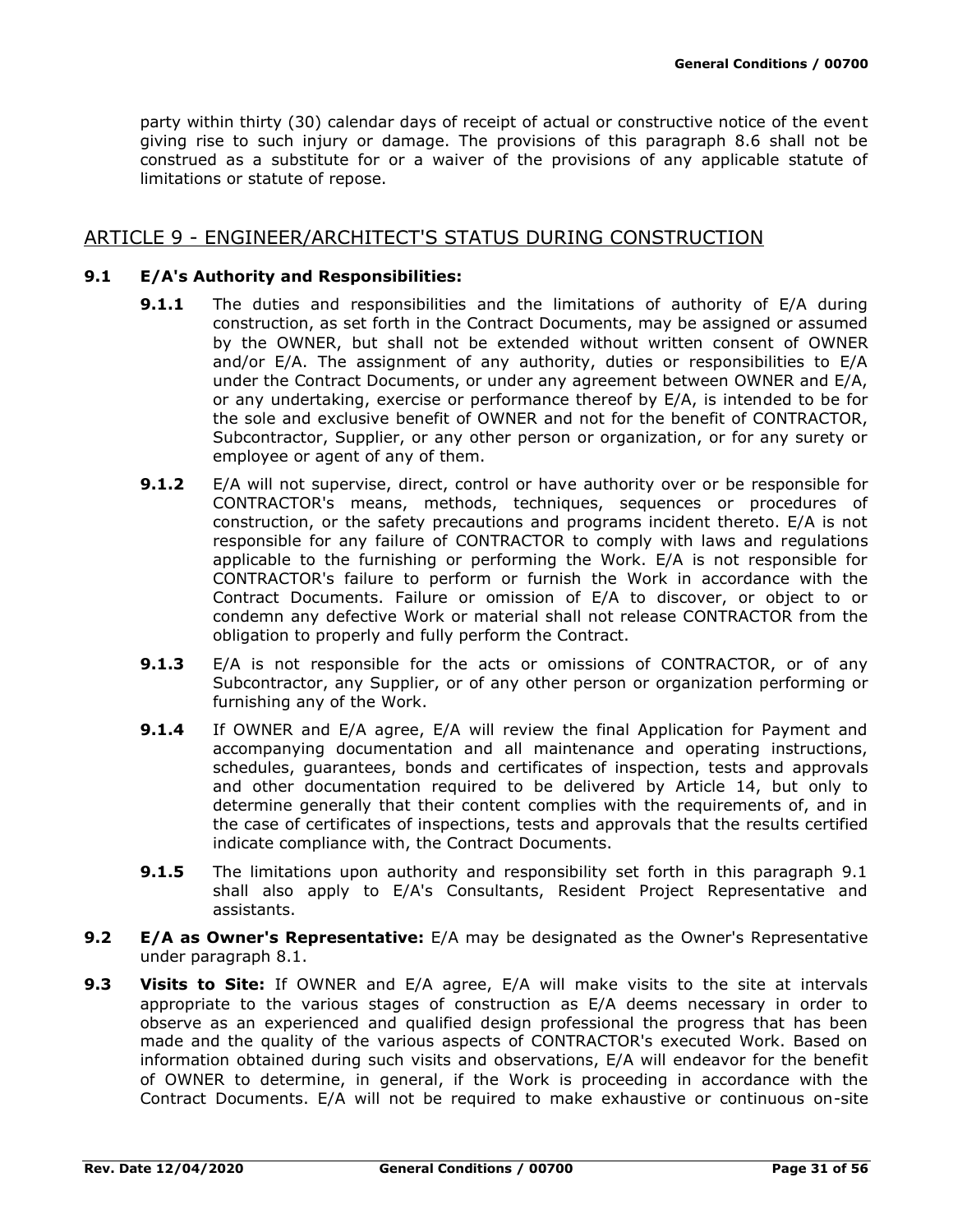inspections to check the quality or quantity of the Work. E/A's efforts will be directed toward providing for OWNER a greater degree of confidence that the completed Work will conform generally to the Contract Documents. On the basis of such visits and on-site observations, E/A will keep OWNER informed of the progress of the Work and will endeavor to guard OWNER against defective Work. E/A's visits and on-site observations are subject to all the limitations on E/A's authority and responsibility set forth in paragraph 9.1.

- **9.4 Resident Project Representative:** If OWNER and E/A agree, E/A will furnish a Resident Project Representative to assist E/A in providing more continuous observation of the Work. The responsibilities and authority and limitations of any such Resident Project Representative and assistants will be as provided in paragraph 9.1 and in the Supplemental General Conditions. OWNER may designate another representative or agent to represent OWNER at the site who is not E/A, E/A's consultant, agent or employee.
- **9.5 Clarifications and Interpretations:** E/A may determine that written clarifications or interpretations of the requirements of the Contract Documents (in the form of drawings or otherwise) are necessary. Such written clarifications or interpretations will be consistent with the intent of and reasonably inferable from the Contract Documents, will be issued with reasonable promptness by Owner's Representative and will be binding on OWNER and CONTRACTOR. If OWNER or CONTRACTOR believes that a written clarification or interpretation justifies an adjustment in the Contract Amount or the Contract Times, OWNER or CONTRACTOR may make a Claim therefor as provided in Article 11 or 12.
- **9.6 Rejecting Defective Work:** E/A will recommend that OWNER disapprove or reject Work which E/A believes to be defective, or believes will not produce a completed Project that conforms to the Contract Documents or will prejudice the integrity of the design concept of the completed Project as a functioning whole as indicated by the Contract Documents.
- **9.7 Shop Drawings:** Refer to Division 1 for E/A's authority concerning Shop Drawings.

## ARTICLE 10 - CHANGES IN THE WORK

### **10.1 Changes:**

- **10.1.1** Without invalidating the Contract and without notice to any surety, OWNER may, at any time or from time to time, order additions, deletions or revisions in the Work. Such changes in the Work will be authorized by Change Order, Change Directive or Field Order. In the event that the OWNER and the CONRACTOR are unable to negotiate the terms of a Change Order for the performance of additional Work, the OWNER may, at its election, perform such additional Work with its own forces or with another contractor and such work will be considered "Other Work" in accordance with Article 7.
- **10.1.2** Changes in the Work shall be performed under applicable provisions of the Contract Documents, and CONTRACTOR shall proceed promptly, unless otherwise provided in the Change Order, Change Directive or Field Order. CONTRACTOR's proposals for changes in the Contract Amount and/or Contract Time shall be submitted within ten (10) Calendar Days of request by Owner's Representative, including impacts to the approved Progress Schedule, unless Owner's Representative grants an extension. OWNER will review each proposal and respond to CONTRACTOR within ten (10) Calendar Days. After review by OWNER, CONTRACTOR shall provide any supporting data requested by Owner's Representative within seven (7) Calendar Days, unless Owner's Representative grants an extension. OWNER will determine within seven (7) Calendar Days whether to pursue the change in Work.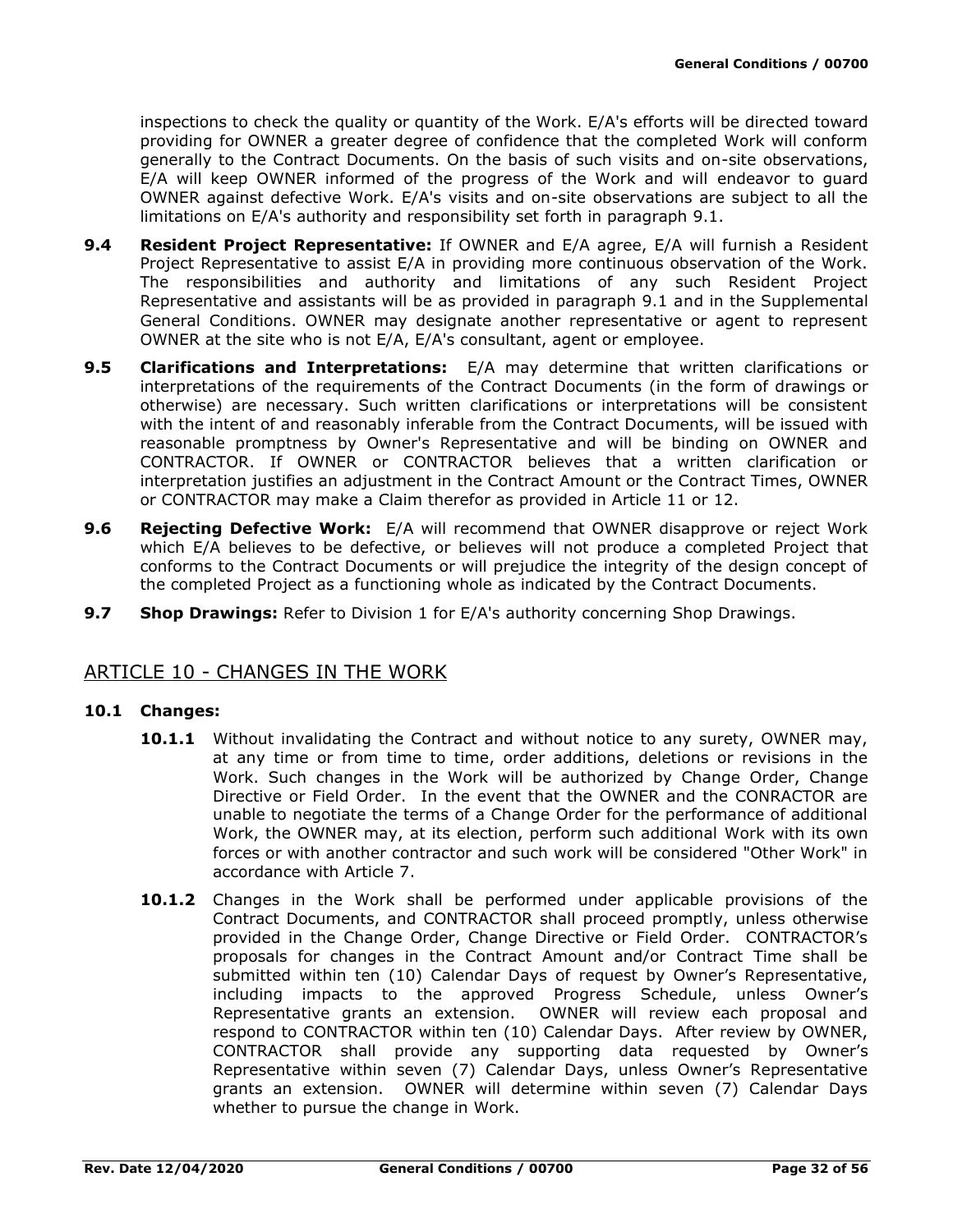- **10.1.3** CONTRACTOR shall not be entitled to an increase in the Contract Amount or an extension of the Contract Times with respect to any Work performed that is not required by the Contract Documents as amended, modified and supplemented as provided in paragraphs 3.3.1 and 3.3.2, except in the case of an emergency as provided in paragraph 6.11.5 or in the case of uncovering Work as provided in paragraph 13.4.
- **10.1.4** Except in the case of an emergency as provided in paragraph 6.11.5, a Change Order or Change Directive is required before CONTRACTOR commences any activities associated with a change in the Work which, in CONTRACTOR 's opinion, will result in a change in the Contract Amount and/or Contract Times.
- **10.1.5** If notice of any change affecting the general scope of the Work or the provisions of the Contract Documents (including, but not limited to, Contract Amount or Contract Times) is required by the provisions of any Bond to be given to a surety, the giving of any such notice will be CONTRACTOR's responsibility, and the amount of each applicable Bond will be adjusted accordingly.

### **10.2 Change Orders:**

- **10.2.1** OWNER and CONTRACTOR shall execute appropriate written Change Orders covering:
	- **.1** a change in the Work;
	- **.2** the amount of the adjustment in the Contract Amount, if any; and
	- **.3** the extent of the adjustment in the Contract Time, if any.
- **10.2.2** An executed Change Order shall represent the complete, equitable, and final amount of adjustment in the Contract Amount and/or Contract Time owed to CONTRACTOR or OWNER as a result of the occurrence or event causing the change in the Work encompassed by the Change Order.

#### **10.3 Change Directives:**

- 10.3.1 Without invalidating the Contract, OWNER may, by written Change Directive, using the Force Account method, order changes in the Work within the general scope of the Contract consisting of additions, deletions or other revisions, the Contract Amount and Contract Time being adjusted as necessary. "Force Account" means a basis of payment for the direct performance of Work with payment based on the actual cost of the labor, equipment and materials furnished and consideration for overhead and profit as set forth in Section 11.5, below. A Change Directive shall be used in the absence of complete and prompt agreement on the terms of a Change Order. Where practicable, any items of Work that may be agreed upon, prior to the performance of Work under this Section, will be included in a separate Change Order. For example, the cost of the installation of additional asphalt may be agreed upon based on the unit prices in the Bid.
- **10.3.2** If the Change Directive provides for an adjustment to the Contract Amount, the adjustment shall be based on the method provided in paragraph 11.5.
- **10.3.3** A Change Directive shall be effective immediately and shall be recorded later by preparation and execution of an appropriate Change Order.
- **10.3.4** Upon receipt of a Change Directive, CONTRACTOR shall promptly proceed with the change in the Work involved, provided, prior to the commencement of any Work under this section, the CONTRACTOR must submit its proposed Work plan, anticipated schedule, and a list of its work force and equipment proposed to be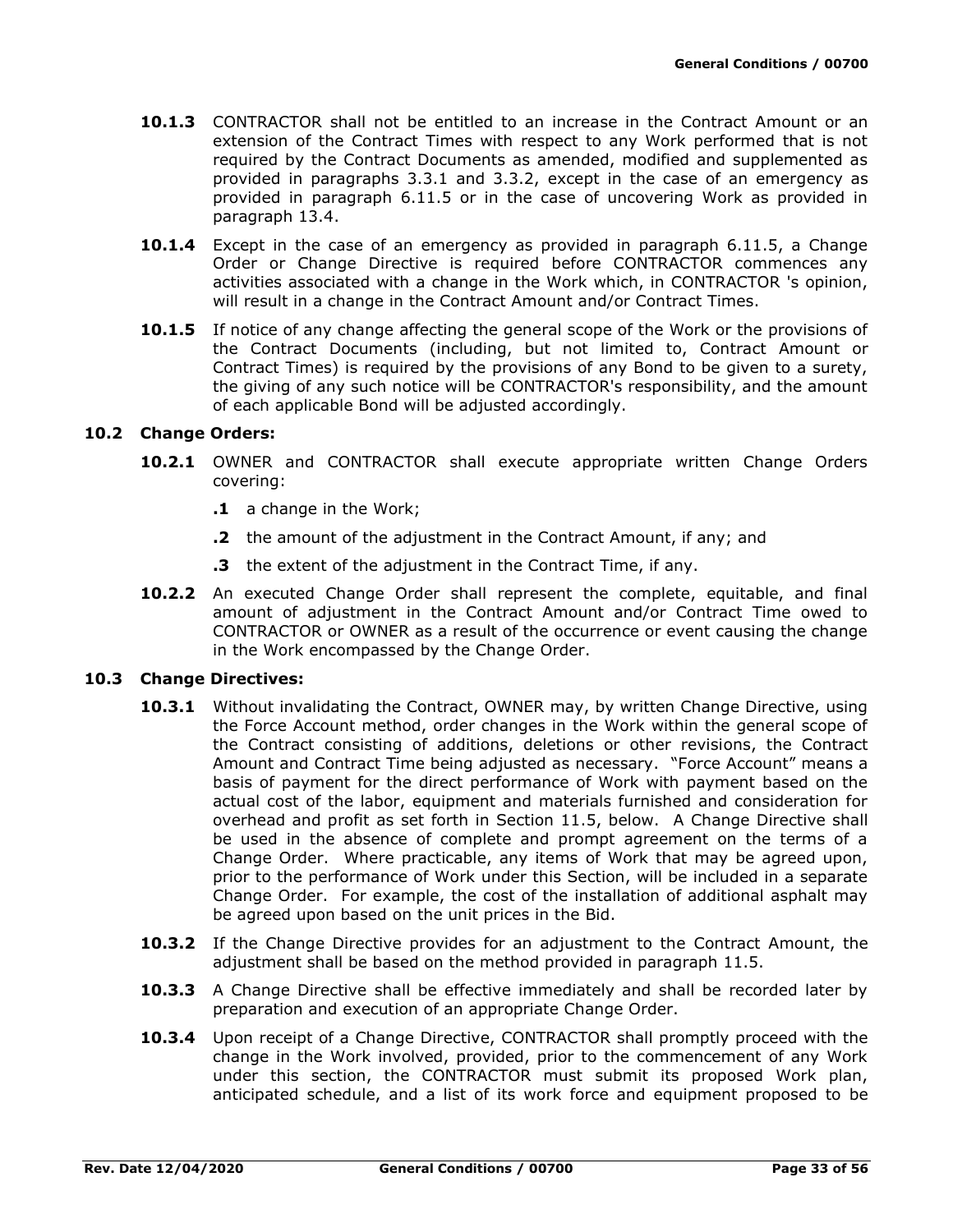used in the Work for OWNER'S approval. Upon such approval, CONTRACTOR must promptly commence and make continuous progress in the Work. The OWNER reserves the right to withhold payment for low production or lack of progress.

### **10.4 Field Order:**

- **10.4.1** Owner's Representative may authorize minor variations in the Work from the requirements of the Contract Documents which do not involve an adjustment in the Contract Amount or the Contract Times and are compatible with the design concept of the completed Project as a functioning whole as indicated by the Contract Documents. These shall be accomplished by written Field Order and shall be binding on OWNER and on CONTRACTOR who shall perform the Work involved promptly.
- **10.4.2** If CONTRACTOR believes that a Field Order would require an adjustment in the Contract Amount and/or Contract Times, CONTRACTOR shall make a prompt written request to Owner's Representative for a Change Order. Any request by CONTRACTOR for an adjustment in Contract Amount and/or Contract Times must be made in writing prior to beginning the work covered by the Field Order.
- **10.5 No Damages for Delay:** CONTRACTOR shall receive no compensation for delays or hindrances to the Work, except when direct and unavoidable extra cost to CONTRACTOR is caused by failure of OWNER to provide information or material, if any, which is to be furnished by OWNER or access to the Work and only to the extent that such acts continue after the CONTRACTOR furnishes OWNER with written notice of such failure. When such extra compensation is claimed a written statement thereof shall be presented by CONTRACTOR to OWNER and if by OWNER found correct shall be approved. If delay is caused by specific orders given by OWNER to stop work or by performance of extra Work or by failure of OWNER to provide material or necessary instructions for carrying on the Work, then such delay will entitle CONTRACTOR to an equivalent extension of time, CONTRACTOR's application for which shall, however, be subject to approval of OWNER. No such extension of time shall release CONTRACTOR or surety on its performance bond from all CONTRACTOR's obligations hereunder which shall remain in full force until discharge of the Contract. In no event shall the CONTRACTOR be entitled to any compensation or recovery of any special damages in connection with any delays, including without limitation: consequential damages, lost opportunity costs, impact damages, or other similar damages. The OWNER'S exercise of any of its rights or remedies under the Contract Documents (including without limitation ordering changes in the Work, or directing suspension, rescheduling, or correction of the Work), regardless of the extent or frequency of the OWNER'S exercise of such rights or remedies, shall not be construed as active interference in the CONTRACTOR'S performance of the Work. Except as otherwise provided herein, an extension of Contract Time, to the extent permitted under Article 12, shall be the sole remedy of the CONTRACTOR for any acknowledged delays.

## ARTICLE 11 - CHANGE OF CONTRACT AMOUNT

- 11.1 The Contract Amount is stated in the Agreement and, including authorized adjustments, is the total amount payable by OWNER to CONTRACTOR for performance of the Work under the Contract Documents.
- **11.2** The original Contract Amount may not be increased by more than twenty-five percent (25%) and it may not be decreased more than twenty-five percent (25%) without the consent of the CONTRACTOR to such decrease, except in the event of a termination for convenience under paragraph 15.2 or the failure of the City Council to appropriate sufficient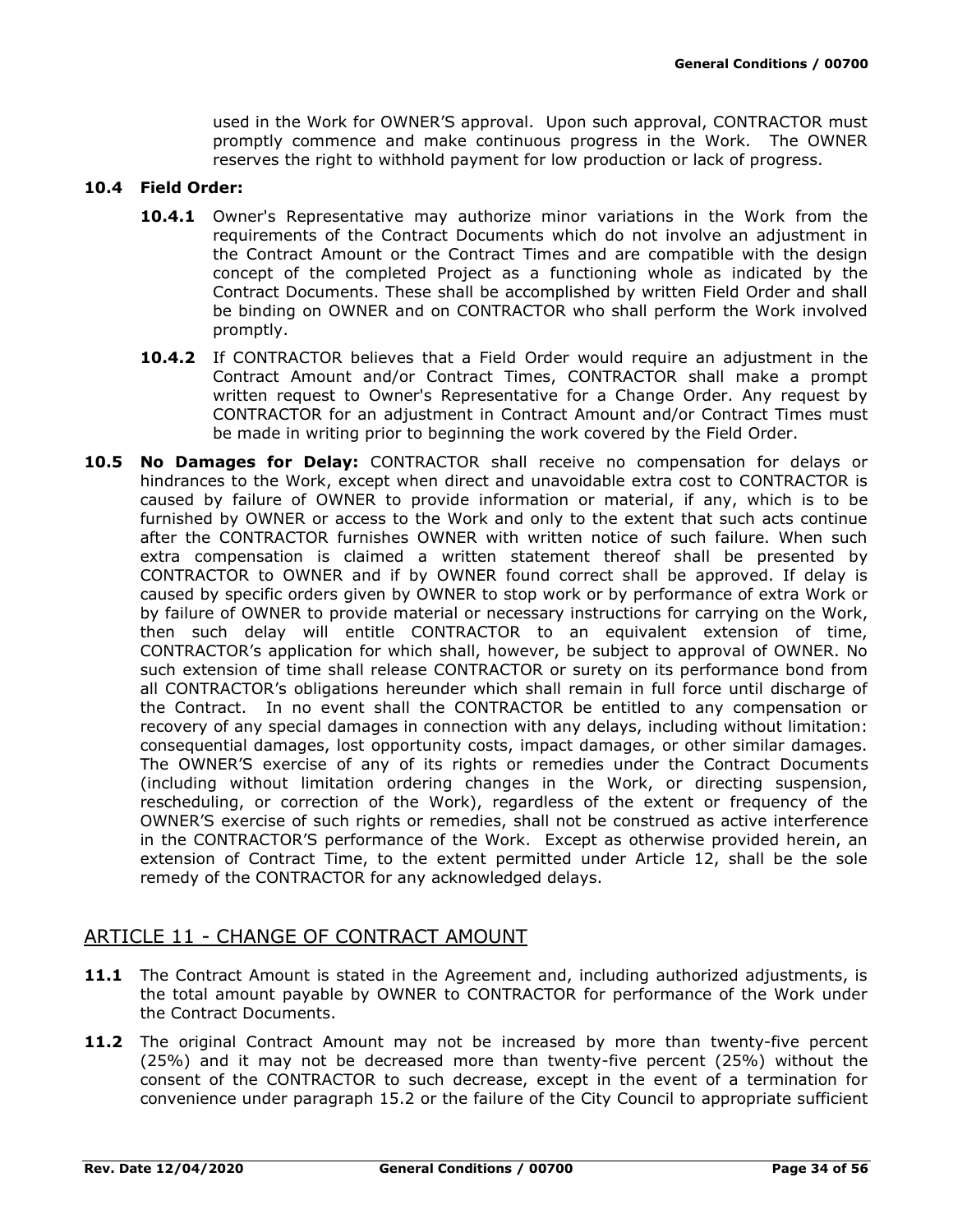funding for the Project, in which events it is agreed that the consent of the CONTRACTOR will not be required.

- **11.3** The Contract Amount shall only be changed by a Change Order. Any claim for an adjustment in the Contract Amount shall be made by Written Notice delivered by the party making the Claim to the other party promptly (but in no event later than thirty (30) calendar days) after the start of the occurrence or event giving rise to the Claim and stating the general nature of the Claim. Notice of the amount of the Claim with supporting data shall be delivered within thirty (30) calendar days after Written Notice of Claim is delivered by claimant, and shall represent that the adjustment claimed covers all known amounts to which claimant is entitled as a result of said occurrence or event. If OWNER and CONTRACTOR cannot otherwise agree, all Claims for adjustment in the Contract Amount shall be determined as set out in Article 16.
- **11.4** Determination of Value of Work:
	- **11.4.1** The value of any Work covered by a Change Order for an adjustment in the Contract Amount will be determined by one or more of the following methods:
		- **.1** by application of unit prices contained in the Contract Documents to the quantities of the items involved.
		- **.2** by a mutually agreed unit price, or lump sum properly itemized and supported by sufficient substantiating data, including documentation by subcontractors performing the work, to permit evaluation.
		- **.3** by cost of Work plus CONTRACTOR's fee for all overhead costs and profit (determined as provided in paragraph 11.5).
		- **.4** No cost will be included in the change order for time spent preparing the change order, nor will costs be included for an estimate of time to negotiate the change order costs for machinery, tools, or equipment as described in subparagraph 11.5.3
	- **11.4.2** Before using the method described in paragraph 11.4.1.3, OWNER and CONTRACTOR agree to negotiate a Change Order using the methods identified in paragraphs 11.4.1.1 and 11.4.1.2, as appropriate, to determine the adjustment in the Contract Amount.
- **11.5 Cost of Work:** If neither of the methods defined in paragraphs 11.4.1.1 nor 11.4.1.2 can be agreed upon before a change in the Work is commenced which will result in an adjustment in the Contract Amount, then the change in the Work will be performed by Change Directive, using the Force Account method, and payment will be made as follows:
	- **11.5.1** For all personnel, CONTRACTOR will receive actual field cost wage rates for each hour that said personnel are actually engaged in such Work, as substantiated by its certified payroll, to which will be added an amount equal to twenty‐five percent (25%) of the sum thereof as compensation for CONTRACTOR's total overhead, profit, and small tools. No separate charge will be made by CONTRACTOR or its Subcontractor(s) for organization or overhead expenses. In no case will the rate of wage be less than the minimum shown in the Contract for a particular category. CONTRACTOR will also receive an amount equal to 55% of the wages paid personnel, excluding the 25% compensation provided above, for CONTRACTOR's and any effected Subcontractor's cost of premiums on public liability insurance, workers' compensation insurance, social security and unemployment insurance. The cost for superintendence, project management, and other salaried employees are considered as included in the twenty five percent (25%) total overhead, profit, and small tools mark-up unless considered necessary and ordered by Owner.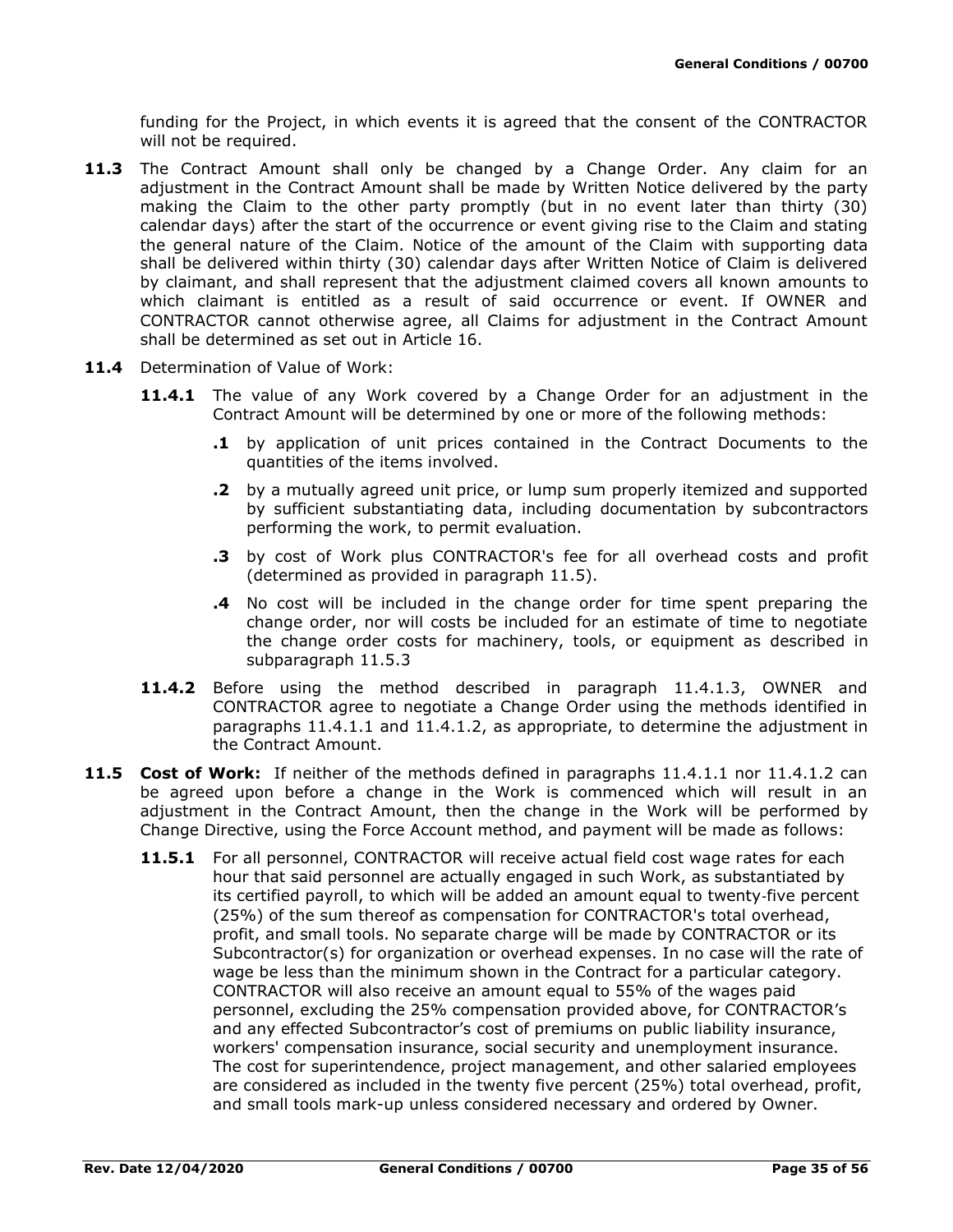- **11.5.2** CONTRACTOR will receive the actual cost, including freight charges, of the materials used and installed on such Work, to which costs will be added a sum equal to twenty-five percent (25%) thereof as compensation for CONTRACTOR's and any affected Subcontractor's total overhead and profit. In case material invoices indicate a discount may be taken, the actual cost will be the invoice price minus the discount.
- **11.5.3** For machinery, trucks, power tools, or other similar equipment (the "equipment") agreed to be necessary by OWNER and CONTRACTOR, OWNER will allow CONTRACTOR the Regional and Model Year adjusted Monthly Ownership Cost divided by 176 plus the Hourly Estimated Operating Costs as given in the latest edition of the "Rental Rate Blue Book" as published by EquipmentWatch (1-800- 669-3282) for each hour that said equipment is in use on such work. The established equipment rates will be paid for each hour that the equipment is utilized in the Work. In the event that the equipment is used intermittently during the Work, full payment for an eight-hour day will be made if the equipment is not idle more than four (4) hours of the day. If the equipment is idle more than four (4) hours in a day, then payment will be made only for the actual hours worked. No additional compensation will be allowed on the equipment for CONTRACTOR's or any affected Subcontractor's overhead and profit. OWNER may accept an actual rental invoice in lieu of the method of calculation set forth in paragraph 11.5.3 for equipment rented exclusively for Force Account Work or for equipment not included in the Rental Rate Blue Book.
- **11.5.4** For Subcontractors, CONTRACTOR will receive the approved actual invoice cost plus 5% as compensation for CONTRACTOR's total overhead and profit.
- **11.5.5** CONTRACTOR will receive an additional 1% of the total of 11.5.1, 11.5.2, 11.5.3, and 11.5.4 as compensation for increased bond costs.
- **11.5.6** The compensation, as herein provided for, shall be received by CONTRACTOR and any affected Subcontractor as payment in full for work done by Change Directive and will include use of small tools, and total overhead expense and profit. CONTRACTOR and Owner's Representative shall compare records of work done by Change Directive at the end of each day. Copies of these records will be made upon forms provided for this purpose by OWNER and signed by both Owner's Representative and CONTRACTOR, with one copy being retained by OWNER and one by CONTRACTOR. Refusal by CONTRACTOR to sign these records within two (2) working days of presentation does not invalidate the accuracy of the record.

### **11.6 Unit Price Work:**

- **11.6.1** Where the Contract Documents provide that all or part of the Work is to be unit price Work, initially the Contract Amount will be deemed to include for all unit price work an amount equal to the sum of the established unit price for each separately identified item of unit price work times the estimated quantity of each item as indicated in the Bid. The estimated quantities of items of unit price work are not guaranteed and are solely for the purpose of comparison of Bids and determining an initial Contract Amount. Determinations of the actual quantities and classifications of unit price work performed by CONTRACTOR will be made by Owner's Representative. Owner's Representative will review with CONTRACTOR the preliminary determinations on such matters before rendering a written decision thereon (by recommendation of an Application for Payment or otherwise).
- **11.6.2** When "plan quantity" is indicated for a Bid item, CONTRACTOR shall be paid amount specified in the Contract Documents without any measurements.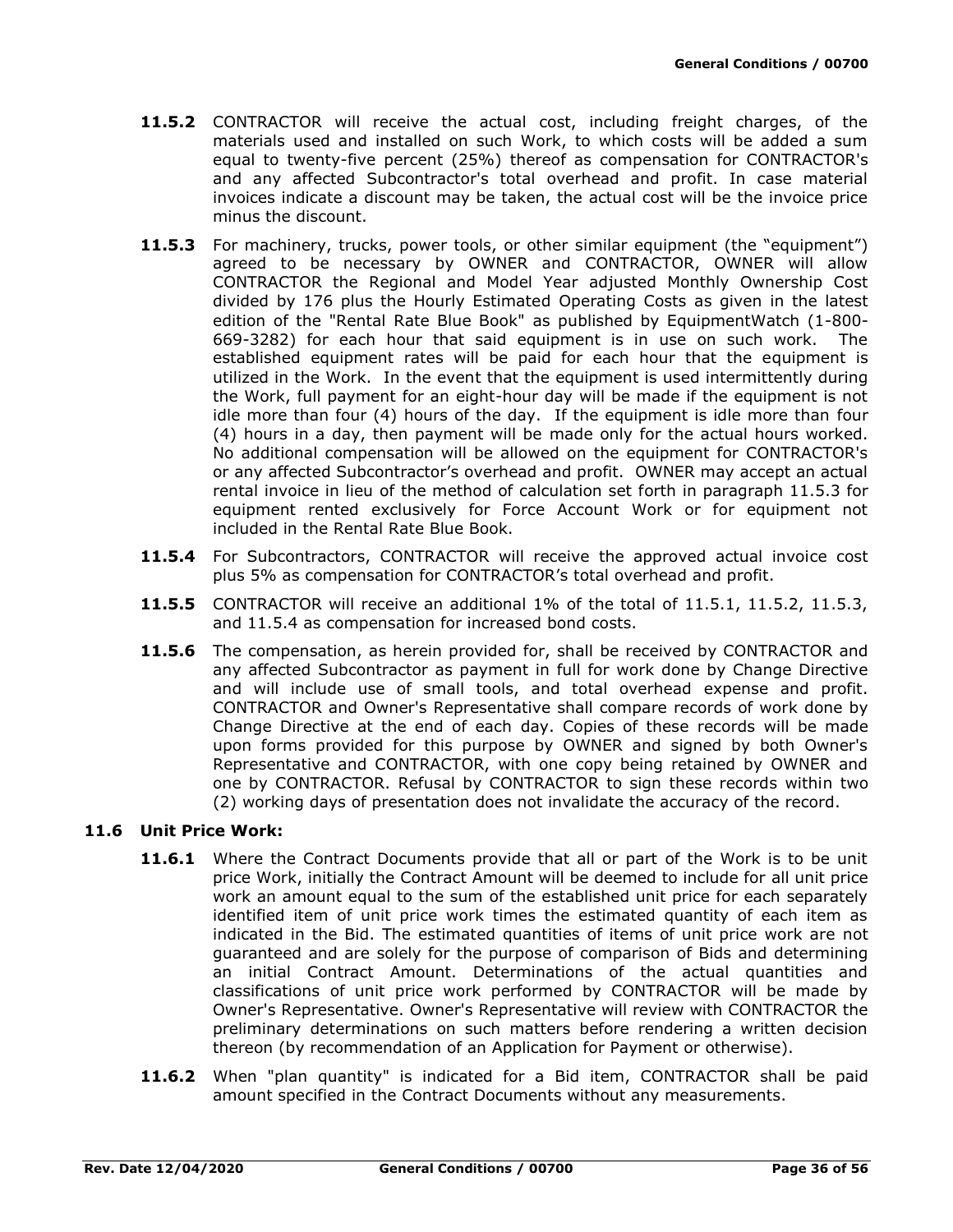- **11.6.3** Each unit price will be deemed to include an amount considered by CONTRACTOR to be adequate to cover CONTRACTOR's overhead and profit for each separately identified item.
- **11.6.4** A Major Item is any individual Bid item in the Bid that has a total cost equal to or greater than five percent (5%) of the original Contract Amount or \$50,000, whichever is greater, computed on the basis of Bid quantities and Contract unit prices.
- **11.6.5** OWNER or CONTRACTOR may make a Claim for an adjustment in the Contract Amount in accordance with Article 11 if:
	- **.1** the actual quantity of any Major Item should become as much as twenty percent (20%) more than or twenty percent (20%) less than that in the Bid; or
	- **.2** CONTRACTOR presents documentation contesting accuracy of "plan quantity" and Owner's Representative verifies quantity and determines original value is in error by five percent (5%) or more;

Provided, however, in the event a Major Item is reduced by twenty percent (20%) or more of the amount in the Bid, no additional Article 11 profit or overhead will be added, if, due to other additions in the Work, the net value of the Contract Amount is not reduced.

# ARTICLE 12 - CHANGE OF CONTRACT TIMES

### **12.1 Working Day and Calendar Day Contracts:**

- **12.1.1** The Contract Times (or Milestones) may only be changed by Change Order or Time Extension Request duly executed by both CONTRACTOR and Owner's Representative. Any claim for an adjustment of the Contract Times (or Milestones) shall be made by Written Notice delivered by the party making the Claim to the other party promptly (but in no event later than thirty (30) calendar days after the start of the occurrence or event giving rise to the delay) and stating the general nature of the delay. Notice of the extent of the delay with supporting data shall be delivered within thirty (30) calendar days after Written Notice of Claim is delivered by claimant, and shall represent that the adjustment claimed is the entire adjustment to which claimant is entitled as a result of said occurrence or event. If OWNER and CONTRACTOR cannot otherwise agree, all Claims for adjustment in the Contract Times (or Milestones) shall be determined as set out in Article 16. No Claim for an adjustment in the Contract Times (or Milestones) will be valid if not submitted in accordance with the requirements of this paragraph.
- **12.1.2** When CONTRACTOR is at fault and OWNER stops the Work, so that corrections in the Work can be made by CONTRACTOR, no extension in time will be allowed.
- **12.1.3** When CONTRACTOR is prevented from completing any part of the Work within the Contract Times (or Milestones) due to delay beyond the control of both OWNER and CONTRACTOR, an extension of the Contract Times (or Milestones) in an amount equal to the time lost due to such delay shall be CONTRACTOR's sole and exclusive remedy for such delay. If performance by the CONTRACTOR or OWNER is interrupted by any occurrence not occasioned by its own conduct, whether such occurrence be an act of god or the result of war, riot, civil commotion, sovereign conduct, or the conduct of a third party, then such performance will be excused for a period of time necessary to remedy its effects, provided, however, in such an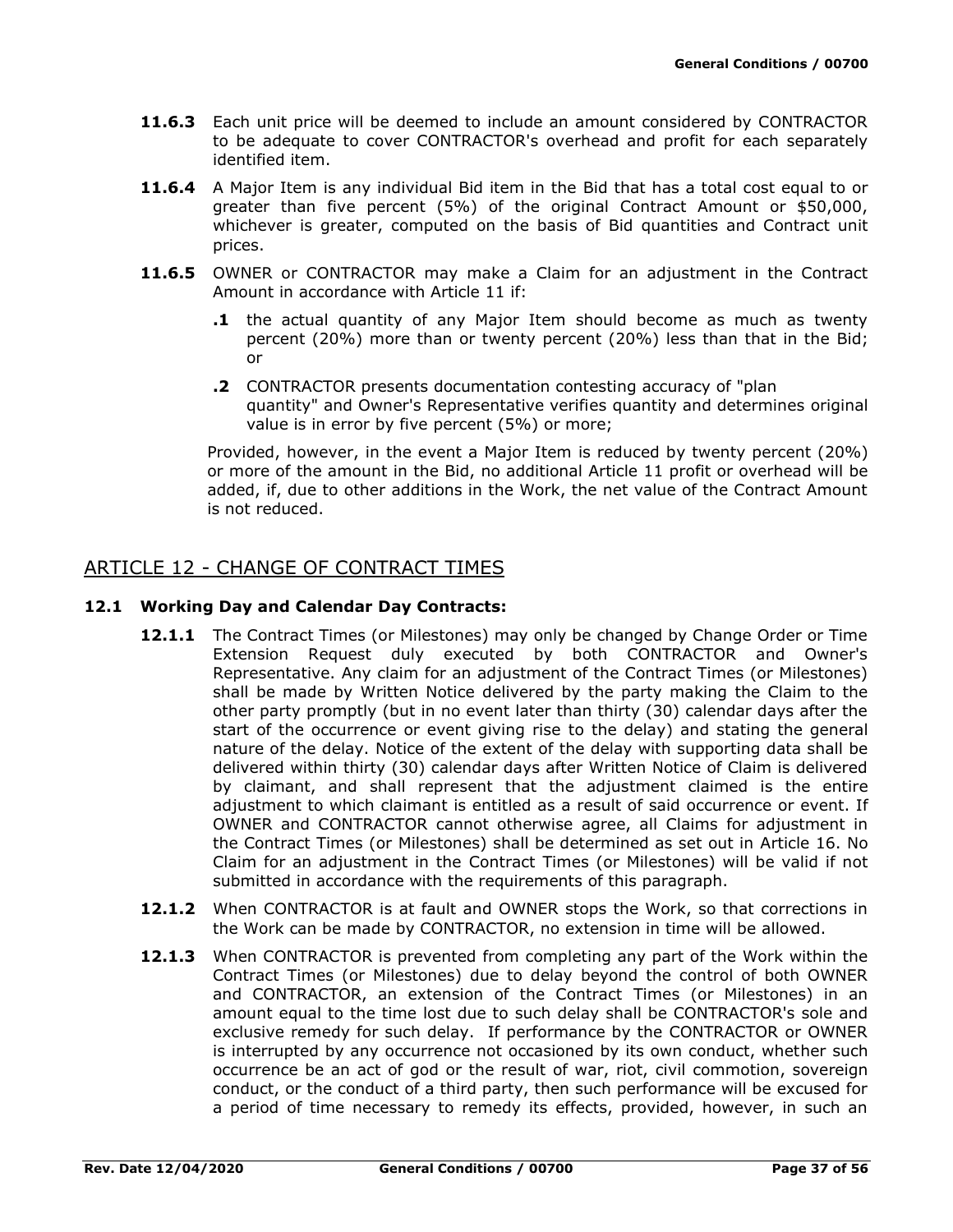event, a conference will be held within three (3) business days to establish a proposed new Progress Schedule for the Project.

- **12.1.4** OWNER will consider time extension requests and may grant CONTRACTOR an extension of time because of:
	- **.1** Changes ordered in the work which justify additional time.
	- **.2** Failure of materials or products being at the Project site due to delays in transportation or failures of Suppliers, which are not the result of CONTRACTOR's, Subcontractor's or Supplier's negligence. The request for an extension of time shall be supported by a citation of acts demonstrating that the delays are beyond CONTRACTOR's control, including, but not limited to, CONTRACTOR's efforts to overcome such delays documented as follows:
		- **a)** Copy of purchase order for delayed item(s) indicating date ordered by CONTRACTOR/ Subcontractor and date purchase order received by Supplier.
		- **b)** If item(s) require Shop Drawings or other submittal information in accordance with the Contract Documents, provide record of date submittal(s) forwarded to Owner's Representative, date submittal(s) returned to CONTRACTOR, and date submittal(s) forwarded to Supplier.
		- **c)** Copy of document(s) from Supplier, on Supplier's letterhead, indicating date(s) item(s) would be ready for shipment and/or actual shipment date(s).
		- **d)** Copies of all correspondence between CONTRACTOR / Subcontractor and Supplier indicating CONTRACTOR / Subcontractor's efforts to expedite item(s).
		- **e)** If item(s) are being purchased by a Subcontractor, provide correspondence, meeting notes, etc., that reflect CONTRACTOR's efforts with the Subcontractor to expedite delivery of the item(s).
	- **.3** When acts of OWNER, E/A, utility owners or other contractors employed by OWNER delay progress of work through no fault of CONTRACTOR. The CONTRACTOR will only be entitled to an extension of time for delays that affect the Critical Path of the Work and that are not caused by the CONTRACTOR.
	- **.4** When CONTRACTOR is delayed by strikes, lockouts, fires, losses from natural causes, or other unavoidable cause or causes beyond CONTRACTOR's control.

### **12.2 Calendar Day Contracts:**

- **12.2.1** Under a Calendar Day Contract, CONTRACTOR may be granted an extension of time because of unusual inclement weather, including but not limited to unusual rainfall events, which are beyond the normal rainfall recorded and expected for Austin, Texas. However, the CONTRACTOR will not be granted an extension of time for "normal rainfall", as described below.
- **12.2.2** "Unusual Inclement Weather" is defined as a rain event or other weather related event which occurs at the site and is of sufficient magnitude to prevent CONTRACTOR from performing units of Work critical to maintaining the Progress Schedule.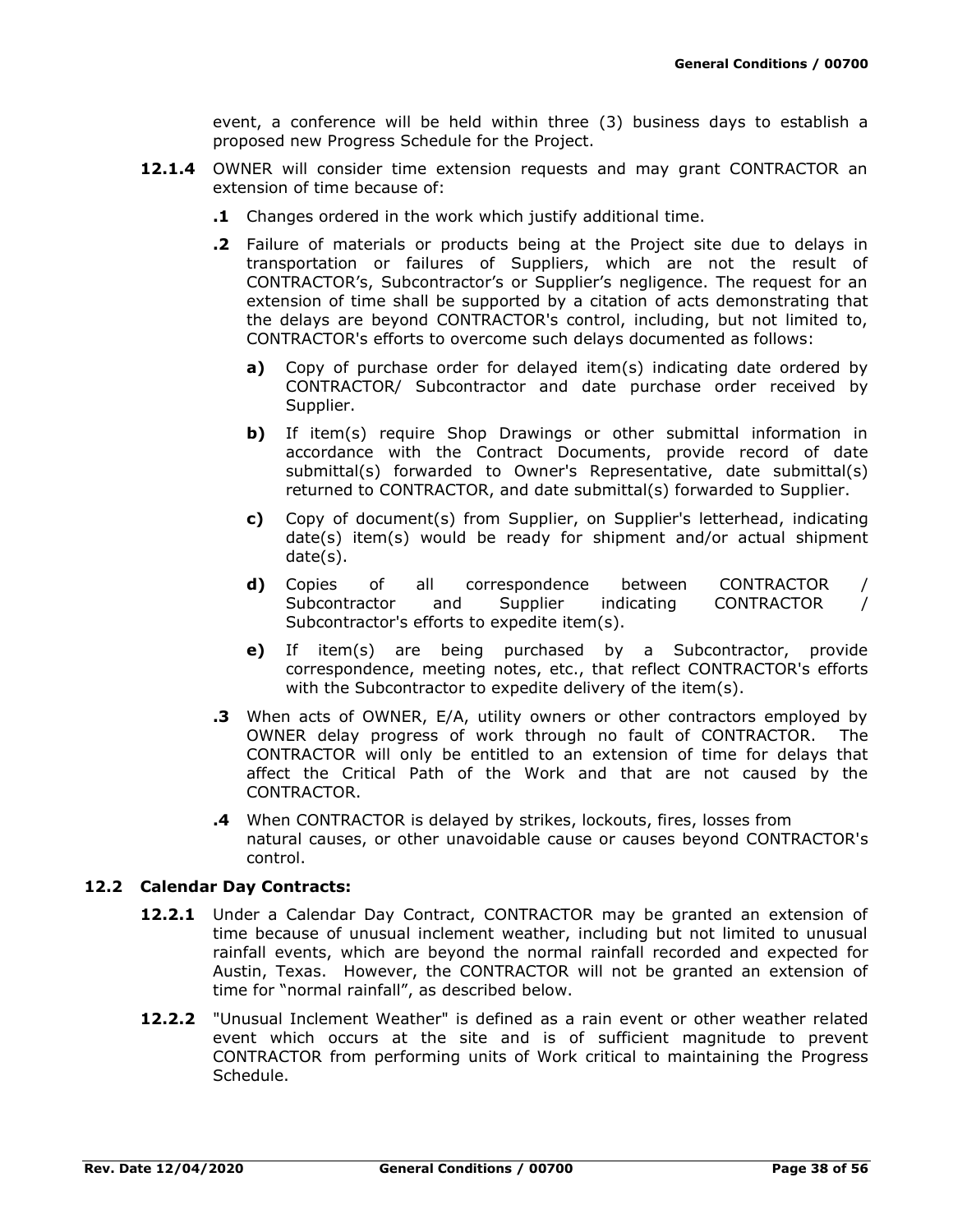**12.2.3** Baseline Rain Day Determination. "Normal rainfall" compiled by the State climatologist, based on U.S. Weather Bureau Records for Austin, Texas, is considered a part of the Calendar Day Contract, and is not a justification for an extension of time. Listed below are the number of days in each month for which no compensatory days for rainfall events ("Rain Days") in such months may be claimed:

> January.......................... 8 days February........................ 8 days March............................. 7 days April............................... 7 days May................................ 9 days June................................ 6 days July................................. 5 days August........................... 5 days September..................... 7 days October.......................... 7 days November..................... 7 days December...................... 7 days

Rain Days in addition to the baseline Rain Day determination described above will be measured with the Owner's Representative's approval at the nearest operational public weather data collection facility to the site, including but not limited to the OWNER's early warning flood gauge system.

**12.2.4** CONTRACTOR may receive credit in any month for Unusual Inclement Weather, and specifically for any Rain Days in that month which exceed the number of Rain Days allocated to that month, if a Claim is made in accordance with paragraph 12.1.1 and the weather event meets the definition for "Unusual Inclement Weather", and as applicable, "Rain Day" and such claimed day is a day on which Work critical to maintaining the Progress Schedule is scheduled to be performed and is otherwise capable of being performed.

## ARTICLE 13 - TESTS AND INSPECTIONS; CORRECTION, REMOVAL OR ACCEPTANCE OF DEFECTIVE WORK

- **13.1 Notice of Defects:** Prompt notice of all defective Work of which OWNER or E/A has actual knowledge will be given to CONTRACTOR. All defective Work may be rejected, corrected or accepted as provided in Article 13. CONTRACTOR must give OWNER and E/A prompt notice of any defective Work of which CONTRACTOR has actual knowledge.
- **13.2 Access to Work:** OWNER, E/A, E/A's Consultants, other representatives and personnel of OWNER, independent testing laboratories and governmental agencies having jurisdiction will have access to the Work at reasonable times for observing, inspecting and testing. CONTRACTOR shall provide them proper and safe conditions for such access, and advise them of CONTRACTOR's site safety procedures and programs so that they may comply therewith as applicable.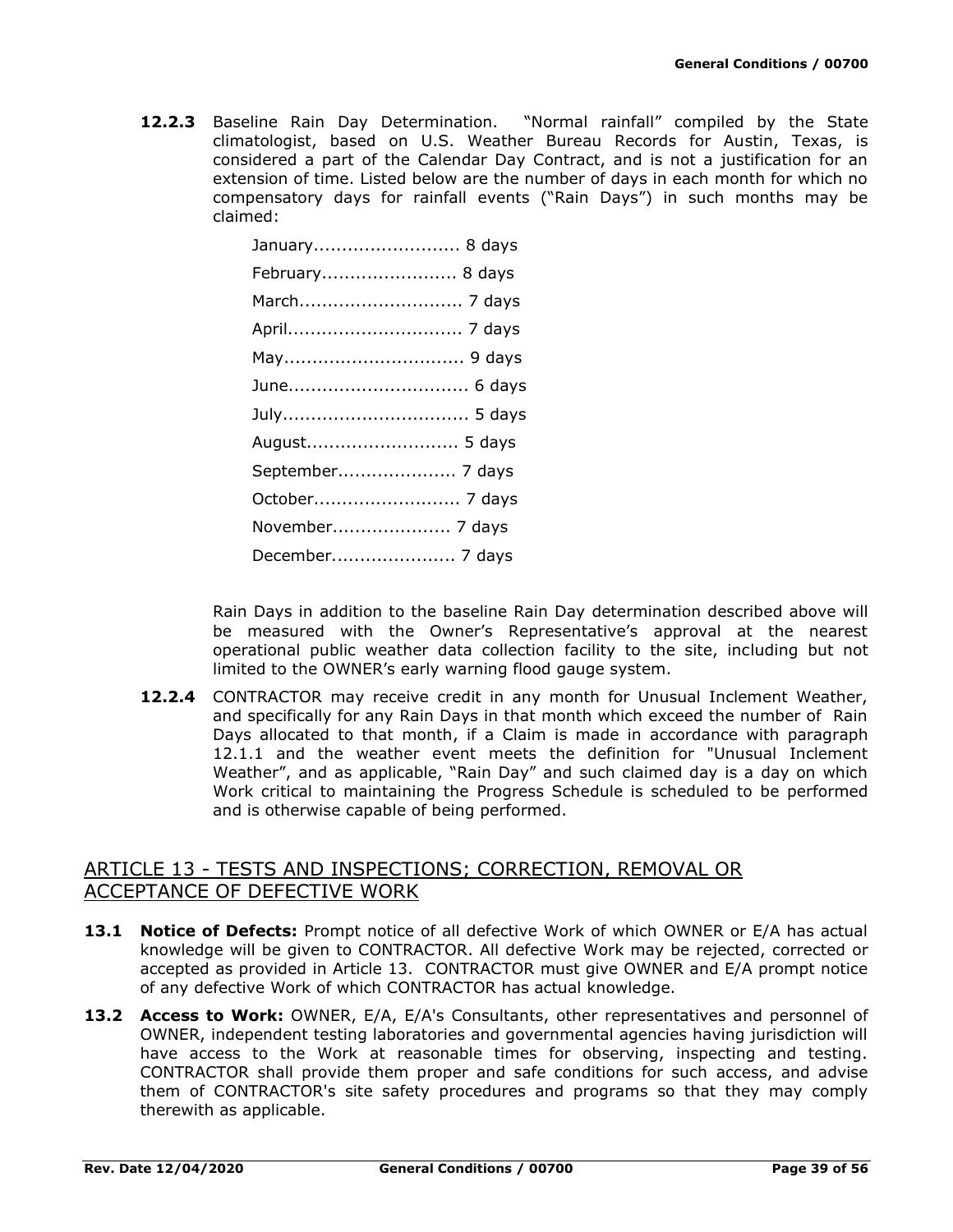#### **13.3 Tests and Inspections:**

- **13.3.1** CONTRACTOR shall give timely notice of readiness of the Work for all required inspections, tests or approvals, and shall cooperate with inspection and testing personnel to facilitate required inspections or tests.
- **13.3.2** OWNER shall employ and pay for services of an independent testing laboratory to perform all inspections, tests or approvals required by the Contract Documents except:
	- **.1** for inspections, tests or approvals covered by paragraphs 13.3.3 and 13.3.4 below;
	- **.2** that costs incurred for tests or inspections conducted pursuant to paragraph 13.4.3 shall be paid as provided in paragraph 13.4.3;
	- **.3** for reinspecting or retesting defective Work, including any associated costs incurred by the testing laboratory for cancelled tests or standby time; and
	- **.4** as otherwise specifically provided in the Contract Documents.
- **13.3.3** If laws or regulations of any public body having jurisdiction require any Work (or part thereof) specifically to be inspected, tested or approved by an employee or other representative of such public body, CONTRACTOR shall assume full responsibility for arranging and obtaining such inspections, tests or approvals, pay all costs in connection therewith and furnish Owner's Representative the required certificates of inspection or approval.
- **13.3.4** CONTRACTOR shall also be responsible for arranging and obtaining and shall pay all costs in connection with any inspections, tests or approvals required for OWNER's and E/A's review of submittals covering materials, equipment, and mix designs to be incorporated in the Work.
- **13.3.5** All testing laboratories shall meet the requirements of ASTM E-329.

### **13.4 Uncovering Work:**

- 13.4.1 If any Work (or the work of others) that is to be inspected, tested or approved is covered by CONTRACTOR without written concurrence of Owner's Representative, or if any Work is covered contrary to the written request of Owner's Representative, it must, if requested by Owner's Representative, be uncovered and recovered at CONTRACTOR's expense.
- **13.4.2** Uncovering Work as provided in paragraph 13.4.1 shall be at CONTRACTOR's expense unless CONTRACTOR has given Owner's Representative timely notice of CONTRACTOR's intention to cover the same and Owner's Representative has not acted within five (5) working days to such notice.
- 13.4.3 If Owner's Representative considers it necessary or advisable that covered Work be observed, inspected or tested, CONTRACTOR shall uncover, expose or otherwise make available for observation, inspection or testing that portion of the Work in question, furnishing all necessary labor, material and equipment. If it is found that such Work is defective, CONTRACTOR shall pay all claims, costs, losses and damages caused by, arising out of or resulting from such uncovering, exposure, observation, inspection and testing and of satisfactory replacement or reconstruction (including but not limited to all costs of repair or replacement of work of others); and OWNER shall be entitled to an appropriate decrease in the Contract Amount, and may make a Claim therefor as provided in Article 11. If,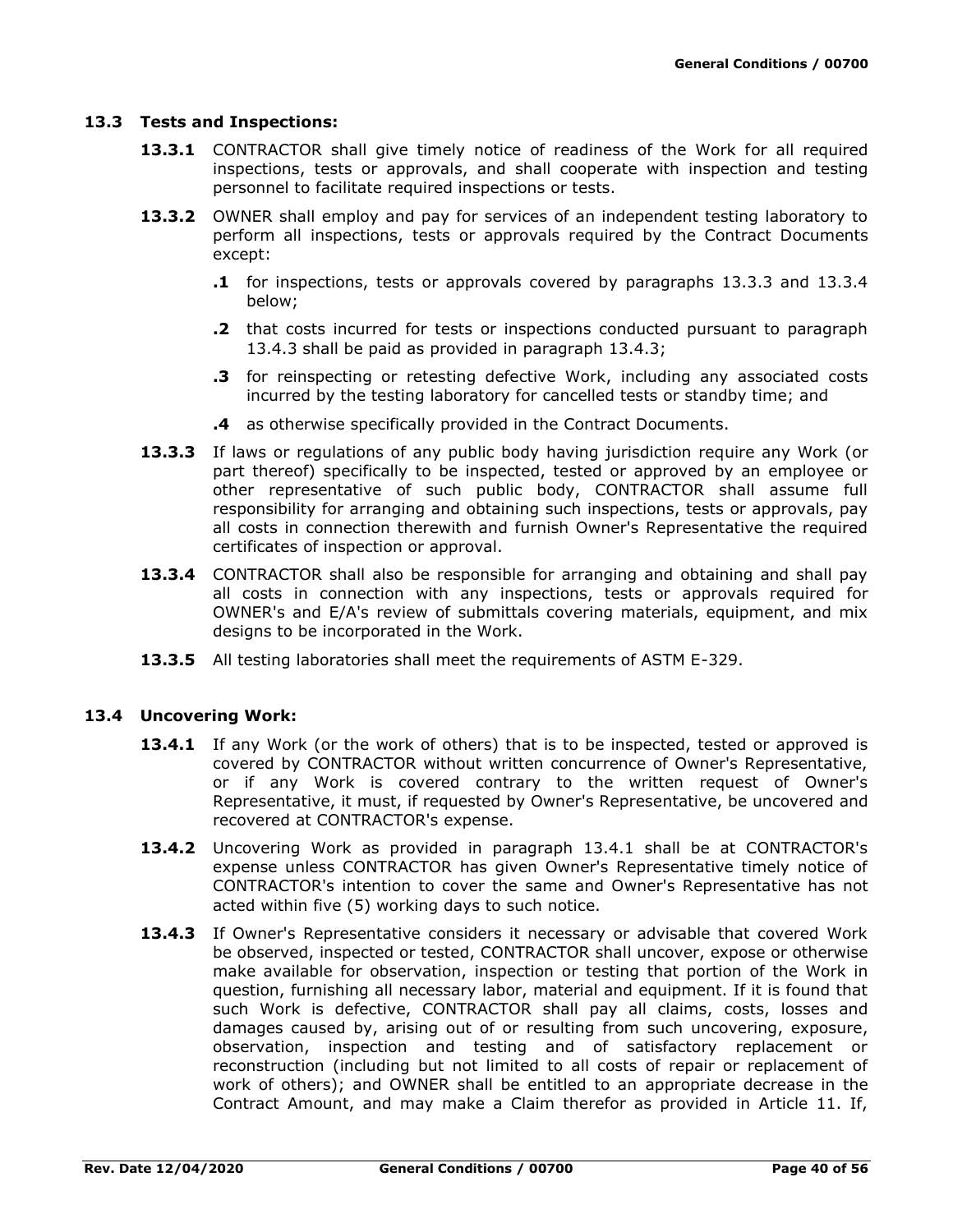however, such Work is not found to be defective, CONTRACTOR shall be allowed an increase in the Contract Amount or an extension of the Contract Times (or Milestones), or both, directly attributable to such uncovering, exposure, observation, inspection, testing, replacement and reconstruction; and CONTRACTOR may make a Claim therefor as provided in Articles 11 and 12.

#### **13.5 OWNER May Stop the Work:**

- **13.5.1** If the Work is defective, or CONTRACTOR fails to supply sufficient skilled workers, suitable materials, and/or equipment; or fails to furnish or perform the Work in such a way that the Work in progress or the completed Work will conform to the Contract Documents, OWNER may order CONTRACTOR to stop the Work, or any portion thereof, until the cause for such order has been eliminated; however, this right of OWNER to stop the Work shall not give rise to any duty on the part of OWNER to exercise this right for the benefit of CONTRACTOR or any surety or other party.
- **13.5.2** If CONTRACTOR fails to correct defective Work or submit a satisfactory plan to take corrective action, with procedure and time schedule, OWNER may order CONTRACTOR to stop the Work, or any portion thereof, until cause for such order has been eliminated, or take any other action permitted by this Contract. A notice to stop the Work, based on defects, shall not stop calendar or working days charged to the Project.
- **13.6 Correction or Removal of Defective Work:** If required by OWNER, CONTRACTOR shall promptly, as directed, either correct all defective Work, whether or not fabricated, installed or completed, or, if the Work has been rejected by Owner's Representative, remove it from the site and replace it with Work that is not defective. CONTRACTOR shall correct or remove and replace defective Work, or submit a plan of action detailing how the deficiency will be corrected, within the time frame identified in the notice of defective Work. CONTRACTOR shall pay all claims, costs, losses and damages caused by or resulting from such correction or removal (including but not limited to all costs of repair or replacement of work of others).

### **13.7 Warranty period:**

- 13.7.1 If within one year after the date of Substantial Completion or such longer period of time as may be prescribed by laws or regulations or by the terms of any applicable special guarantee required by the Contract Documents or by any specific provision of the Contract Documents (e.g. paragraph 14.11.2), any Work, including work performed after the Substantial Completion date, is found to be defective, CONTRACTOR shall promptly, without cost to OWNER and in accordance with OWNER's written instructions:
	- (i) correct such defective Work, or, if it has been rejected by OWNER, remove it from the site and replace it with Work that is not defective, and
	- (ii) satisfactorily correct or remove and replace any damage to other Work or the work of others resulting therefrom.

If CONTRACTOR does not promptly comply with the terms of such instructions, or in an emergency where delay would cause serious risk of loss or damage, OWNER may have the defective Work corrected or the rejected Work removed and replaced, and all claims, costs, losses and damages caused by or resulting from such removal and replacement (including but not limited to all costs of repair or replacement of work of others) will be paid by CONTRACTOR. The warranty period will be deemed to be renewed and recommenced in connection with the completed items of Work requiring correction.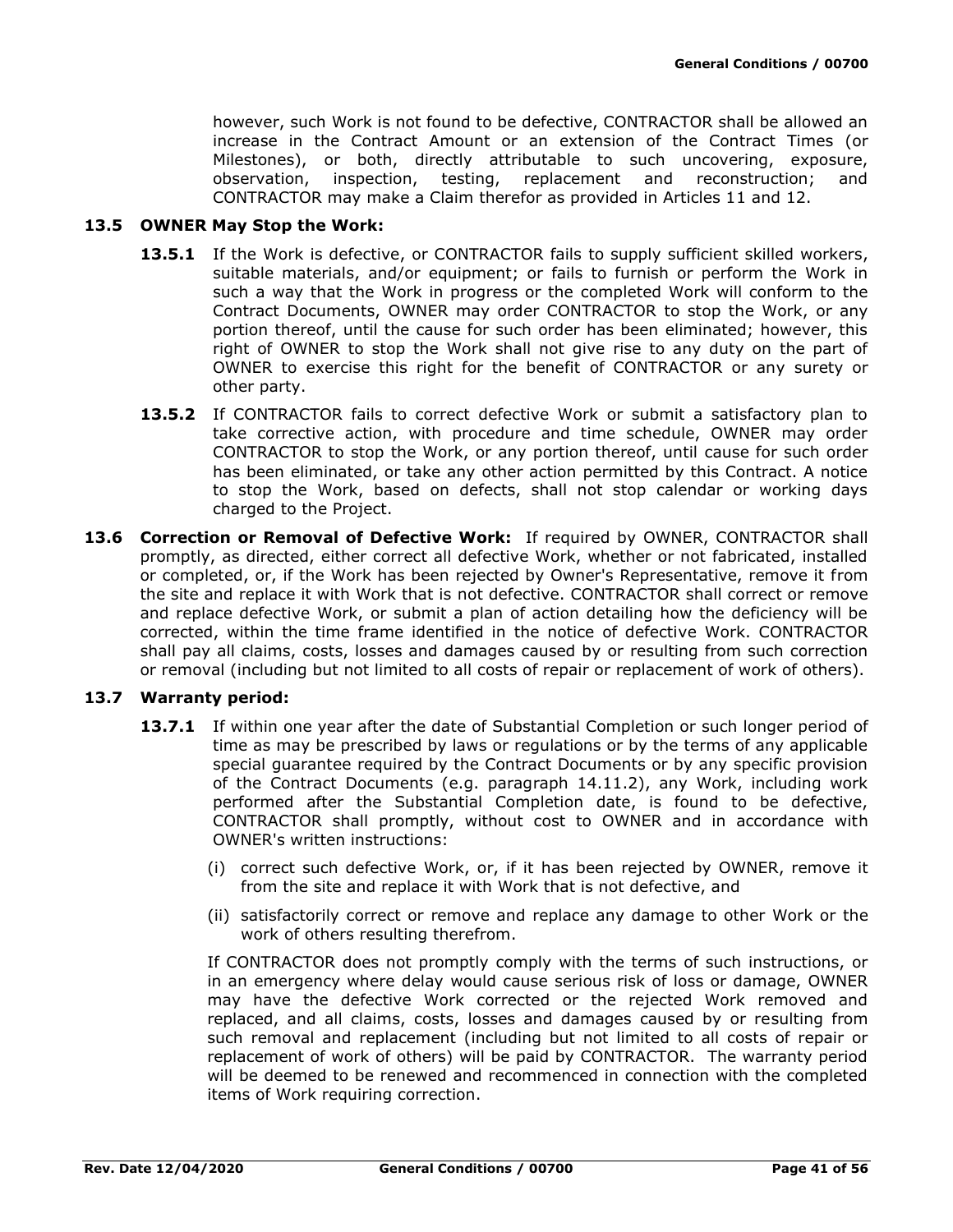- **13.7.2** In special circumstances where a particular item of equipment is placed in continuous service before Substantial Completion of all the Work, the warranty period for that item may start to run from an earlier date if so provided in the Contract Documents.
- 13.7.3 If correction of defective Work will affect the function or use of the facility CONTRACTOR shall not proceed with correction of defective Work without prior coordination and approval of OWNER.
- **13.7.4** The obligations of the CONTRACTOR to perform warranty work will survive the acceptance of the Work and any termination of the Contract.
- **13.8 Acceptance of Defective Work:** If, instead of requiring correction or removal and replacement of defective Work, OWNER decides to accept it, OWNER may do so. CONTRACTOR shall pay all claims, costs, losses and damages attributable to OWNER's evaluation of and determination to accept such defective Work. If any such acceptance occurs prior to recommendation of final payment, a Change Order will be issued incorporating the necessary revisions in the Contract Documents and compensating OWNER for the diminished value of the defective Work. If the acceptance occurs after such recommendation, an appropriate amount will be paid by CONTRACTOR to OWNER after a calculation by OWNER of the diminution in value of the defective Work.
- **13.9 OWNER May Correct Defective Work:** If CONTRACTOR fails within a reasonable time after Written Notice of OWNER to correct defective Work, or to remove and replace rejected Work, or if CONTRACTOR fails to perform the Work in accordance with the Contract Documents, or if CONTRACTOR fails to comply with any other provision of the Contract Documents, OWNER may, after seven (7) calendar days' Written Notice to CONTRACTOR, correct and remedy any such deficiency. If, in the opinion of the Owner's Representative, significant progress has not been made during this seven (7) calendar day period to correct the deficiency, the OWNER may exercise any actions necessary to remedy the deficiency. In exercising the rights and remedies under this paragraph, OWNER shall proceed expeditiously. In connection with such corrective and remedial action, OWNER may exclude CONTRACTOR from all or part of the site, take possession of all or part of the Work, and suspend CONTRACTOR's services related thereto, and incorporate in the Work all materials and equipment stored at the site or for which OWNER has paid CONTRACTOR but which are stored elsewhere. CONTRACTOR shall allow OWNER, its agents and employees, OWNER's other contractors, E/A and E/A's consultants access to the site to enable OWNER to exercise the rights and remedies under this paragraph. All claims, costs, losses and damages incurred or sustained by OWNER in exercising such rights and remedies will be charged against CONTRACTOR and a Change Order will be issued incorporating the necessary revisions in the Contract Documents with respect to the Work. Such claims, costs, losses and damages will include but not be limited to all costs of repair or replacement of work of others destroyed or damaged by correction, removal or replacement of CONTRACTOR's defective Work. CONTRACTOR shall not be allowed an extension of the Contract Times (or Milestones), or claims of damage because of any delay in the performance of the Work attributable to the exercise by OWNER of OWNER's rights and remedies hereunder.

## ARTICLE 14 - PAYMENTS TO CONTRACTOR AND COMPLETION

### **14.1 Application for Progress Payment:**

**14.1.1** Within 45 days from when the work was performed by the Contractor and Subcontractors, but not more often than once a month, CONTRACTOR shall submit to Owner's Representative for review an Application for Payment, in a form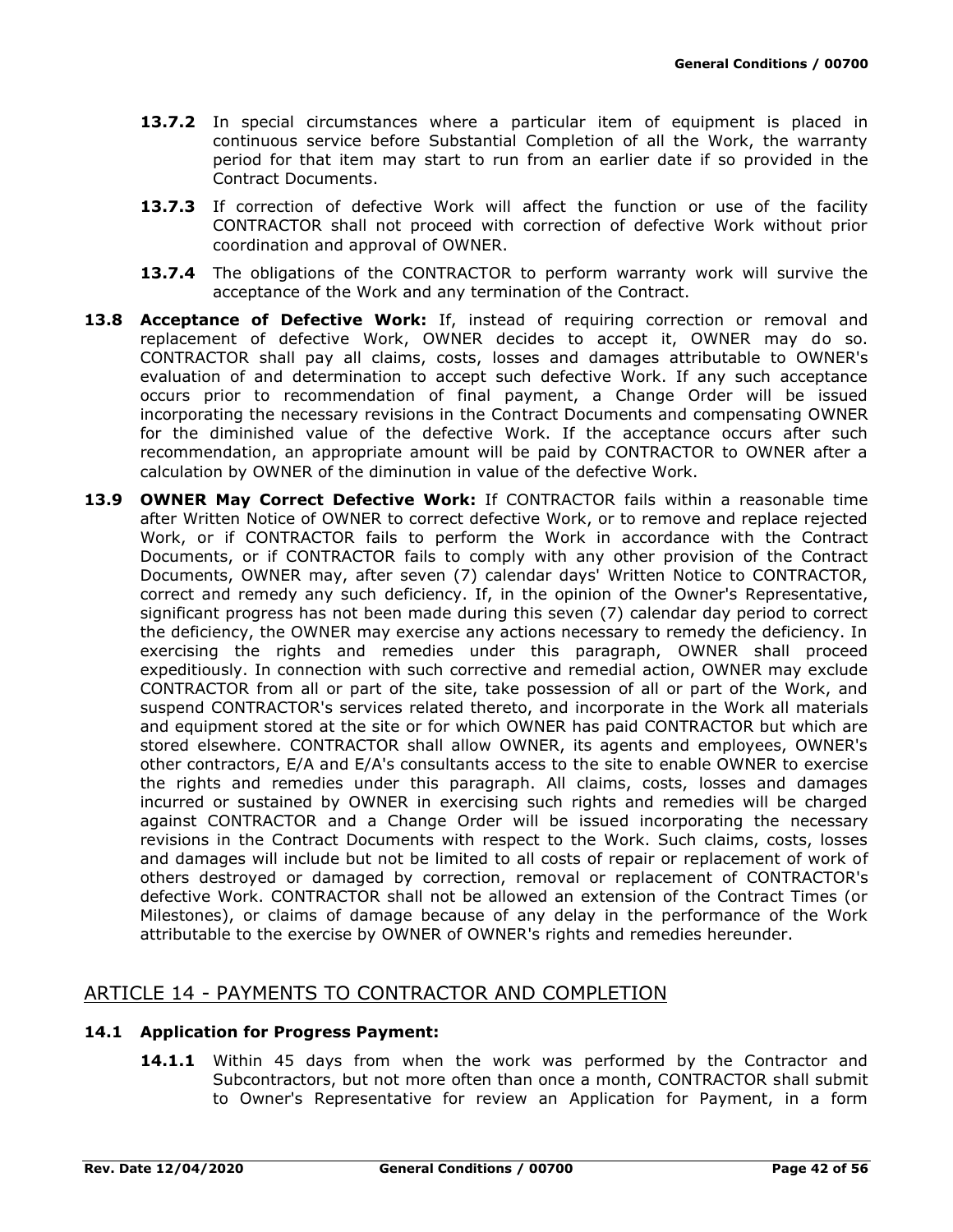acceptable to OWNER, filled out and signed by CONTRACTOR covering the Work completed as of the date of the Application and accompanied by such supporting documentation as is required by the Contract Documents.

- **14.1.2** Such applications shall not include requests for payment on account of changes in the Work which have been properly authorized by Change Directives but not yet included in Change Orders.
- **14.1.3** Such applications shall not include requests for payment of amounts the CONTRACTOR does not intend to pay to a Subcontractor or Supplier because of a dispute or other reason.
- **14.1.4** If payment is requested on the basis of materials or equipment not incorporated in the Work but delivered and suitably stored at the site or at another location agreed to in writing, the Application for Payment shall be accompanied by such bills of sale, data and other procedures satisfactory to OWNER substantiating OWNER's title to such materials or equipment or otherwise protecting OWNER's interest. Payment on account of such materials or equipment will not include any amount for CONTRACTOR's overhead or profit or relieve CONTRACTOR of its obligation to protect and install such materials or equipment in accordance with the requirements of the Contract and to restore damaged or defective Work. If materials or equipment are stored at another location, at the direction of the OWNER they shall be stored in a bonded and insured facility, accessible to E/A and OWNER, and shall be clearly marked as property of OWNER. Title to materials delivered to the site of the Work or a staging area will pass to OWNER upon payment by OWNER without the necessity for further documentation. Risk of loss will not pass to OWNER until acceptance.
- **14.1.5** Where the original Contract Amount is less than \$400,000, OWNER will pay CONTRACTOR total amount of approved Application for Payment, less ten percent (10%) of amount thereof, which ten percent (10%) will be retained until final payment, less all previous payments and less all other sums that may be retained by OWNER under the terms of this Agreement. Where the original Contract Amount is \$400,000 or more, OWNER will pay CONTRACTOR total amount of approved Application for Payment, less five percent (5%) of amount thereof, which five percent (5%) will be retained until final payment, less all previous payments and less all other sums that may be retained by OWNER under the terms of this Agreement. In either case, if the Work is near completion and delay occurs due to no fault or neglect of CONTRACTOR, OWNER may pay a portion of the retained amount to CONTRACTOR. CONTRACTOR, at OWNER's option, may be relieved of the obligation to complete the Work and, thereupon, CONTRACTOR shall receive payment of the balance due under the Contract subject to the conditions stated under paragraph 15.2. A Subcontractor may submit a written request to the CONTRACTOR and Project Manager requesting release of retainage for work by the Subcontractor that has been completed and approved. The Project Manager will evaluate the request and if it is approved, the Project Manager will request the CONTRACTOR to include the request for release of an appropriate amount of retainage in the next Pay Application.
- **14.1.6** Applications for Payment shall include the following documentation:
	- **.1** updated Progress Schedule;
	- **.2** monthly subcontractor report;
	- **.3** any other documentation required under the Supplemental General Conditions.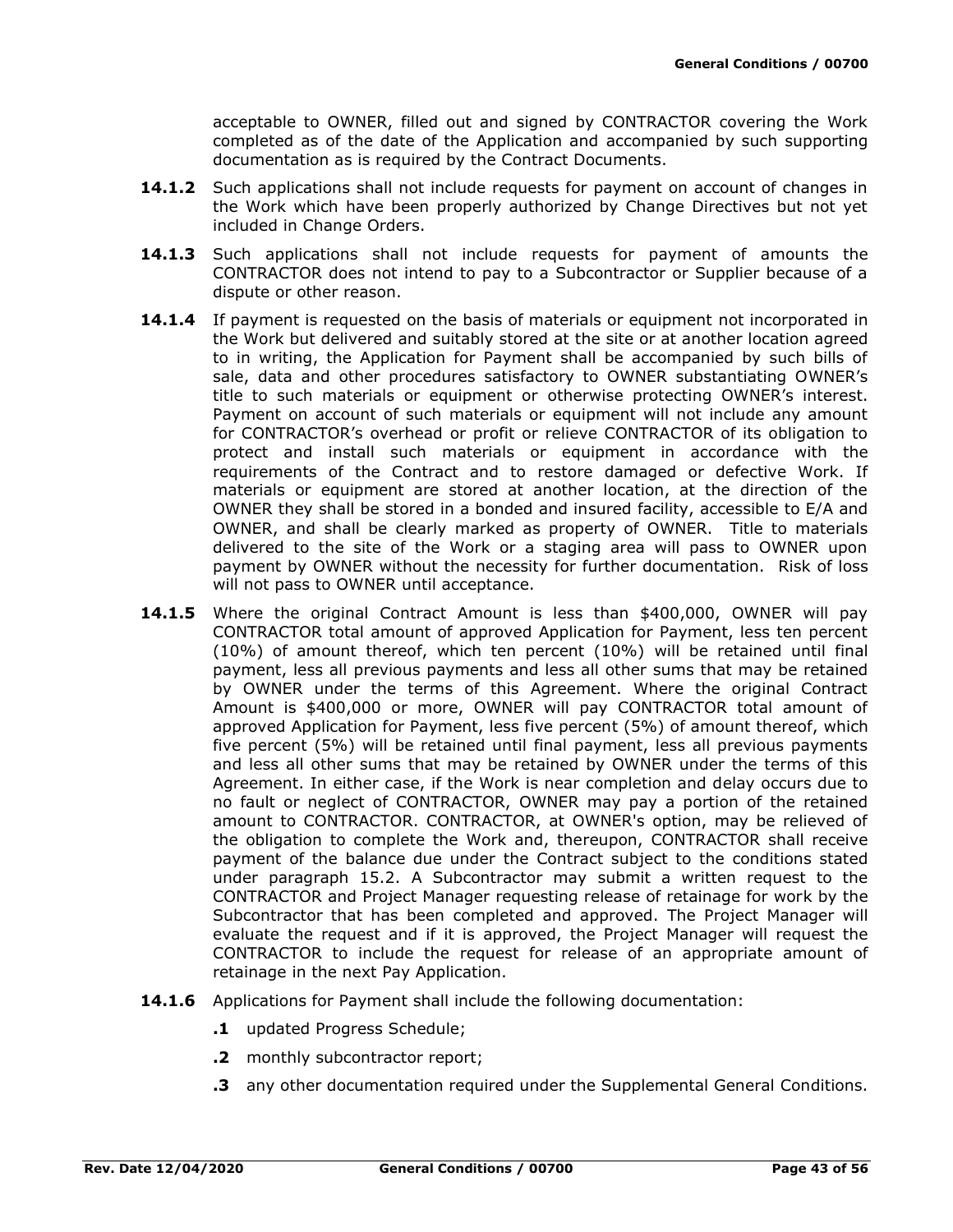**14.2 CONTRACTOR's Warranty of Title:** CONTRACTOR warrants and guarantees that title to all Work, materials and equipment covered by any Application for Payment, whether incorporated in the Project or not, will pass to OWNER free and clear of all Liens no later than the time of payment to CONTRACTOR.

### **14.3 Review of Applications for Progress Payment:**

- **14.3.1** Owner's Representative will, within seven (7) calendar days after receipt of each Application for Payment, either indicate a recommendation for payment and forward the Application for processing by OWNER, or return the Application to CONTRACTOR indicating Owner's Representative's reasons for refusing to recommend payment. In the latter case, CONTRACTOR shall make the necessary corrections and resubmit the Application.
- 14.3.2 Owner's Representative's recommendation of any payment requested in an Application for Payment will constitute a representation by Owner's Representative, based upon Owner's Representative's on-site observations of the executed Work and on Owner's Representative's review of the Application for Payment and the accompanying data and schedules, that to the best of Owner's Representative's knowledge, information and belief:
	- **.1** the Work has progressed to the point indicated; and
	- **.2** the quality of the Work is generally in accordance with the Contract Documents (subject to an evaluation of the Work as a functioning whole prior to or upon Substantial Completion, to the results of any subsequent tests called for in the Contract Documents, to a final determination of quantities and classifications for unit price Work, and to any other qualifications stated in the recommendation).
- **14.3.3** By recommending any such payment, Owner's Representative will not thereby be deemed to have represented that:
	- **.1** exhaustive or continuous on-site inspections have been made to check the quality or the quantity of the Work;
	- **.2** examination has been made to ascertain how or for what purpose CONTRACTOR has used money previously paid on account of the Contract Amount;
	- **.3** CONTRACTOR's construction means, methods, techniques, sequences or procedures have been reviewed; or
	- **.4** that there may not be other matters or issues between the parties that might entitle CONTRACTOR to be paid additionally by OWNER or entitle OWNER to withhold payment to CONTRACTOR.

### **14.4 Decisions to Withhold Payment:**

- **14.4.1** OWNER may withhold or nullify the whole or part of any payment to such extent as may be necessary on account of:
	- **.1** defective Work not remedied;
	- **.2** third party Claims filed or reasonable evidence indicating probable filing of such Claims;
	- **.3** failure of CONTRACTOR to make payments properly to Subcontractors for labor, materials or equipment;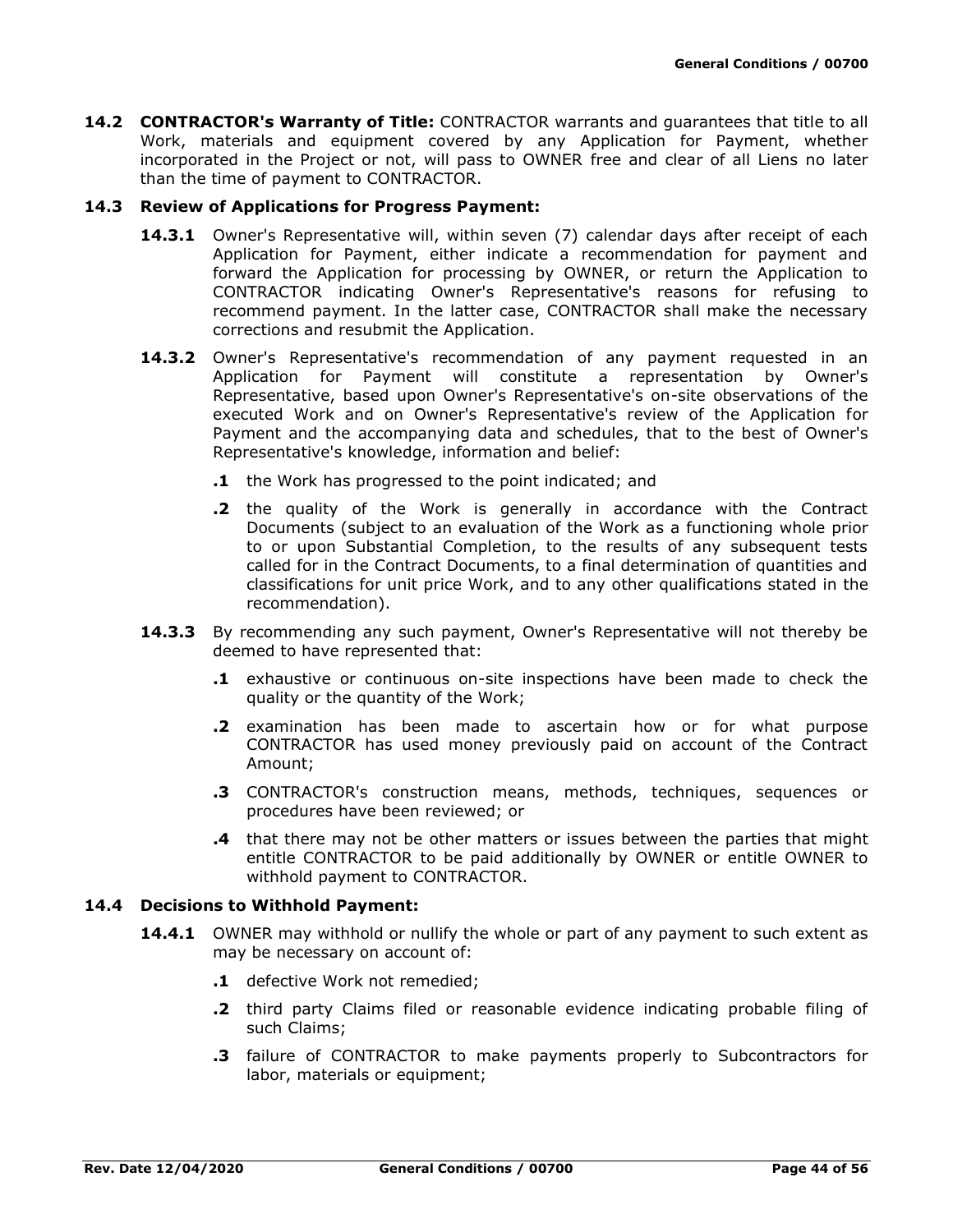- **.4** reasonable evidence that the Work cannot be completed for the unpaid balance of the Contract Amount;
- **.5** damage to OWNER or another contractor;
- **.6** reasonable evidence that the Work will not be completed within the Contract Time, and that the unpaid balance would not be adequate to cover actual or liquidated damages for the anticipated delay;
- **.7** failure of CONTRACTOR to submit a schedule of values in accordance with the Contract Documents;
- **.8** failure of CONTRACTOR to submit a submittal schedule in accordance with the Contract Documents;
- **.9** failure of CONTRACTOR to submit and update a construction Progress Schedule in accordance with the Contract Documents;
- **.10** failure of CONTRACTOR to maintain a record of changes on drawings and documents;
- **.11** failure of CONTRACTOR to maintain weekly payroll reports and, as applicable, provide copies of reports in a timely manner upon request of OWNER;
- **.12** failure of CONTRACTOR to submit monthly subcontractor reports;
- **.13** CONTRACTOR's neglect or unsatisfactory prosecution of the Work, including failure to clean up;
- **.14** failure of CONTRACTOR to comply with the Austin City Code, Chapter 2-9-A, as amended, "Minority-Owned and Women-Owned Business Enterprise Procurement Program;" or
- **.15** failure of CONTRACTOR to comply with any provision of the Contract Documents.
- **14.4.2** When the above reasons for withholding payment are removed, CONTRACTOR shall resubmit a statement for the value of Work performed. Payment will be made within thirty (30) calendar days of receipt of approved Application for Payment.
- **14.4.3** Subcontractors may request Partial Payment when the OWNER withholds payment of an invoice to the CONTRACTOR for any reason listed in Section 14.4.1. If payment is withheld by the OWNER, the CONTRACTOR shall notify all affected Subcontractors within two (2) working days of notice that payment is being withheld. Upon notification, Subcontractors may submit a formal written request for Partial Payment to the CONTRACTOR and OWNER. If directed by the OWNER, the CONTRACTOR shall within three (3) working days resubmit to the OWNER an invoice for the same period that includes only the work performed by the requesting Subcontractors during this period. The OWNER will review this resubmitted invoice in accordance with Section 14.3.1. Upon receipt of payment for the resubmitted invoice, CONTRACTOR shall pay the subcontractor within ten (10) Calendar Days in accordance with Section 6.4.7.
- **14.5 Delayed Payments:** Should OWNER fail to make payment to CONTRACTOR of sum named in any Application for Payment within thirty (30) calendar days after the day on which OWNER received the mutually acceptable Application for Payment, then OWNER will pay to CONTRACTOR, in addition to sum shown as due by such Application for Payment, interest thereon at the rate specified in Government Code, Section 2251.025(b) from date due until fully paid, which shall fully liquidate any injury to CONTRACTOR growing out of such delay in payment.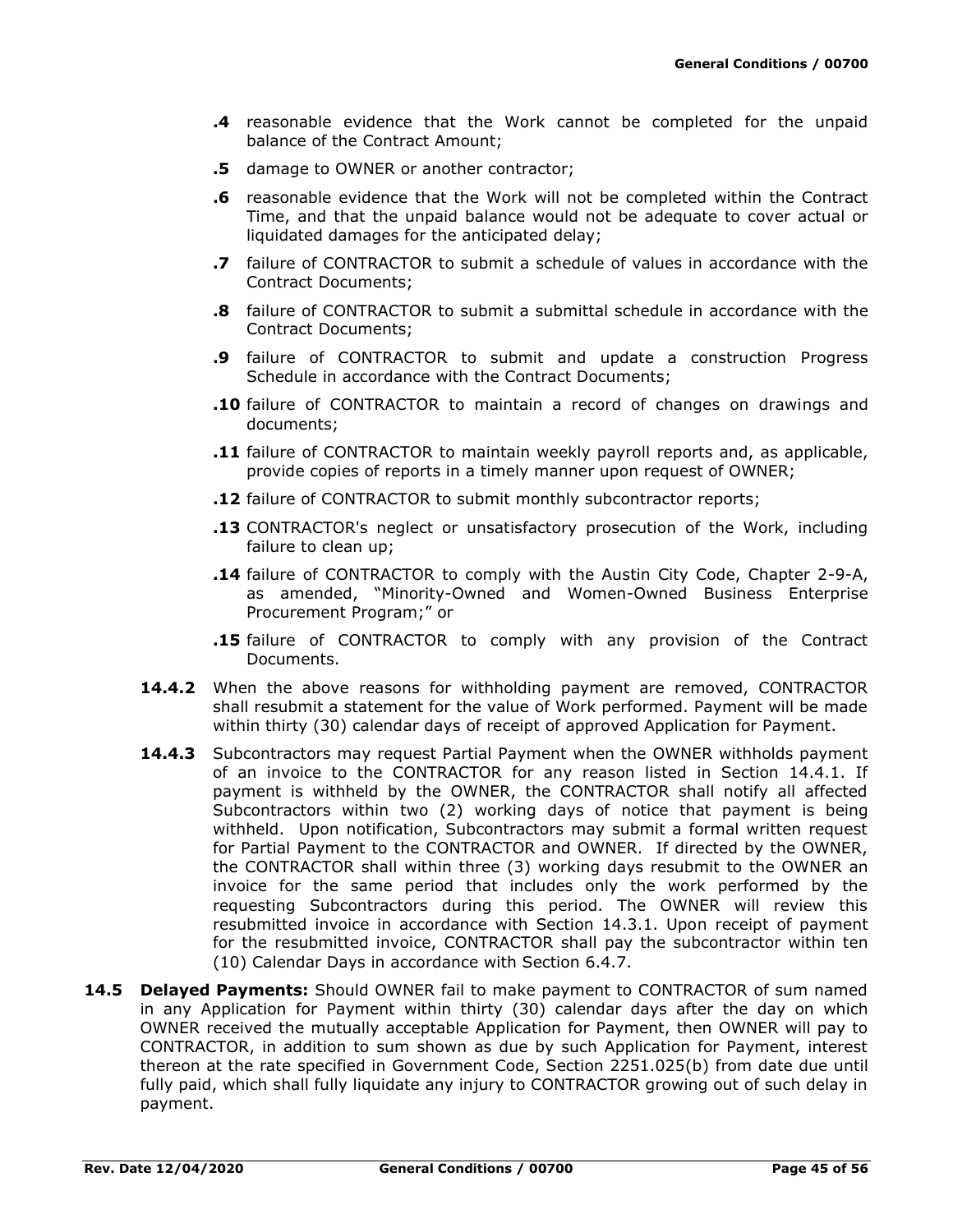**14.6 Arrears:** No money shall be paid by OWNER upon any claim, debt, demand or account whatsoever, to any person, firm or corporation who is in arrears to City for taxes; and City shall be entitled to counterclaim and automatically offset against any such debt, claim, demand or account in the amount of taxes so in arrears and no assignment or transfer of such debt, claim, demand or account after said taxes are due, shall affect the right of OWNER to so offset said taxes, and associated penalties and interest if applicable, against the same.

### **14.7 Substantial Completion:**

- **14.7.1** When the CONTRACTOR considers that the Work, or a portion thereof which the OWNER agrees to accept separately, is substantially complete, the CONTRACTOR shall notify Owner's Representative and request a determination as to whether the Work or designated portion thereof is substantially complete. If Owner's Representative does not consider the Work substantially complete, Owner's Representative will notify CONTRACTOR giving reasons therefor. After performing any required Work, CONTRACTOR shall then submit another request for Owner's Representative to determine Substantial Completion. If Owner's Representative considers the Work substantially complete, Owner's Representative will prepare and deliver a certificate of Substantial Completion which shall establish the date of Substantial Completion, shall include a punch list of items to be completed or corrected before final payment, shall establish the time within which CONTRACTOR shall finish the punch list, and shall establish responsibilities of the OWNER and CONTRACTOR for security, maintenance, heat, utilities, damage to the Work, warranty and insurance. Failure to include an item on the punch list does not alter the responsibility of CONTRACTOR to complete all Work in accordance with the Contract Documents. If a Certificate of Occupancy is required by public authorities having jurisdiction over the Work, said certificate shall be issued before the Work or any portion thereof is considered substantially complete. The certificate of Substantial Completion shall be signed by OWNER and CONTRACTOR to evidence acceptance of the responsibilities assigned to them in such certificate.
- **14.7.2** OWNER shall have the right to exclude CONTRACTOR from the Work after the date of Substantial Completion, but OWNER will allow CONTRACTOR reasonable access to complete or correct items on the punch list and complete warranty work.
- **14.8 Partial Utilization:** Use by OWNER, at OWNER's option, of any substantially completed part of the Work which: (i) has specifically been identified in the Contract Documents, or (ii) OWNER and CONTRACTOR agree constitutes a separately functioning and usable part of the Work that can be used by OWNER for its intended purpose without significant interference with CONTRACTOR's performance of the remainder of the Work, may be accomplished prior to Substantial Completion of all the Work in accordance with the following:
	- **14.8.1** OWNER at any time may request CONTRACTOR to permit OWNER to use any such part of the Work which OWNER believes to be ready for its intended use and substantially complete. If CONTRACTOR agrees that such part of the Work is substantially complete, CONTRACTOR shall certify to Owner's Representative that such part of the Work is substantially complete and request Owner's Representative to issue a certificate of substantial Completion for that part of the Work. CONTRACTOR at any time may notify Owner's Representative that CONTRACTOR considers any such part of the Work ready for its intended use and substantially complete and request Owner's Representative to issue a certificate of Substantial Completion for that part of the Work. The provisions of paragraphs 14.7.1 and 14.7.2 will apply with respect to certification of Substantial Completion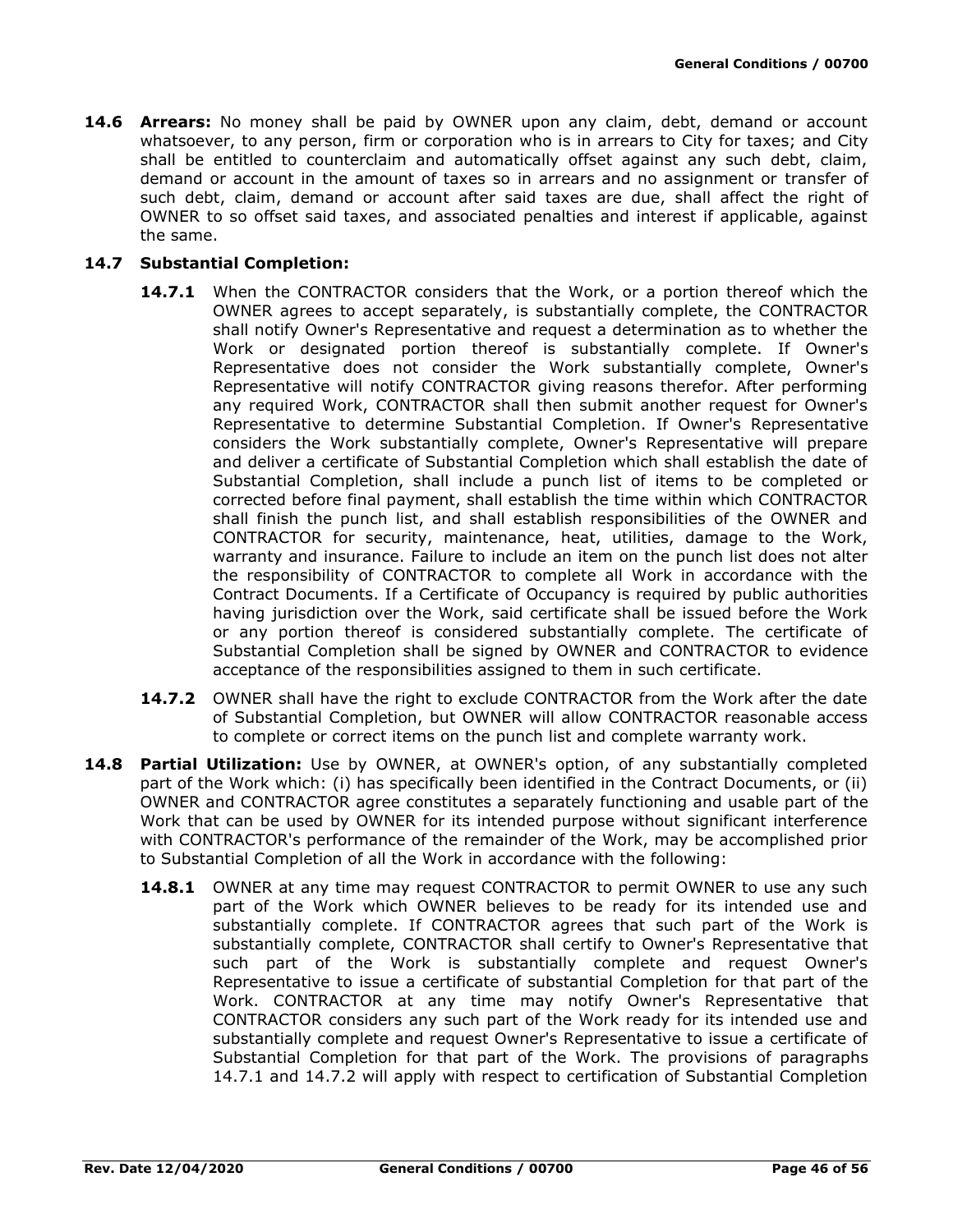of that part of the Work and the division of responsibility in respect thereof and access thereto.

- **14.8.2** Such partial utilization is authorized by public authorities having jurisdiction over the Work.
- **14.9 Final Inspection:** Upon Written Notice from CONTRACTOR that the entire Work or an agreed portion thereof is complete, Owner's Representative will make a final inspection with CONTRACTOR and provide Written Notice of all particulars in which this inspection reveals that the Work is incomplete or defective. CONTRACTOR shall immediately take such measures as are necessary to complete such Work or remedy such deficiencies.
- **14.10 Final Application for Payment:** CONTRACTOR may make application for final payment following the procedure for progress payments after CONTRACTOR has completed all such corrections to the satisfaction of Owner's Representative and delivered the following documents:
	- **14.10.1** Affidavit by CONTRACTOR certifying the payment of all debts and claims;
	- **14.10.2** Three (3) complete operating and maintenance manuals, each containing maintenance and operating instructions, schedules, guarantees, and other documentation required by the Contract Documents;
	- **14.10.3** Record documents (as provided in paragraph 6.10);
	- **14.10.4** Consent of surety, if any, to final payment. If surety is not provided, complete and legally effective releases or waivers (satisfactory to OWNER) of all claims arising out of or filed in connection with the Work;
	- **14.10.5** Certificate evidencing that insurance required by the Supplemental General Conditions will remain in force after final payment and through the warranty period;
	- **14.10.6** Non-Use of Asbestos Affidavit (After Construction);
	- **14.10.7** Subcontractor report and all other documentation necessary for evaluation of CONTRACTOR's fulfillment of the Contract MBE/WBE or DBE goals;
	- **14.10.8** Documentation of notice to claimants, to the extent applicable and subject to subparagraph 14.11.4;
	- **14.10.9** Proof of performance Bond extension through warranty period, if a performance Bond was required; and
	- **14.10.10** Any other documentation called for in the Contract Documents.

#### **14.11 Final Payment and Acceptance:**

**14.11.1** If, on the basis of observation of the Work during construction, final inspection, and review of the final Application for Payment and accompanying documentation as required by the Contract Documents, Owner's Representative is satisfied that the Work has been completed and CONTRACTOR's other obligations under the Contract Documents have been fulfilled and there are no outstanding claims, Owner's Representative will recommend the final Application for Payment and thereby notify the OWNER, who will pay to CONTRACTOR the balance due CONTRACTOR under the terms of the Contract. If the sole remaining unfinished item to complete the Work is the reestablishment of vegetation, CONTRACTOR may execute a revegetation letter with fiscal posted (letter of credit) to ensure completion of this item. This Work must be accomplished within one hundred twenty (120) Calendar Days of the date of Final Completion of the Work. When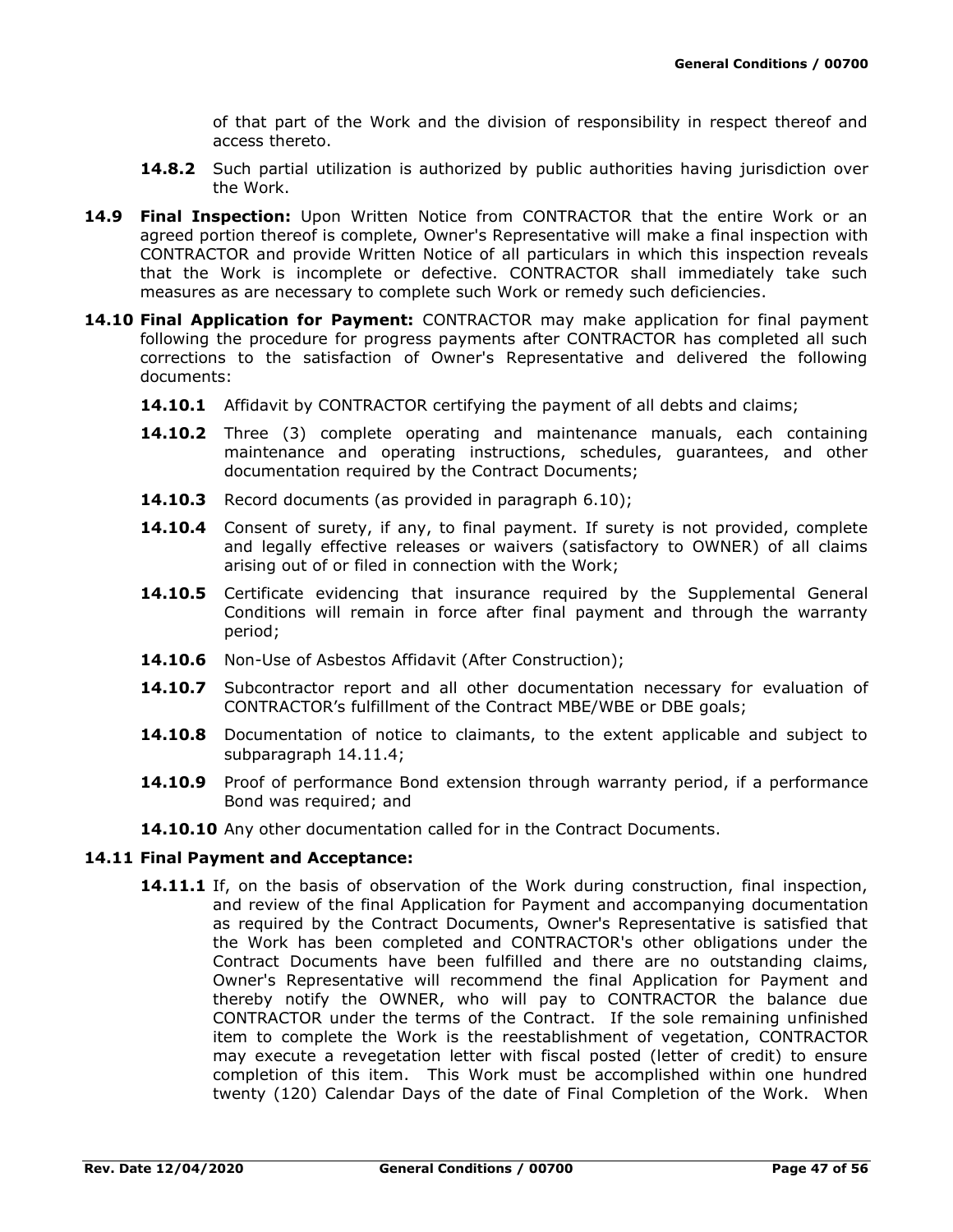the permanent erosion control has been established, OWNER will initiate an inspection for final acceptance of the erosion controls. If the revegetation is not completed within the one hundred twenty (120) Calendar Days, OWNER, at its option, may complete the Work using the posted fiscal.

- **14.11.2** If the Contract measures Contract Time to Final Completion, rather than Substantial Completion, Owner's Representative will issue a letter of final acceptance to CONTRACTOR which establishes the Final Completion date and initiates the one-year warranty period. If the sole remaining unfinished item to complete the Work is the reestablishment of vegetation and CONTRACTOR has executed a revegetation letter with fiscal posted (letter of credit) to ensure completion of this item, the Owner's Representative will issue a letter of conditional acceptance to CONTRACTOR which established the Final Completion date and initiates the one-year warranty period.
- **14.11.3** Final payment is considered to have taken place when CONTRACTOR or any of its representatives negotiates OWNER's final payment check, whether labeled final or not, for cash or deposits check in any financial institution for its monetary return.
- **14.11.4** The OWNER will withhold funds sufficient to cover the amount of any unresolved contract claims from final payment for six months under the following limited conditions:
	- **.1** CONTRACTOR must provide written notice to the claimant (via certified mail or hand delivery) that (i) OWNER will hold funds in the amount of the disputed claim for six (6) months from the date of the receipt of the notice and (ii) CONTRACTOR and the claimant have certain alternative dispute resolution rights; and
	- **.2** CONTRACTOR must provide OWNER with a copy of the receipted notice.

Provided the claimant has received notice under this section, OWNER will release the withheld funds, if the CONTRACTOR provides a bond in substantial compliance with the provisions of Section 52.231 of the Texas Property Code; when the OWNER receives a settlement or release of the claim with accompanying instructions regarding payment; upon resolution of the claim in litigation, if suit is filed within such six (6) month period and the OWNER receives written notice of such filing; or when such six (6) month period has passed, if no such bond, settlement, release, or notice of filing of suit have been received. The above provisions notwithstanding, if efforts to timely resolve a disputed claim are not being made to OWNER'S reasonable satisfaction, OWNER may, in its complete discretion, file an interpleader action and deposit the withheld funds in the registry of a court of competent jurisdiction. In addition, CONTRACTOR must include a provision in each of its subcontracts that the prevailing party in any litigation arising thereunder will be entitled to recover its costs of court and reasonable attorney's fees.

- **14.12 Waiver of Claims:** The making and acceptance of final payment will constitute:
	- **14.12.1** a waiver of claims by OWNER against CONTRACTOR, except claims arising from unsettled claims, from defective Work appearing after final inspection, from failure to comply with the Contract Documents or the terms of any warranty specified therein, or from CONTRACTOR's continuing obligations under the Contract Documents; and
	- **14.12.2** a waiver of all claims by CONTRACTOR against OWNER other than those previously made in writing and still unsettled.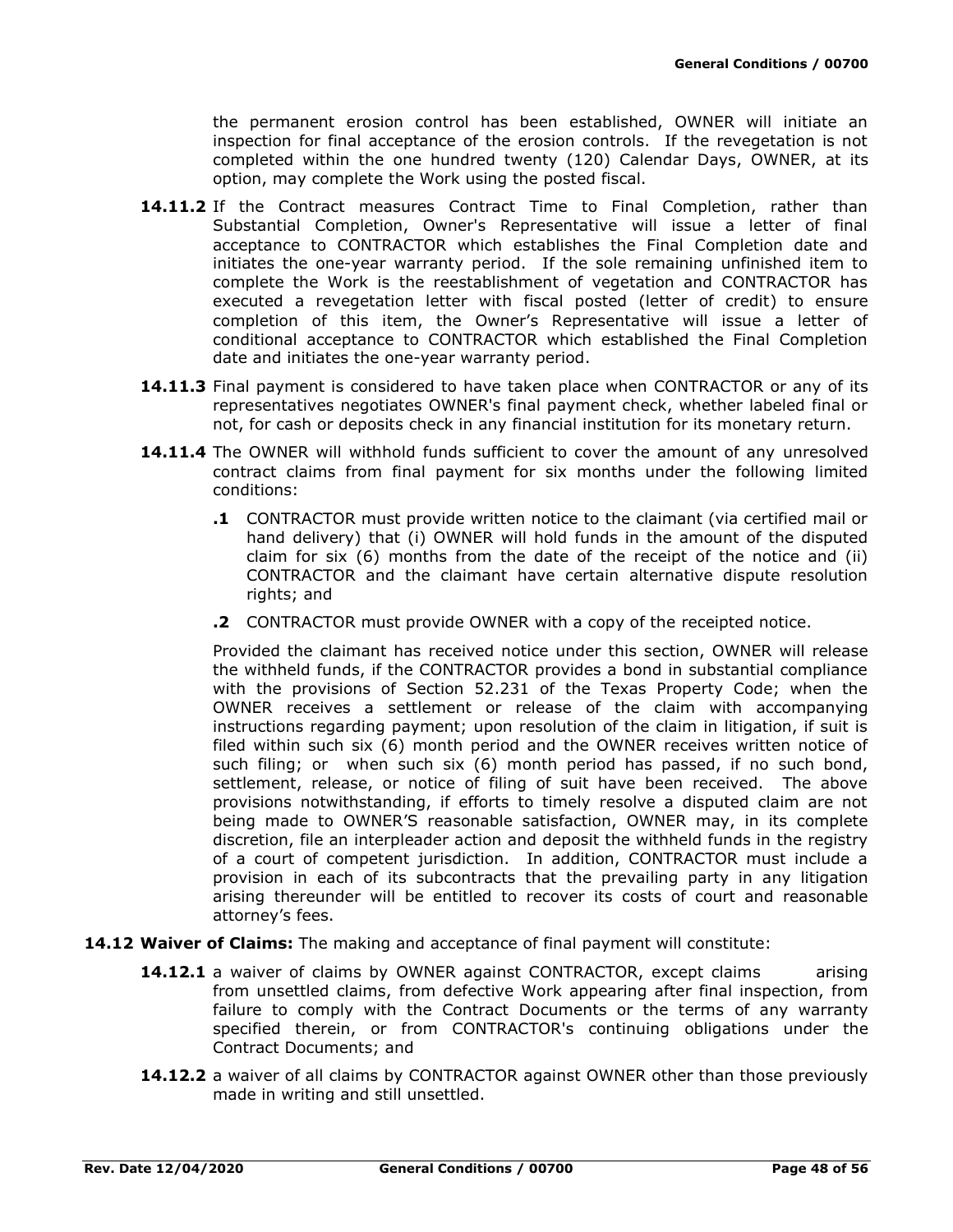## ARTICLE 15 - SUSPENSION OF WORK AND TERMINATION

- **15.1 OWNER May Suspend Work Without Cause:** At any time and without cause, OWNER may suspend the Work or any portion thereof for a period of not more than ninety (90) calendar days by Written Notice to CONTRACTOR which will fix the date on which the Work will be resumed. CONTRACTOR shall resume the Work on the date so fixed. CONTRACTOR shall be allowed an adjustment in the Contract Amount or an extension of the Contract Times, or both, directly attributable to any such suspension if CONTRACTOR makes an approved Claim therefor as provided in Articles 11 and 12.
- **15.2 OWNER May Terminate Without Cause:** Upon seven (7) calendar days' Written Notice to CONTRACTOR, OWNER may, without cause and without prejudice to any right or remedy of OWNER, elect to terminate the Agreement. In such case, CONTRACTOR shall be paid (without duplication of any items):
	- **15.2.1** for completed and acceptable Work executed in accordance with the Contract Documents prior to the effective date of termination;
	- **15.2.2** for reasonable demobilization costs; and
	- **15.2.3** for anticipated profits on completed and accepted Work not previously paid and not included in separate pay items calculated to date of termination but not for anticipated profit on the entire Contract not previously paid, unabsorbed overhead, or lost opportunity.

### **15.3 OWNER May Terminate With Cause:**

- **15.3.1** Upon the occurrence of any one or more of the following events:
	- **.1** if CONTRACTOR persistently fails to perform the Work in accordance with the Contract Documents;
	- **.2** if CONTRACTOR disregards laws or regulations of any public body having jurisdiction;
	- **.3** if CONTRACTOR disregards the authority of Owner's Representative;
	- **.4** if CONTRACTOR makes fraudulent statements;
	- **.5** if CONTRACTOR fails to maintain a work force adequate to accomplish the Work within the Contract Time;
	- **.6** if CONTRACTOR fails to make adequate progress and endangers successful completion of the Contract; or
	- **.7** if CONTRACTOR otherwise violates in any substantial way any provisions of the Contract Documents;

OWNER may, after giving CONTRACTOR (and the surety, if any) seven (7) calendar days Written Notice terminate the services of CONTRACTOR. OWNER, at its option, may proceed with negotiation with surety for completion of the Work. Alternatively, OWNER may under these circumstances exclude CONTRACTOR from the site and take possession of the Work (without liability to CONTRACTOR for trespass or conversion), incorporate in the Work all materials and equipment stored at the site or for which OWNER has paid CONTRACTOR but which are stored elsewhere, and finish the Work as OWNER may deem expedient. In such case CONTRACTOR shall not be entitled to receive any further payment until the Work is finished. If the unpaid balance of the Contract Amount exceeds all claims, costs,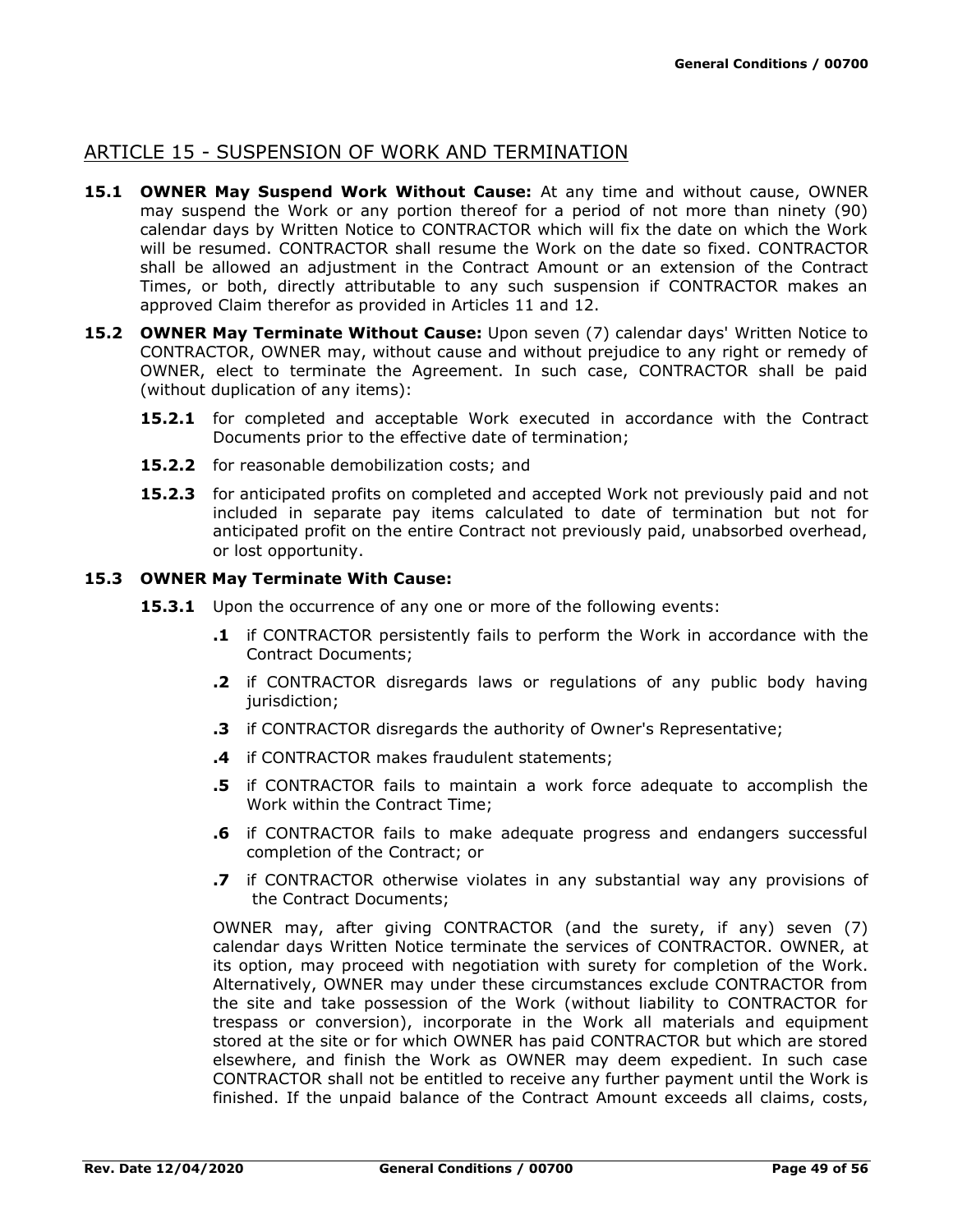losses and damages sustained by OWNER arising out of or resulting from completing the Work, such excess will be paid to CONTRACTOR. If such claims, costs, losses and damage exceed such unpaid balance, CONTRACTOR or surety shall pay the difference to OWNER. In the event that a termination for cause is found to be wrongful, the termination shall be converted to a termination without cause as set forth in Section 15.2 and CONTRACTOR'S remedy for wrongful termination is limited to the recovery of the payments permitted for termination without cause as set forth in Section 15.2.

- **15.3.2** Where CONTRACTOR's services have been so terminated by OWNER, the termination will not affect any rights or remedies of OWNER against CONTRACTOR and surety then existing or which may thereafter accrue. Any retention or payment of moneys due CONTRACTOR by OWNER will not release CONTRACTOR from liability. In the event OWNER terminates Contract with cause, OWNER may reject any and all Bids submitted by CONTRACTOR for up to three (3) years after the date of such termination. These sanctions will be administered in accordance with the City of Austin Purchasing Office Probation, Suspension, and Debarment Procedures for Vendors, which include notice and an opportunity for a hearing.
- **15.4 CONTRACTOR May Stop Work or Terminate:** If through no act or fault of CONTRACTOR, the Work is suspended for a period of more than ninety (90) calendar days by OWNER or under an order of court or other public authority, or (except during disputes) Owner's Representative fails to forward for processing any mutually acceptable Application for Payment within thirty (30) calendar days after it is submitted, or (except during disputes) OWNER fails for sixty (60) calendar days after it is submitted to pay CONTRACTOR any sum finally determined by OWNER to be due, then CONTRACTOR may, upon seven (7) calendar days' Written Notice to OWNER, and provided OWNER does not remedy such suspension or failure within that time, terminate the Agreement and recover from OWNER payment on the same terms as provided in paragraph 15.2. In lieu of terminating the Agreement and without prejudice to any other right or remedy, if (except during disputes) Owner's Representative has failed to forward for processing any mutually acceptable Application for Payment within thirty (30) calendar days after it is submitted, or (except during disputes) OWNER has failed for sixty (60) calendar days after it is submitted to pay CONTRACTOR any sum finally determined by OWNER to be due, CONTRACTOR may upon seven (7) calendar days' Written Notice to OWNER stop the Work until payment of all such amounts due CONTRACTOR, including interest thereon. The provisions of this paragraph 15.4 are not intended to preclude CONTRACTOR from making a Claim under Articles 11 and 12 for an increase in Contract Amount or Contract Times or otherwise for expenses or damage directly attributable to CONTRACTOR's stopping Work as permitted by this paragraph.
- **15.5 Discretionary Notice to Cure:** In its complete discretion, OWNER may, but is not required to, provide a Notice to Cure to CONTRACTOR and its surety to cure an event of default described above and/or an anticipatory breach of contract and, if required by OWNER, to attend a meeting with OWNER, regarding the Notice to Cure, the event of default, and/or the anticipatory breach of contract. The Notice to Cure will set forth the time limit in which the cure is to be completed or commenced and diligently prosecuted. Upon receipt of any Notice to Cure, CONTRACTOR shall prepare a report describing its program and measures to affect the cure of the event of default and/or anticipatory breach of contract within the time required by the Notice to Cure. The CONTRACTOR'S report must be delivered to OWNER at least three (3) days prior to any requested meeting with the OWNER and surety.
- **15.6 Bankruptcy:** If CONTRACTOR declares bankruptcy or is adjudged bankrupt or makes an assignment for the benefit of creditors or if a receiver is appointed for the benefit of creditors or if a receiver is appointed by reason of CONTRACTOR'S insolvency, CONTRACTOR may be unable to perform this Contract in accordance with the Contract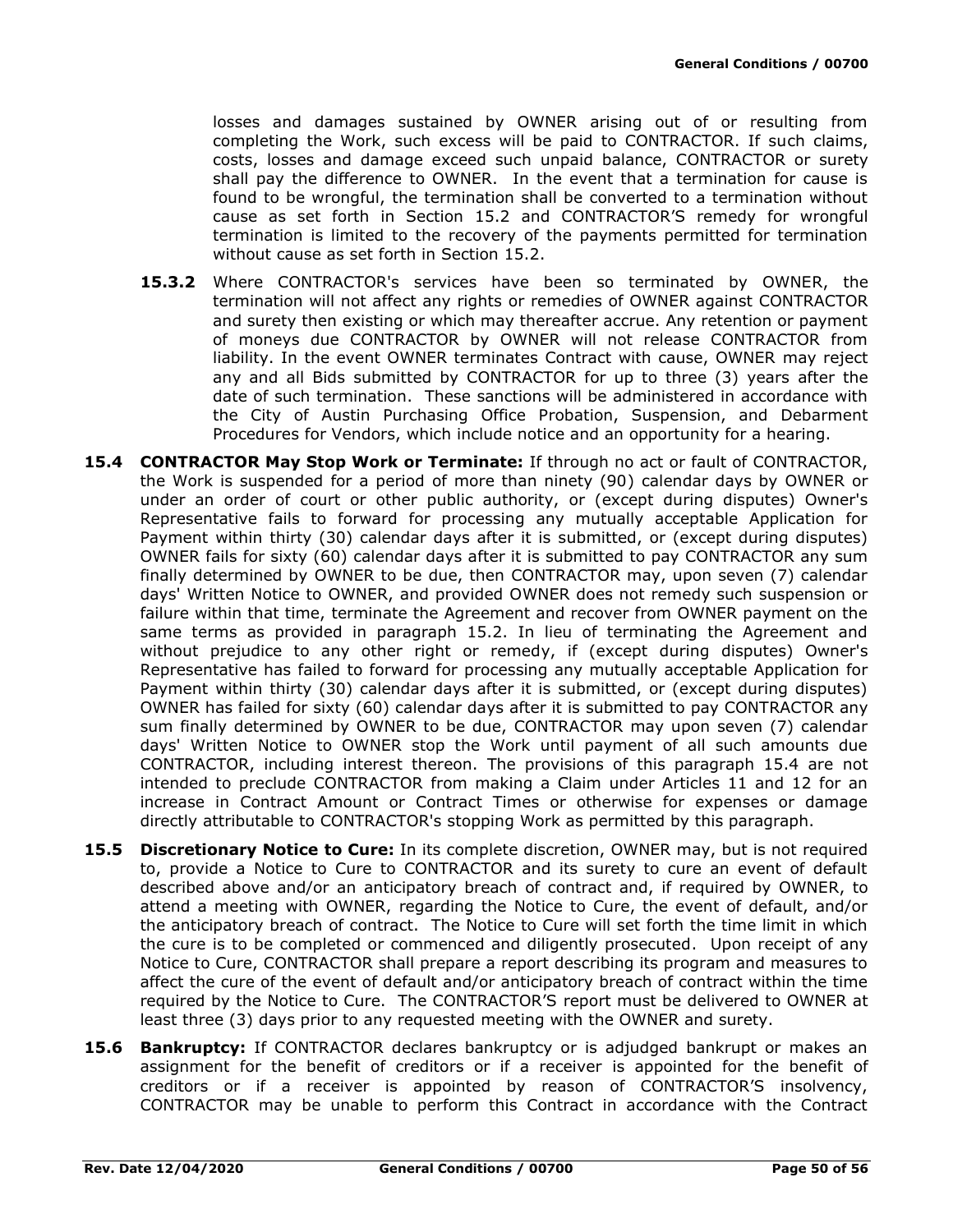requirements. In such an event, OWNER may demand CONTRACTOR or its successor in interest provide OWNER with adequate assurance of CONTRACTOR'S future performance in accordance with the terms and conditions of the Contract. If CONTRACTOR fails to provide adequate assurance of future performance to OWNER'S reasonable satisfaction within ten (10) days of such a request, OWNER may terminate the CONTRACTOR'S services for cause or without cause, as set forth above. If CONTRACTOR fails to provide timely adequate assurance of its performance and actual performance, OWNER may prosecute the Work with its own forces or with other contractors on a time and material or other appropriate basis and the cost of which will be charged against the Contract balance.

- **15.7 Duty to Mitigate:** In the event of any termination or suspension under this Contract, the CONTRACTOR agrees to and shall take all reasonable actions to mitigate its damages and any and all claims which may be asserted against the OWNER.
- **15.8 Responsibility during Demobilization:** While demobilizing, the CONTRACTOR will take all necessary and reasonable actions to preserve and protect the Work, the site and other property of the OWNER or others at the site.

## ARTICLE 16 - DISPUTE RESOLUTION

### **16.1 Filing of Claims:**

- **16.1.1** Claims arising from the circumstances identified in paragraphs 3.2, 4.1, 4.2.2, 4.2.4, 6.4.2, 6.11.5.2, 6.17, 7.5, 8.6, 9.5, 10.4.2, 13.4.3, 13.8, 13.9, 15.1, 15.2, 15.3, or 15.4, or other occurrences or events, shall be made by Written Notice delivered by the party making the Claim to the other party within thirty (30) calendar days after the start of the occurrence or event giving rise to the Claim and stating the general nature of the Claim. Notice of the amount of the Claim with supporting data shall be delivered in writing within thirty (30) calendar days after Written Notice of Claim is delivered by claimant and shall represent that the adjustment claimed covers all known amounts and/or extensions of time to which claimant is entitled.
- **16.1.2** Within thirty (30) calendar days of receipt of notice of the amount of the Claim with supporting data, Owner's Representative and CONTRACTOR shall meet to discuss the Claim, after which an offer of settlement or notification of no settlement offer will be made to claimant. If claimant is not satisfied with the proposal presented, claimant shall have thirty (30) calendar days in which to: (i) submit additional supporting data requested by the other party; (ii) modify the initial Claim; or (iii) request Alternative Dispute Resolution.

#### **16.2 Alternative Dispute Resolution:**

- **16.2.1** If a dispute exists concerning a Claim, the parties agree to use the following procedure prior to pursuing any other available remedies. OWNER reserves the right to include the E/A as a party.
- **16.2.2** Negotiating with Previously Uninvolved Personnel: Either party may make a written request for a meeting to be held between representatives of each party within fourteen (14) Calendar Days of the request or such later period that the parties may agree to. Each party shall endeavor to include, at a minimum, one (1) previously uninvolved senior level decision maker (an owner, officer, or employee of each organization) empowered to negotiate on behalf of their organization. If a previously uninvolved senior level decision maker is unavailable due to the size of the CONTRACTOR'S organization or any other reason, the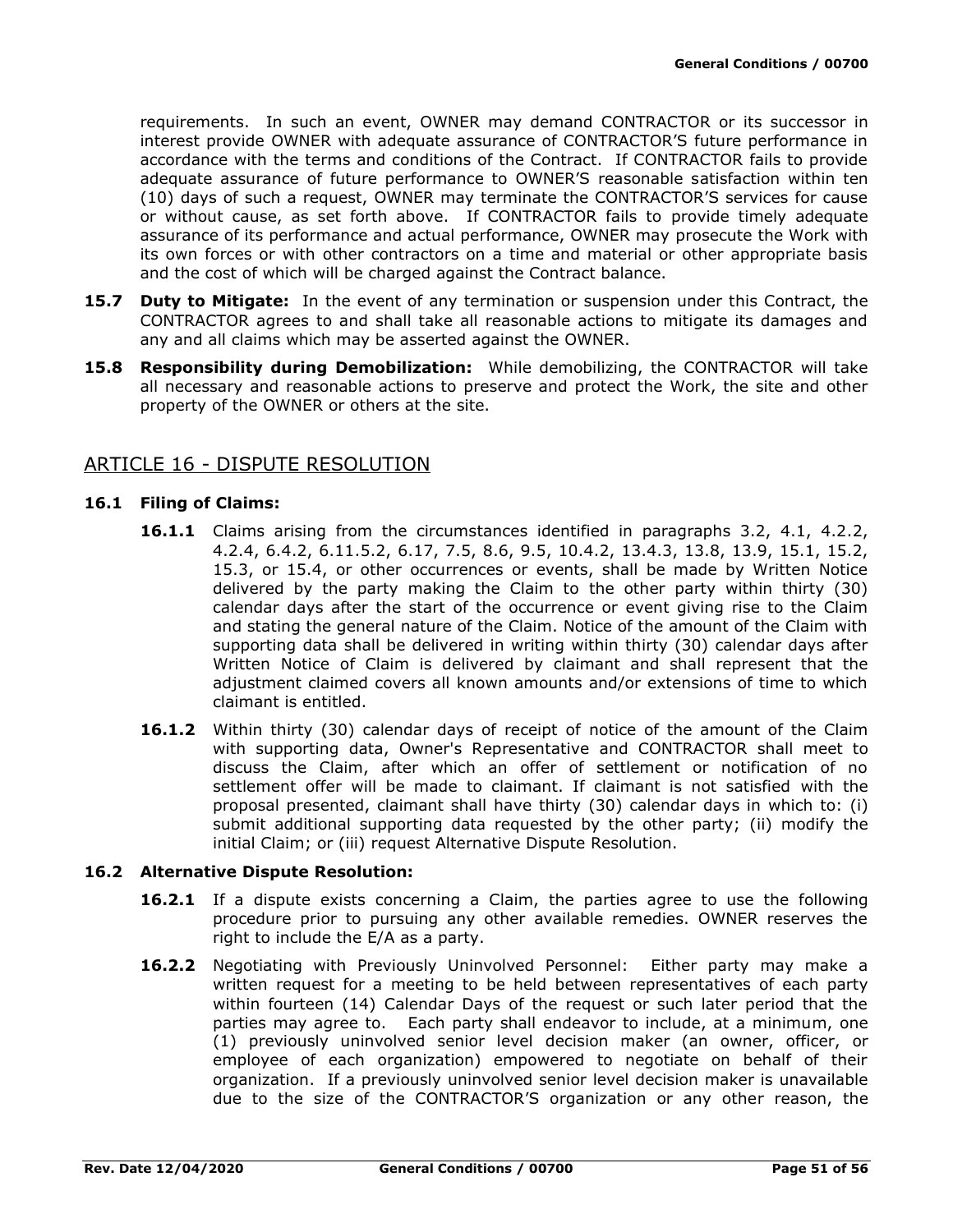CONTRACTOR shall nonetheless provide an appropriate senior level decision maker for the meeting. The purpose of this and any subsequent meetings will be good faith negotiations of the matters constituting the dispute. Negotiations shall be concluded within thirty (30) Calendar Days of the first meeting, unless mutually agreed otherwise. This step may be waived by a written agreement signed by both parties, in which event the parties may proceed directly to mediation as described below.

### **16.2.3 Mediation:**

- **.1** If the procedure described in 16.2.2 proves unsuccessful or is waived pursuant to its terms, the parties shall initiate the mediation process. OWNER and CONTRACTOR agree to select within thirty (30) calendar days a mediator trained in mediation skills, to assist with resolution of the dispute. OWNER and CONTRACTOR agree to act in good faith in the selection of the mediator and to give consideration to qualified individuals nominated to act as mediator. Nothing in this agreement prevents the parties from relying on the skills of a person who also is trained in the subject matter of the dispute and/or a contract interpretation expert. Should the parties fail to agree on a mediator within thirty (30) calendar days of initiation of the mediation process, the parties agree to ask the Travis County Dispute Resolution Center to select a qualified individual, which selection shall be binding on the parties.
- **.2** Mediation is a forum in which an impartial person, the mediator, facilitates communication between parties to promote reconciliation, settlement, or understanding among them. The parties hereby agree that mediation, at a minimum, shall provide for (i) conducting an on-site investigation, if appropriate, by the mediator for fact gathering purposes, (ii) a meeting of all parties for the exchange of points of view and (iii) separate meetings between the mediator and each party to the dispute for the formulation of resolution alternatives. The parties agree to participate in mediation in good faith for up to thirty (30) calendar days from the date of the first mediation session, unless mutually agreed otherwise. Should the parties fail to reach a resolution of the dispute through mediation, then each party is released to pursue other remedies available to them.
- **16.3 Resolution of Disputes between Contractor and Subcontractor or Supplier:** If a dispute exists concerning a claim between a CONTRACTOR and a Subcontractor or Supplier, the CONTRACTOR agrees to participate with such Subcontractor and/or Supplier in a process substantially paralleling the steps set out in paragraphs 16.1 and 16.2 above, including the delivery of written notices, submission of supporting data, negotiation with previously uninvolved personnel, and, if such alternative dispute resolution process is unsuccessful, mediation between the parties to the claim. If the CONTRACTOR and Subcontractor or Supplier agreement provides an alternative dispute resolution process, which provides substantially equivalent rights to those set forth herein, it may be followed, unless the CONTRACTOR and affected Subcontractor or Supplier agree to follow the process outlined above. The OWNER is not a party to the alternative dispute resolution process between the CONTRACTOR and Subcontractor or Supplier and will not pay any costs incurred in the process. Each party will be responsible for its own expenses incurred in the process, which will include an equal share of the mediation expenses, unless otherwise determined by the mediator. NOTICE: THE PROCESS SET FORTH HEREIN IS NOT A SUBSTITUTE FOR THE STATUTORY PAYMENT BOND CLAIM PROCESS.

### **16.4 Claim Calculation:**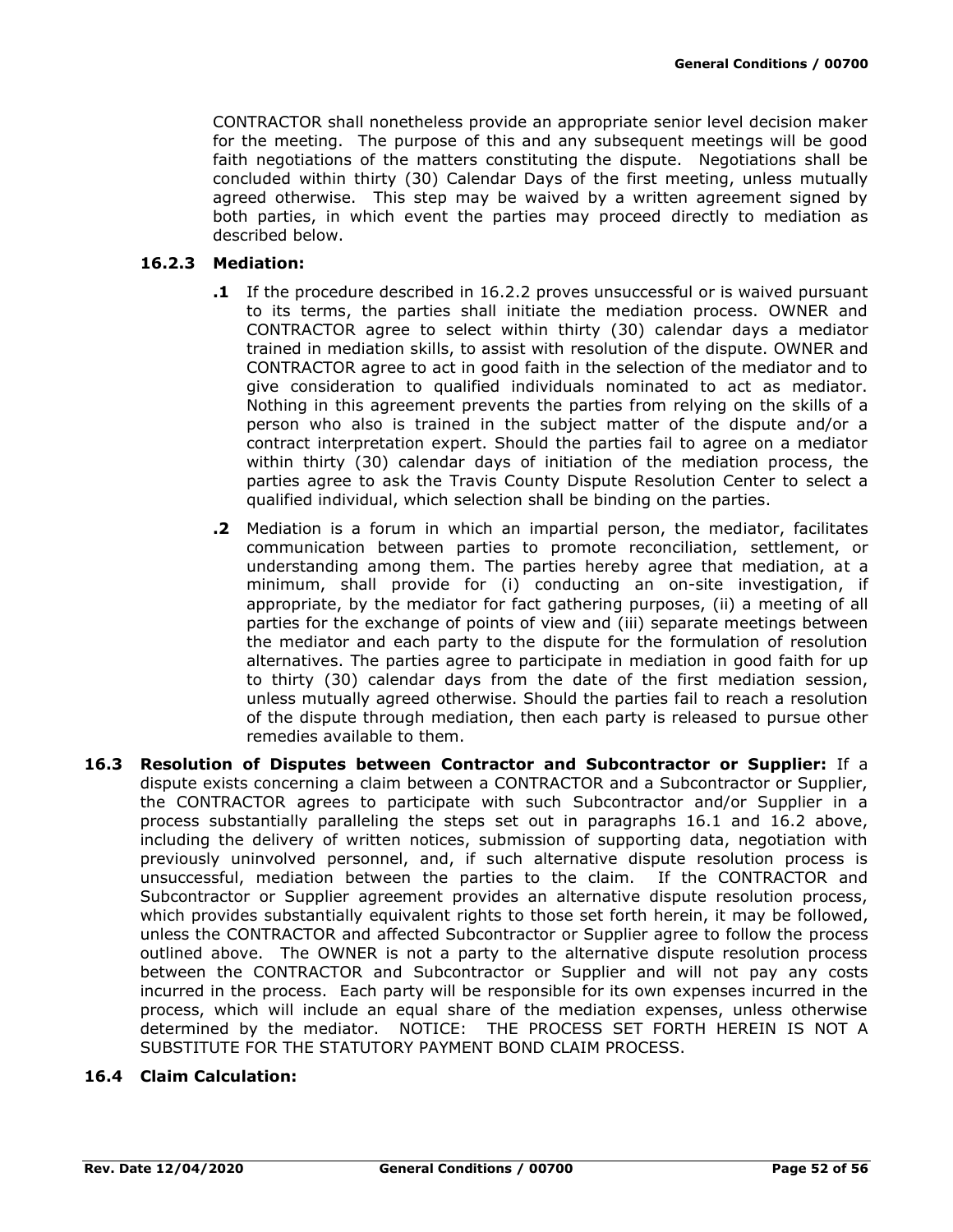- **16.4.1** Delay Claims: The intent of paying for delay damages is to reimburse the CONTRACTOR for actual expense arising out of a compensable delay. No profit or force account markups, other than labor burden, will be allowed for delay claims by the CONTRACTOR seeking reimbursement for expenses arising out of an alleged event of delay. No consequential damages will be allowed to the CONTRACTOR in connection with any claimed delays. If the CONTRACTOR requests compensation for delay damages and the delay is determined to be compensable, then standby equipment costs and project overhead compensation will be based on the duration of the compensable delay and the following:
	- **.1** Standby equipment costs will not be allowed during periods when the equipment would have otherwise been idle. Standby equipment time will not exceed more than eight (8) hours per twenty-four (24) hour day, forty (40) hours per week, and one hundred seventy-six (176) hours per month. Standby equipment costs will be paid at 50 percent (50%) of the applicable Rental Rate Blue Book rates and calculated by dividing the monthly rate by one hundred seventy-six (176), multiplying the result by the number of standby hours and multiplying that number by the regional adjustment factor and the rate adjustment factor contained in the Blue Book. Operating costs will not be allowed.
	- **.2** Project overhead will be determined from actual costs that the CONTRACTOR will be required to document. Project overhead is defined as the administrative and supervisory expenses incurred at the work site and will not include home office overhead.
- **16.4.2** General: Except as limited with respect to delay claims, as set forth above, the criteria set forth in Section 11.4.1 may be used as a basis to calculate an adjustment in the Contract Amount in the resolution of a claim, provided that there will be no compensation for home office overhead.
- **16.5 MBE/WBE Program Progressive Sanctions:** CONTRACTOR is subject to progressive sanctions for failure of CONTRACTOR to comply with Austin City Code, Chapter 2-9A, as amended: "Minority-owned and Women-owned Business Enterprise Procurement Program." Available sanctions for Program violations are set forth in Program rules adopted by the Small and Minority Business Resources Department (SMBR), as amended, and may include the following progressive sanctions for Program violations within a rolling 24-month period: (i) a period of probation for up to six (6) months for the first violation (ii) a period of suspension from bidding for up to 24 months for the second violation, and (iii) a period of debarment for up to five (5) years for the third violation. If the CONTRACTOR engages in more than one of the violations listed below at any given time, OWNER has the discretion to determine whether such actions should be counted as multiple violations of the MBE/WBE Ordinance. Program violations include:
	- **.1** providing false or misleading information to the OWNER in connection with the submission of a Bid, responses to request for qualifications or Proposals, Good Faith Efforts documentation, post award compliance or other Program operations;
	- **.2** substituting M/WBE Subcontractors without first receiving approval for such substitutions;
	- **.3** failure to comply with the approved Compliance Plan without an approved request for a change, an approved Change Order or other approved change to the Contract;
	- **.4** violation of any other provision of the "Minority-owned and Women-owned Business Enterprise Procurement Program";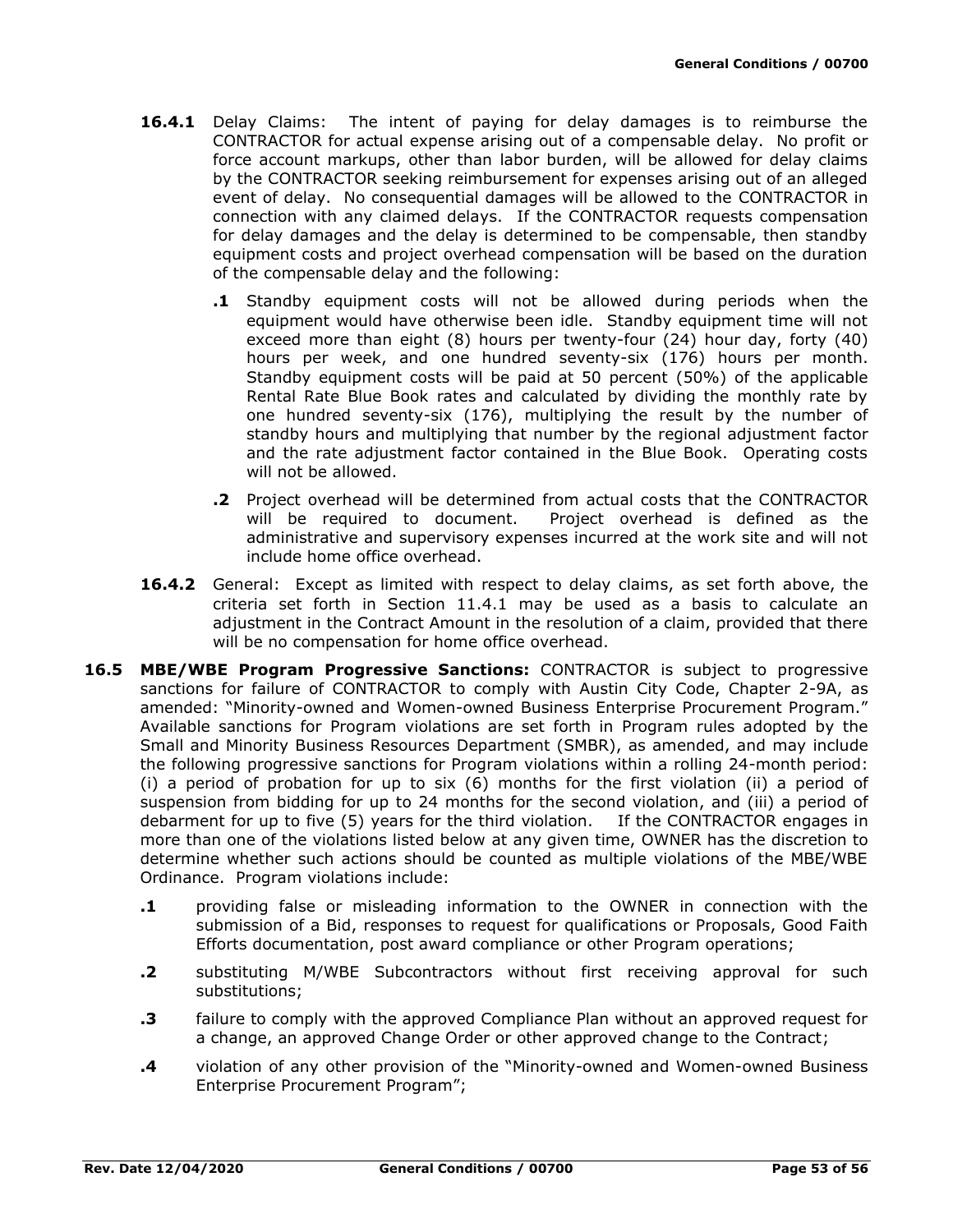- **.5** providing false or misleading information to the OWNER in connection with an application for or challenge to certification, recertification or decertification as a MBE/WBE; and
- **.6** bid shopping.

The Progressive Sanctions will be administered in accordance with the City of Austin Purchasing Office Probation, Suspension, and Debarment Procedures for Vendors, which includes notice and an opportunity for a hearing.

# ARTICLE 17 – MISCELLANEOUS

- **17.1 Venue: In the event of any suit at law or in equity involving the Contract, venue shall be exclusively in Travis County, Texas and the laws of the State of Texas shall apply to the interpretation and enforcement of the Contract.**
- **17.2 Extent of Agreement:** This Contract represents the entire and integrated agreement between the OWNER and CONTRACTOR with respect to the subject matter hereof and supersedes all prior negotiations, representations or agreements, either written or oral.
- **17.3 Cumulative Remedies:** The rights and remedies available to the parties are not to be construed in any way as a limitation of any rights and remedies available to any or all of them which are otherwise imposed or available by laws or regulations, by special warranty or guarantees or by other provisions of the Contract Documents, and the provisions of this paragraph will be as effective as if repeated specifically in the Contract Documents in connection with each particular duty, obligation, right and remedy to which they apply. Specifically, the OWNER is not required to only assess liquidated damages, and OWNER may elect to pursue its actual damages resulting from the failure of the CONTRACTOR to complete the Work in accordance with the requirements of the Contract Documents.
- **17.4 Severability:** If any word, phrase, clause, sentence or provision of the Contract, or the application of same to any person or set of circumstances is for any reason held to be unconstitutional, invalid or unenforceable, that finding shall only effect such word, phrase, clause, sentence or provision, and such finding shall not affect the remaining portions of this Contract; this being the intent of the parties in entering into the Contract; and all provisions of the Contract are declared to be severable for this purpose.
- **17.5 Independent Contractor:** The Contract shall not be construed as creating an employer/employee relationship, a partnership, or a joint venture. CONTRACTOR is an independent contractor and CONTRACTOR's services shall be those of an independent contractor. CONTRACTOR agrees and understands that the Contract does not grant any rights or privileges established for employees of OWNER.
- **17.6 Prohibition of Gratuities:** OWNER may, by Written Notice to CONTRACTOR, terminate the Contract without liability if is determined by OWNER that gratuities were offered or given by CONTRACTOR or any agent or representative of CONTRACTOR to any officer or employee of OWNER with a view toward securing the Contract or securing favorable treatment with respect to the awarding or amending or the making of any determinations with respect to the performing of such Contract. In the event the Contract is terminated by OWNER pursuant to this provision, OWNER shall be entitled, in addition to any other rights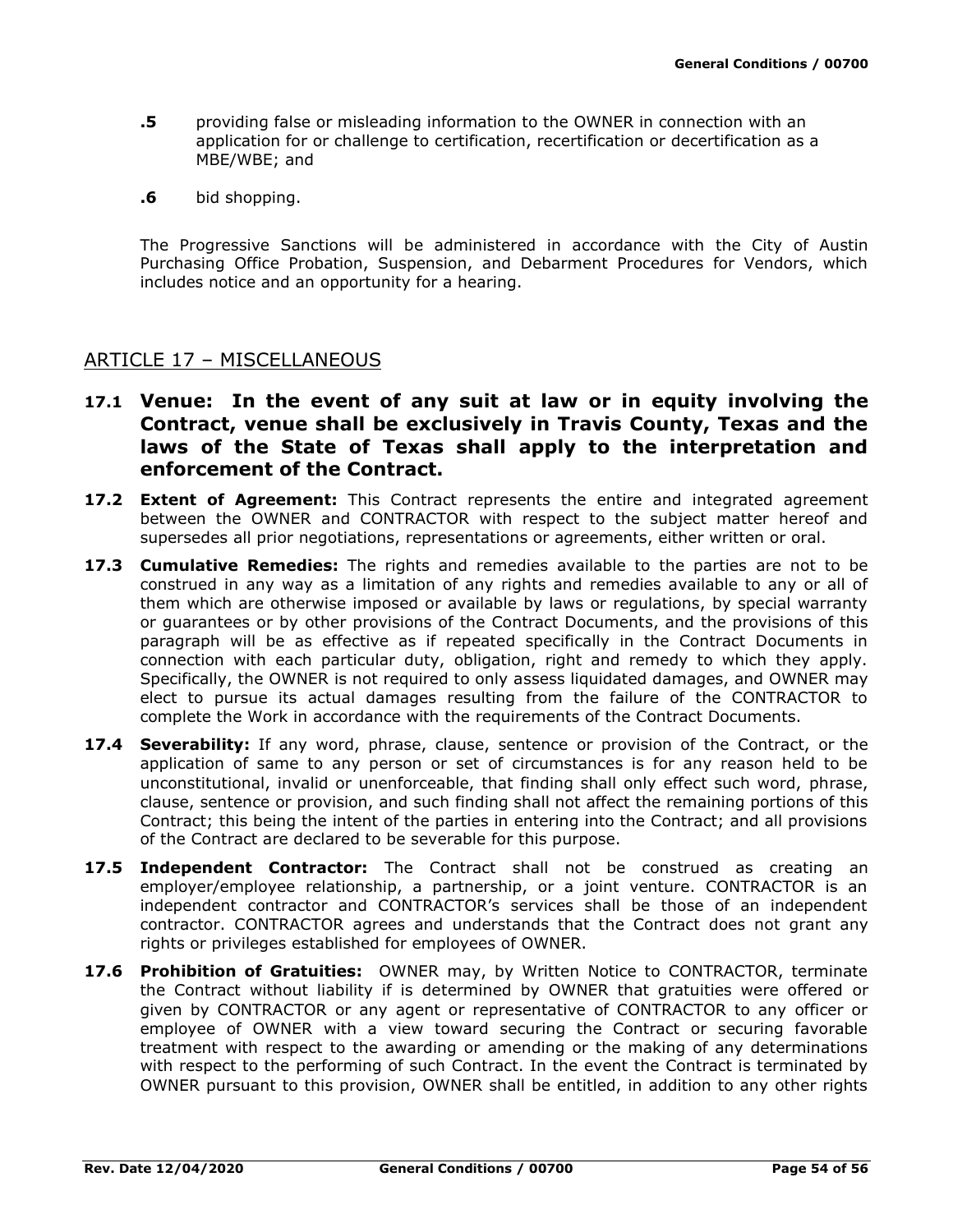and remedies, to recover or withhold the amount of the cost incurred by CONTRACTOR in providing such gratuities.

**17.7 Prohibition Against Personal Interest in Contracts:** No officer, employee, independent consultant, or elected official of OWNER who is involved in the development, evaluation, or decision-making process of the performance of any solicitation shall have a financial interest, direct or indirect, in the Contract resulting from that solicitation. Any violation of this provision, with the knowledge, expressed or implied, of CONTRACTOR shall render the Contract voidable by OWNER.

### **17.8 OWNER'S Right to Audit:**

- **17.8.1** Records means all records generated by or on behalf of CONTRACTOR and each Subcontractor and Supplier of CONTRACTOR, whether paper, electronic, or other media, which are in any way related to performance of or compliance with this Contract, including, without limitation:
	- **.1** accounting records;
	- **.2** written policies and procedures;
	- **.3** subcontract files (including proposals of successful and unsuccessful Bidders, Bid recaps, etc.);
	- **.4** original estimates and estimating work sheets;
	- **.5** correspondence;
	- **.6** Change Order files (including documentation covering negotiated settlements);
	- **.7** back charge logs and supporting documentation;
	- **.8** general ledger entries detailing cash and trade discounts earned, insurance rebates and dividends;
	- **.9** lump sum agreements between CONTRACTOR and any Subcontractor or Supplier;
	- **.10** records necessary to evaluate: Contract compliance, Change Order pricing, and any Claim submitted by CONTRACTOR or any of its payees; and
	- **.11** any other CONTRACTOR record that may substantiate any charge related to this Contract.
- **17.8.2** CONTRACTOR shall allow OWNER'S agent or its authorized representative to inspect, audit, and/or reproduce, or all three, all Records generated by or on behalf of CONTRACTOR and each Subcontractor and Supplier, upon OWNER'S written request. Further, CONTRACTOR shall allow OWNER'S agent or authorized representative to interview any of CONTRACTOR'S employees, all Subcontractors and all Suppliers, and all their respective employees.
- 17.8.3 CONTRACTOR shall retain all its Records, and require all its Subcontractors and Suppliers to retain their respective Records, during this Contract and for three (3) years after final payment, until all audit and litigation matters that OWNER has brought to the attention of CONTRACTOR are resolved, or as otherwise required by law, whichever is longer. OWNER'S right to inspect, audit, or reproduce Records, or interview employees of CONTRACTOR or its respective Subcontractors or Suppliers exists during this Contract, and for three (3) years after final payment, until all audit and litigation matters that OWNER has brought to CONTRACTOR'S attention are resolved, or as otherwise required by law, whichever is longer, and at